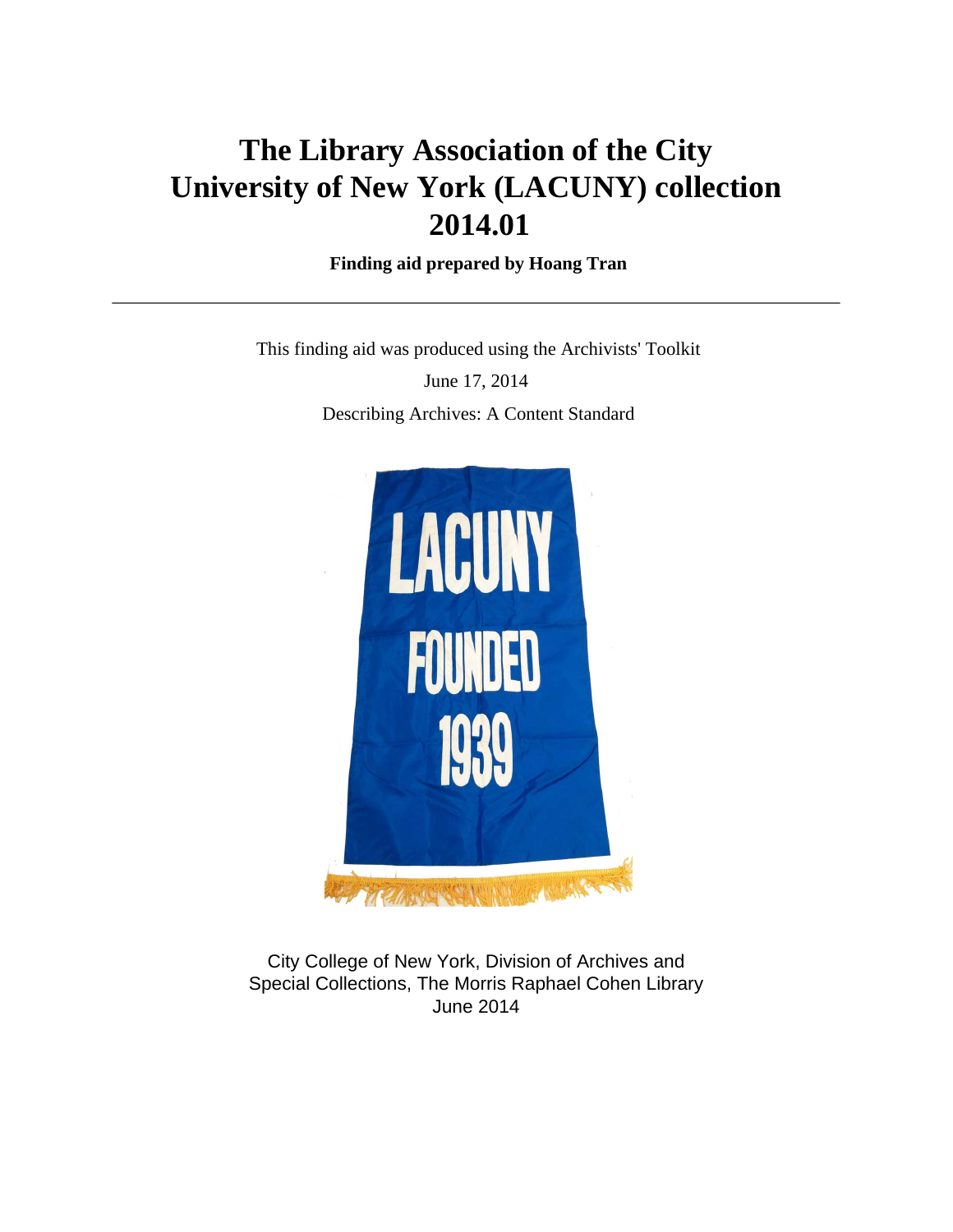# **Table of Contents**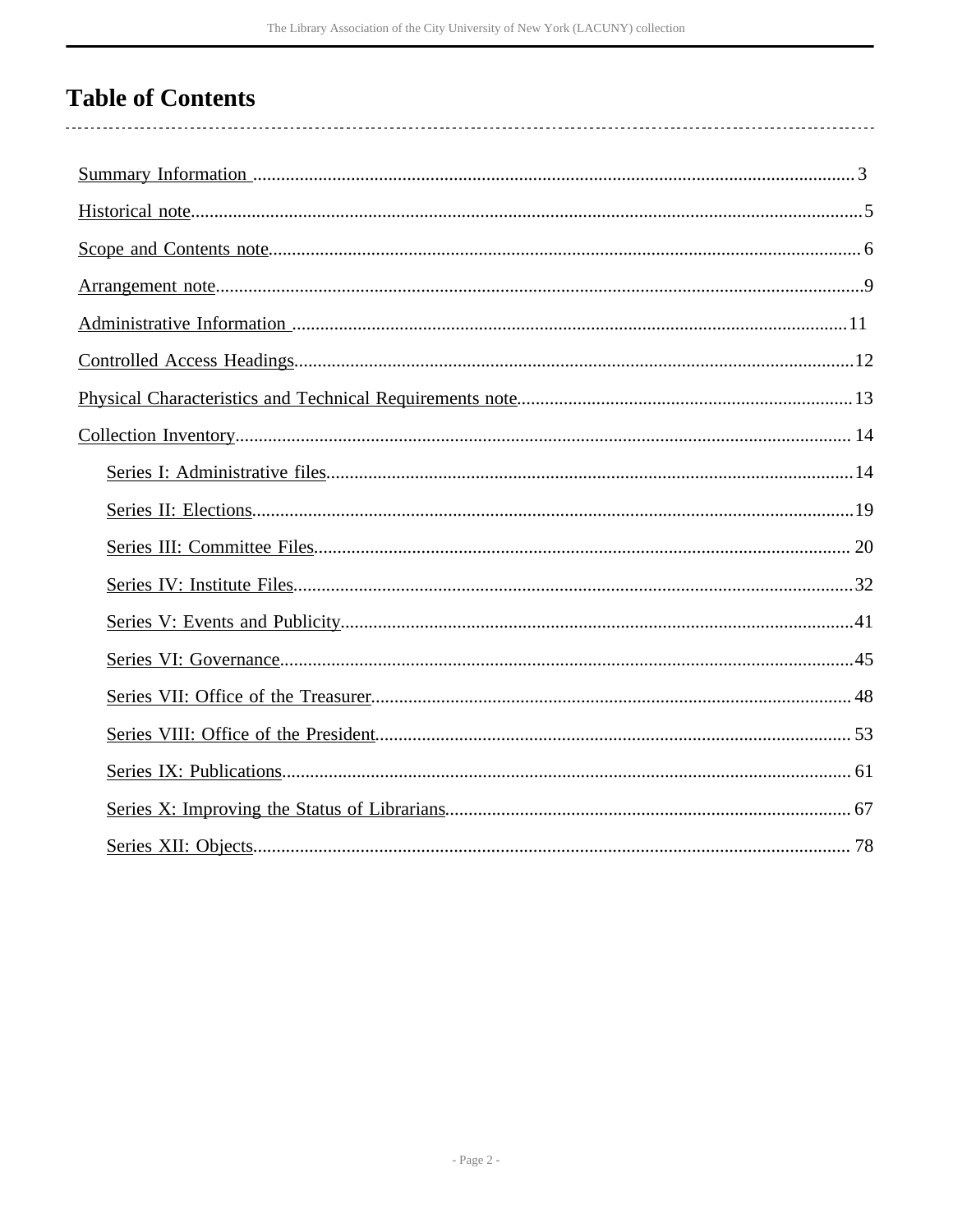## <span id="page-2-0"></span>**Summary Information**

| <b>Repository</b>    | City College of New York, Division of Archives and Special Collections,<br>The Morris Raphael Cohen Library                         |
|----------------------|-------------------------------------------------------------------------------------------------------------------------------------|
| <b>Creator</b>       | City University of New York. Library Association.                                                                                   |
| <b>Title</b>         | The Library Association of the City University of New York (LACUNY)<br>records                                                      |
| Date [bulk]          | Bulk, 1960-1990                                                                                                                     |
| Date [inclusive]     | 1939-2014                                                                                                                           |
| <b>Extent</b>        | 26.0 Linear feet; 60 boxes                                                                                                          |
| <b>Location note</b> | Archives and Special Collections at the Morris Raphael Cohen Library<br>North Academic Center (NAC) Room 5/301. New York, NY 10031. |
| Language             | English                                                                                                                             |

**Language of Materials note** Materials entirely in English.

**Abstract** Founded in 1939, the Library Association of the City University of New York (LACUNY) was organized to encourage cooperation among the libraries of the City University of New York, the stimulation of professional growth of the librarians on their respective staffs, and the promotion of the professional interests of the members of the association. The LACUNY records contain comprehensive documentation of the organization's history, activities, governance, publications, and research efforts. The materials date from 1939-2014, with the bulk of the records from the 1960s to 1990s. Materials are largely in paper format, comprising correspondence, memos, reports, financial records, constitutions and bylaws, various publications including newsletters, directories, and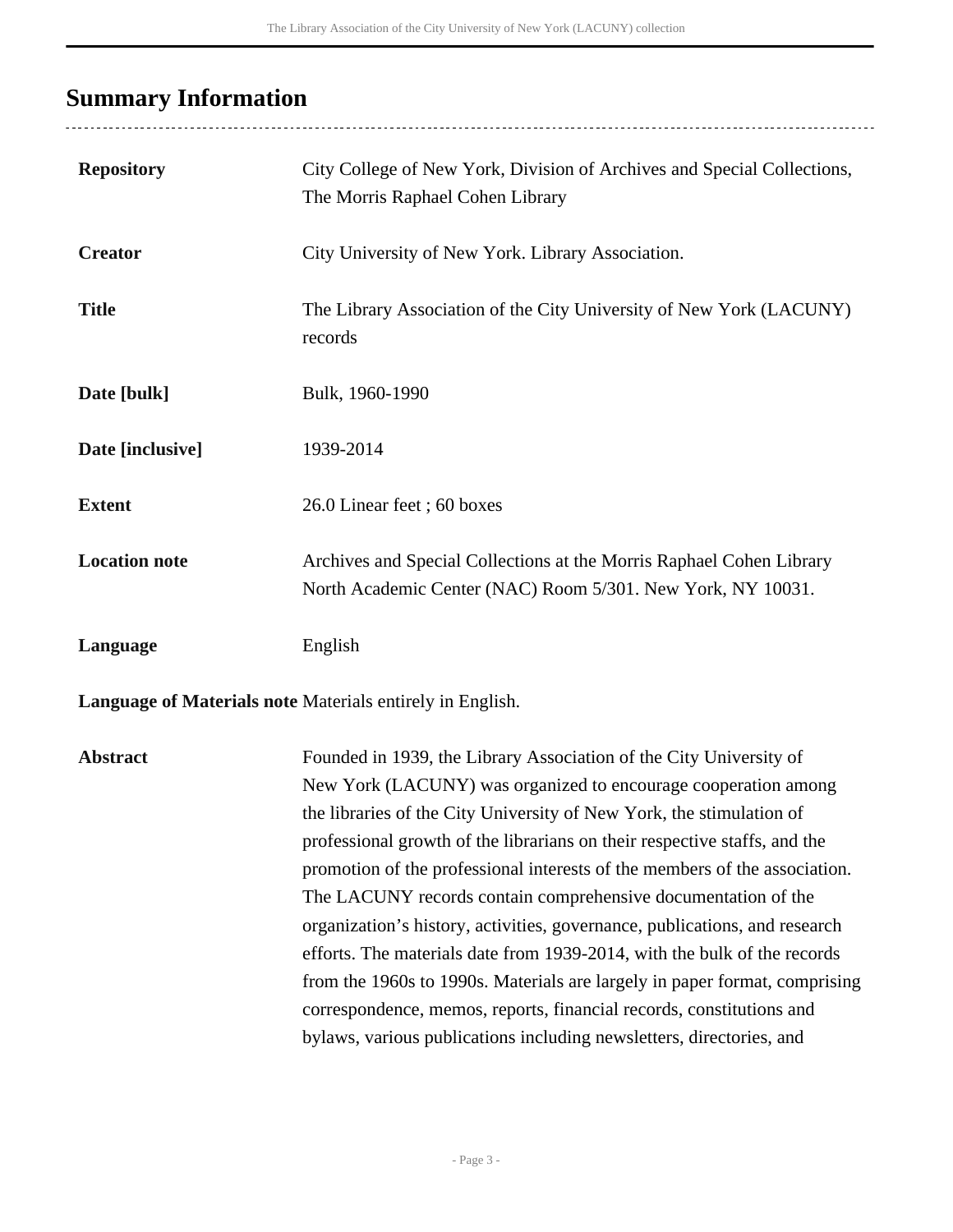journals, marketing and promotional materials, clippings, committee files, presidential records, white papers, extensive meeting files which typically include agendas, minutes, and sign-in sheets, and other related printed matter. The records also include non-paper materials such as photographs, color transparencies, VHS tapes, audio cassette tapes, open reel tapes, floppy disks, banners, and a laptop. The collection features extensive records on multiple aspects of the organization: records produced by LACUNY committees, round tables, and ad-hoc committees (Series III.), records on LACUNY Institutes (Series IV.), Executive Council minutes from 1939-2013 (Series VI. Subseries C.), extensive documentation on the matter of 'Improving the Status of Librarians' from the 1950s-1960s (Series X.), financial records from the 1970s-1980s (Series VII.), presidential papers from 1948-1996 (Series VIII.), and fairly complete runs of LACUNY's numerous publications: Directory, 1939-2007, News From CUNY Libraries newsletter, 1972-2000, Urban Academic Librarian journal, 1981-2001 (Series IX.). Overall, the LACUNY Records provide a unique perspective on the organization's history, activities, development, and growth in membership throughout the mid to late 20th century.

#### **Preferred Citation note**

Courtesy of the Division of Archives and Special Collections, The Morris Raphael Cohen Library, The City College of New York, CUNY.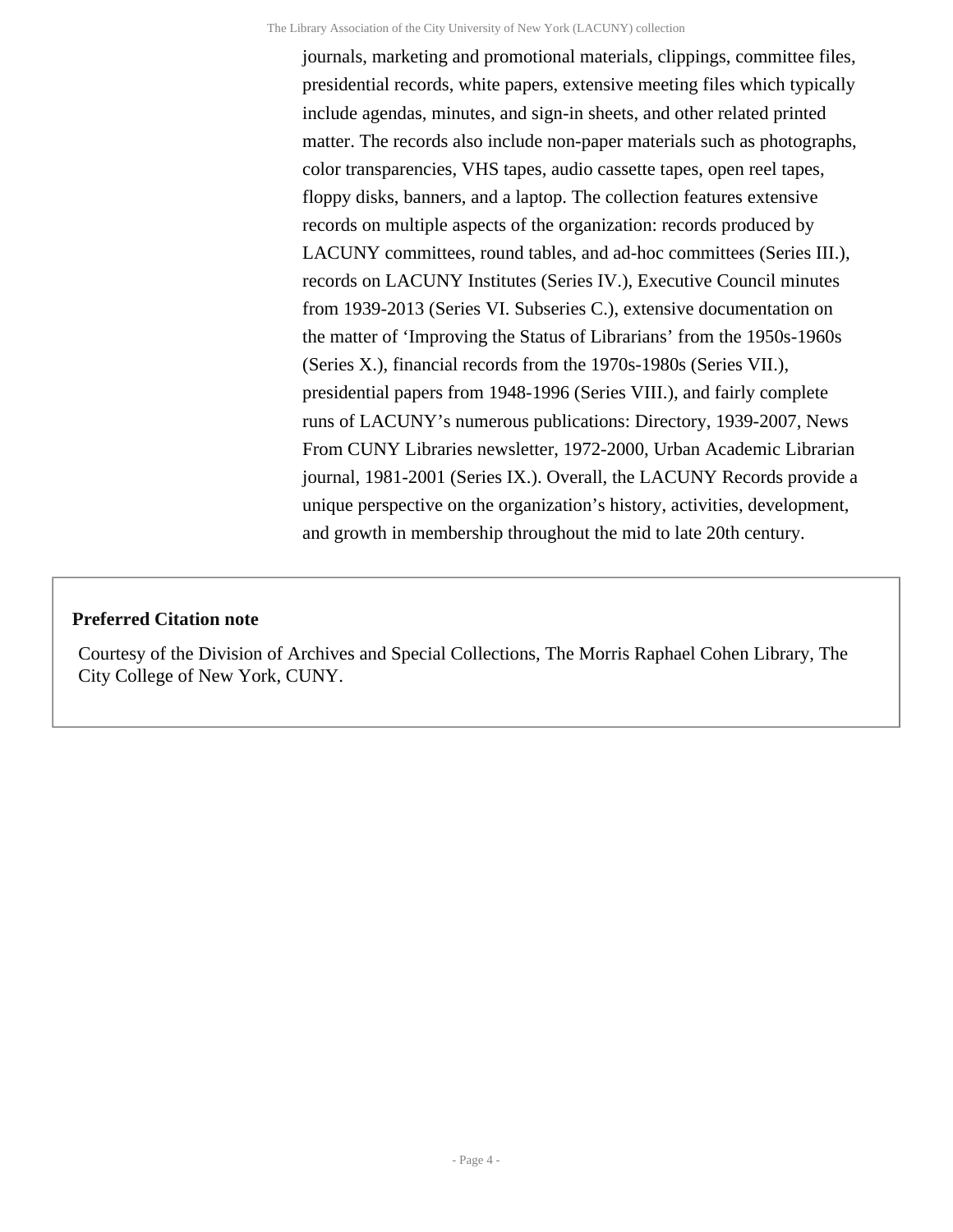## <span id="page-4-0"></span>**Historical note**

The Library Association of the City Colleges of New York (LACCNY) was established by representatives from four colleges of the City Colleges of New York on March 17, 1939—Brooklyn College, City College, Hunter College, and Queens College. The members of LACUNY were part of a system that comprised of a network of public colleges in the City of New York. In the organization's earliest years it was primarily concerned with preventing the CUNY librarians from being incorporated in to the Civil Service titles and to correct the salary inequalities suffered by librarians, particularly those in the rank of Library Assistant. In 1961, with the creation of the City University of New York, librarians from both senior and community college units have been members of LACUNY since that date. Effective November 1, 1965 the old library titles and ranks of librarians, associate librarians, assistant librarian, and assistant to librarian were abolished in the by-laws of the Board of Higher Education and librarians were transferred to faculty titles and salary ranks.

From its inception, the Association was interested in advancing the professional concerns and growth of the membership, in addition to the continuing struggle which it had to wage over bread and butter issues. In 1956, the Association sponsored its first "Institute" on the topic of the Subject Division of College Library. Institutes have been held almost annually since 1968 and have come to attract a large audience from libraries in the metropolitan area. Seminars and workshops on topics of concern to LACUNY members are also held several times throughout the year. LACUNY also publishes the Urban Library Journal, an open access, refereed journal of research and discussion dealing with all aspects of urban libraries and librarianship; the News from CUNY Libraries newsletter that provides updates on the activities and developments of CUNY libraries and librarians.

There are two membership levels: **Full Membership** is open to anyone on the staffs of the City University libraries who has a Master's degree in educational technology or a master's degree in computer science, and to anyone on the staffs of the City University who has a master's degree in library science from an accredited institution. (LACUNY Constitution, Article III, Section 1) While **Associate Membership** is open to all non-faculty library employees and others employed in library service in the City University of New York including retirees, high school teachers affiliated with the City University of New York, library/information science students attending Queens College Graduate School of Library and Information Studies, and library/information science students employed at a City University library.

## LACUNY's Mission Statement:

*LACUNY is organized exclusively for charitable, scientific, literary, and educational purposes, including without limitation, the encouragement of cooperation among the libraries of the City University of New York, the stimulation of professional growth of the librarians on their respective staffs, and the promotion of the professional interests of the members of the association.*

A list of past and present presidents can be found [here.](http://lacuny.org/about/lacunys-history/) To view the LACUNY Constitution, click [here.](http://lacuny.org/about/constitution/) And to view the bylaws, click [here.](http://lacuny.org/about/by-laws/)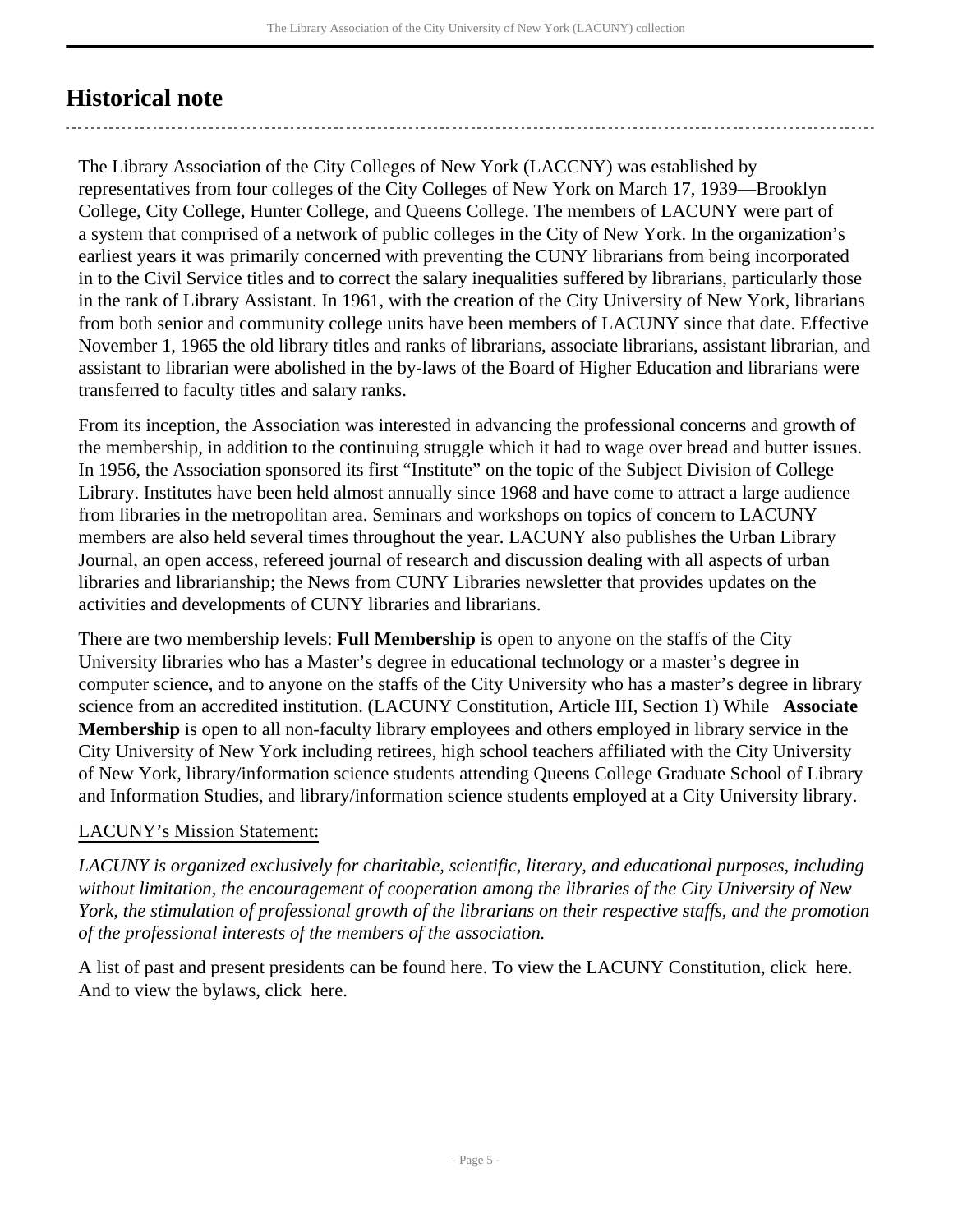## <span id="page-5-0"></span>**Scope and Contents note**

The records of the Library Association of the City University of New York (LACUNY) contain comprehensive documentation of the organization's history, activities, publications, and research efforts among the librarians at all units of the City University of New York (CUNY). The materials date from 1939-2014, with the bulk of the records from the 1960s to 1990s. Materials are largely in paper format, comprising correspondence, memos, reports, financial records, constitutions and bylaws, various publications including newsletters, directories, and journals, marketing materials such as brochures and fliers, clippings, press releases, committee files, presidential records, white papers, meeting files which typically include agendas, minutes, and sign-in sheets, conference and seminar material with extensive documentation of the LACUNY Institutes, and other related printed matter. The records also include nonpaper materials such as photographs, color transparencies, VHS tapes, audio cassette tapes, open reel tapes, floppy disks, banners, and a laptop. Photographic materials include both black and white and color prints in various sizes.

The collection features extensive records produced by the numerous LACUNY committees, round tables, and ad-hoc committees (Series III.), records on LACUNY Institutes which are annual seminars sponsored to address topics of concern to LACUNY members (Series IV.), the activities of the Executive Council from 1939-2013 (Series VI. Subseries C.), records on the matter of 'Improving the Status of Librarians' in the CUNY library system throughout the mid 20th century (Series X.), presidential papers from 1948-1996 (Series VIII.), and fairly complete runs of LACUNY's numerous publications: Directory, 1939-2007, News From CUNY Libraries newsletter, 1972-2000, Urban Academic Librarian journal, 1981-2001 (Series IX.). The LACUNY Records provide a unique perspective on the organization's history, activities, development, and growth in membership throughout the mid to late 20th century.

## **Series I. Administrative Files**

This series is arranged alphabetically and features records that document the general activities, developments, and operations of the organization from 1940-2009. The bulk of the series are extensive files on general meeting minutes which typically include agendas, correspondence, and other handouts. General meetings were also used as new membership meetings. The series also includes correspondence files which have retained their original titles and are primarily from the 1940s-1970s, arranged chronologically. Topics and subject covered in the correspondence largely about upcoming meetings, events, and updates regarding various LACUNY initiatives. Other materials include Board of Trustees proceedings, member/delegate lists, some strategic planning papers, resolutions, and LACUNY stationary, and records on various initiatives and enterprises developed by LACUNY such as grants, scholarships, and self-study project.

## **Series II. Elections**

This series is arranged alphabetically and primarily documents LACUNY elections during the 1970s. Since the LACUNY bylaws state that election materials are to be retained for a minimum of two years in case an election required a recount, a large portion of the records in this series were weeded out, specifically voting ballots between 1976 and 2009. The collection did not include comprehensive ballots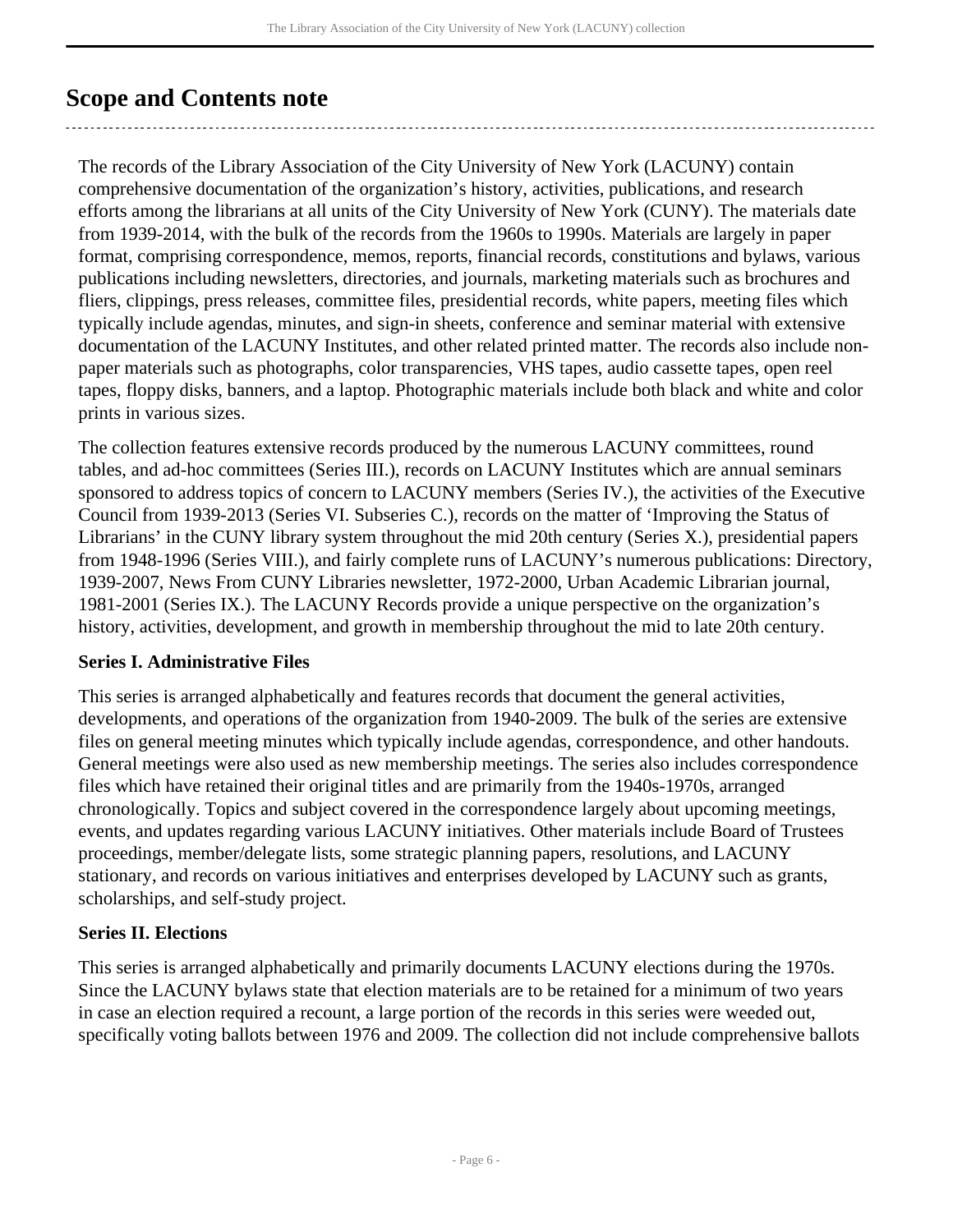for every election period. The remaining files represent records that provide candidate biographies, correspondence to remind members to vote or nominate candidates, final voting counts, election results, and proposed changes to the Constitution in 1974.

## **Series III. Committee Files**

This series is arranged alphabetically and consists of files produced by the numerous LACUNY Committees between 1951 and 2006. For simplicity, committees, roundtables and ad-hoc committees were not separated and simply arranged all together. LACUNY formed various committees to respond to the new technology and new challenges in libraries during the mid to late 20th century. These committees allowed librarians to focus on specific aspects and issues of librarianship of their liking. Materials in the files typically consist of correspondence, reports, memos, notes, and related materials. Files produced by the Budget Committee, Committee on Committees, Contracts Committee, Cooperation and Coordination Committee, and Publications Committee are well documented. There are 6 folders of correspondence sent and received by Sydney Van Nort (LACUNY secretary) from 2003-2006. Correspondences are largely email printouts and usually discuss future meetings, meeting minutes, events, member relations, or other LACUNY related matters.

## **Series IV: Institute Files**

This series is arranged chronologically and provides evidence to nearly every Institute organized and sponsored by LACUNY from the first one in 1956 through 2014. Please note that **Series XI.** also contains audio-visual materials from various LACUNY Institutes. The series does not include records from Institutes held in the years 1978, 1997-1999 and 2006-2011. The Institutes between 1968 and 1987 are well documented and consists of correspondence, planning records, proceedings, bibliographies, programs, brochures, and logistical information. Most Institute files typically include the bibliography and brochures.

## **Series V: Events and Publicity**

This series is arranged in 5 subseries alphabetically: 50th Anniversary, 75th Anniversary, Brochures and Fliers, Clippings, and LACUNY Achievement Award. The first subseries provides detailed information on the development and planning of the LACUNY 50th Anniversary event in 1989. The second subseries includes the program to the 75th Anniversary event. The third subseries is arranged chronologically and include programs, brochures, invitations, fliers, and handouts to various seminars, workshops, presentations, and lectures hosted by LACUNY as well as events the Association was invited to attend. The Clippings subseries consists of newspaper clippings to various subjects and topics gathered by LACUNY members.

## **Series VI: Governance**

This series is arranged in 3 subseries alphabetically: Constitution and Bylaws, Council of Chief Librarians, and Executive Council. The first subseries is arranged chronologically and contains the organization's constitution and bylaws from 1949-1998. Materials specifically include the final copies, proposed revisions, and revised/updated copies of the constitution and bylaws. The Council of Chief Librarians subseries largely consists of meeting minutes and correspondence which document the council's activities and policies from the 1960s-2000s. There are smaller records from various committees and on the reclassification questionnaire in 1985-1986. The Executive Council subseries feature substantial records on their activities from 1939-2013 in the form of meeting minutes (4 document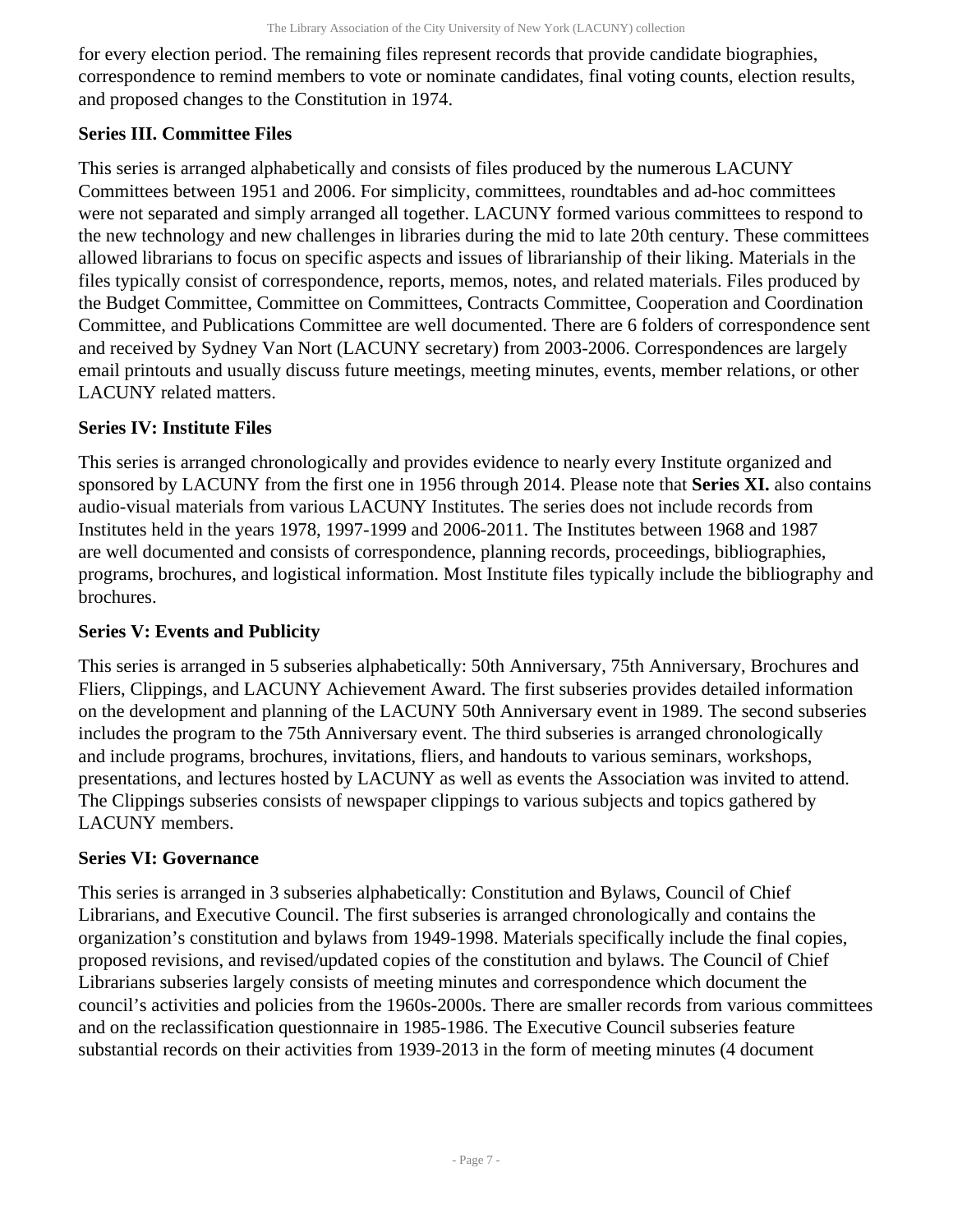boxes). These files are arranged chronologically and often have duplicate materials and typically include agendas, sign-in sheets, Treasurer's Reports, and other materials related to the meeting. Also included are correspondence from 1988-1993 and sign in sheets from 2009-2012. These records are most likely duplicates and can be found in the meeting minutes files as well. The file titled "Bound file" are largely meeting minutes and correspondence of the Executive Council from 1994-1996 that was found in a binder.

## **Series VII: Office of the Treasurer**

This series is arranged alphabetically and consists of files that document the financial records and transactions of the organization from the 1960s-2000s, but the bulk of the records are from the 1970s to 1980s. Materials include cancelled checks, bank statements, checkbooks, budget requests, budget reports, Treasurers' Reports which are often found with Executive Council minutes, deposit slips, expenditures, invoices, and membership dues files. There are six folders titled 'Treasurer's Office - General files' that were originally found in a box with no meaningful arrangement or title and were simply arranged chronologically. After reviewing the files, the archivist believes the records contain similar types of records as the other files in the series; correspondences, Treasurers' Report, invoices, and expenses. Please note that some files may be restricted if they contain sensitive information. Files on membership dues are well documented and include correspondence indicating dues have been received or need to be paid, detailed lists of members that paid, annual dues reports, and other related materials.

## **Series VIII: Office of the President**

This series is arranged in 2 subseries by type: President Papers, President Publications. The first subseries is arranged chronologically and documents nearly every LACUNY president from 1946 to 1996. Materials in each president file primarily comprise of correspondence, reports, memos, and notes. Presidents Charles Pappalardo (1955-1958), Betty-Carol Sellen (1969-1971), Tommy Atkins (1971-1972), and William J. Myrick (1974-1975) are well documented. The second subseries includes the official newsletters, reports, and memos that the President disseminated to members regarding news, actions, and other developments with LACUNY. Also included are blank certificates of appreciation from 1971.

**Series IX: Publications** This series is arranged alphabetically and largely comprise of publications by LACUNY: Directory 1939-2000s (6 boxes), LACUNY Journal (2 boxes), News from CUNY Libraries 1970s-2000s (2 boxes), Occasional Papers #1-5, #7-8, and Urban Academic Journal 1980s-2000s (2 boxes). Many of these publications are fairly complete runs and the standard was to keep 3 copies of each issue. Series also includes a small number of publications produced by member libraries or simply received by members. These files typically only have 1-3 issues per file.

## **Series X: Improving the Status of Librarians**

This series is arranged alphabetically. The records feature comprehensive documentation of LACUNY's efforts to oppose the Board of Higher Education of the City of New York's suggestion to restructure the system of municipal higher education which negatively impacted the status of librarians. Materials include extensive correspondences which are found in most files, legal proceedings against the Board of Higher Education, files on the Legislative Conference—LACUNY's collective bargaining agent, and a number of reports and research files. The 17 folders titled "Research Analysis and Notes" make up the bulk of the series. These files originally did not have any titles and were simply arranged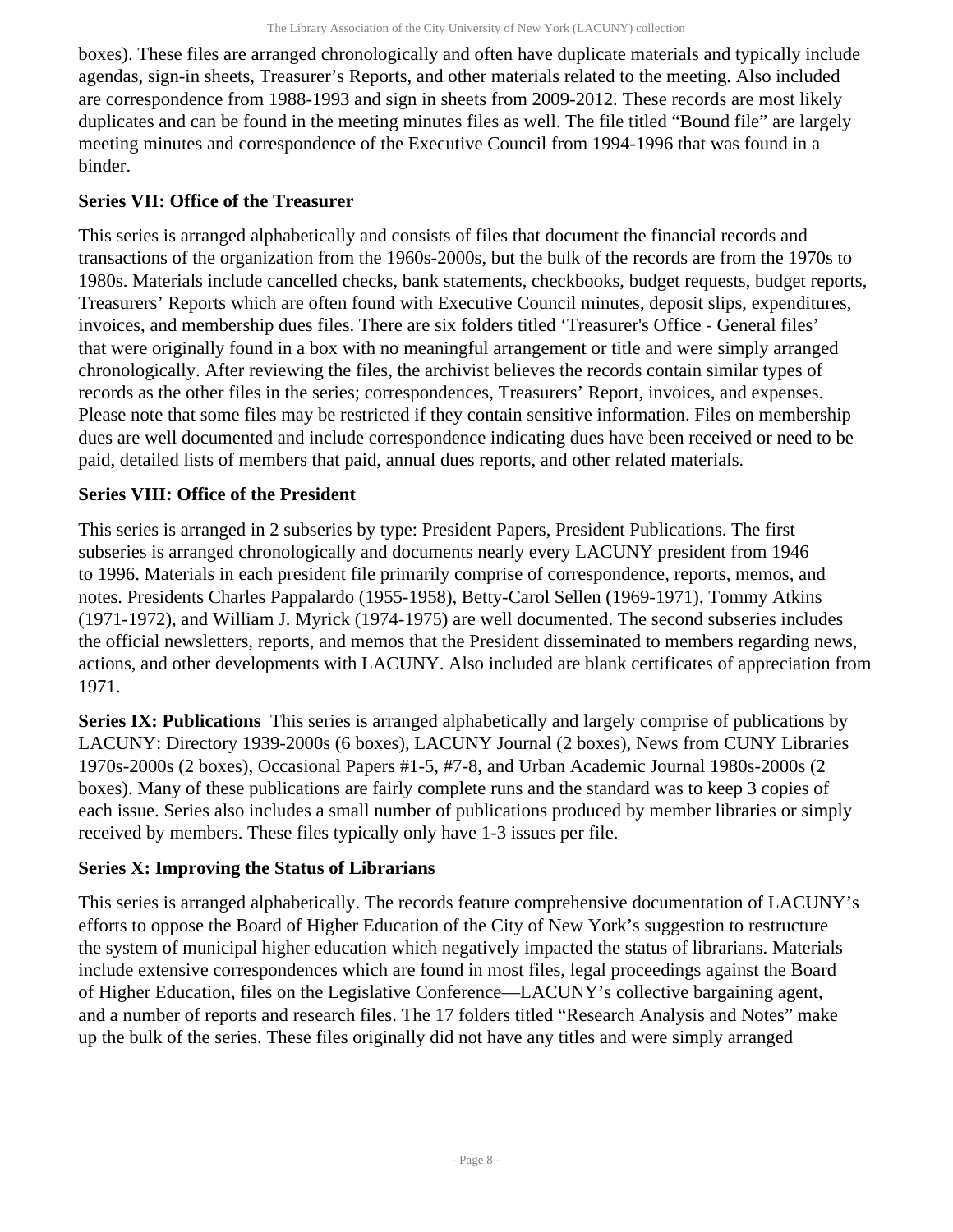chronologically. After reviewing the materials, the archivist believed these were simply research materials and documentation related to LACUNY's goal of receiving the rank of teaching faculty of public colleges to librarians. Materials in these files are primarily correspondence, memos, reports, notes, and related materials. The files are arranged by two year intervals which may prove useful to those researching specific time periods.

## **Series XI: Audio-visual materials**

This series is arranged in 5 subseries alphabetically by format: Audiotapes, Audiocassettes, Photographs, Transparencies, and Videotapes. Audiocassettes, open reel tapes, and videotapes are largely from various LACUNY Institutes and workshops. Photographs include: two 5x7" black and white photographs of Helga Feder, LACUNY president, from 1982; nine 3 ½x5" color photographs from a September 1988 LACUNY Executive Council Meeting; six 5x7" and thirty-six 8x10" black and white photographs from the 1970 LACUNY Institute; eighteen 5x7" black and white photographs from the 1979 Institute; one 5x7" black and white photograph of M. Getford. There are 23 Kodachrome color transparencies from a LACUNY meeting held on May 27 1970.

## **Series XII: Objects**

This series is arranged alphabetically by item. The series includes two LACUNY banners and one Dell laptop with accompanying power cord, software CDs, sales receipt, and USB microphone. Laptop was donated to the archives; however, contents within the machine are unknown. The first banner measures 30x22" and is white and blue with gold fringe at the bottom. The banner reads "LACUNY Founded 1939" on the front. The second banner measures 47x47" and is white and blue with an orange border. The banner reads "LACUNY Library Association of the City University of New York" on the front.

## <span id="page-8-0"></span>**Arrangement note**

The collection is arranged in 12 series, four of which have been further arranged in subseries, reflecting content and organizational structure. The filing system for LACUNY records has been kept largely in its original form. That is, original folders and their titles have been retained where possible. The processor devised the basic arrangement for the collection and, where necessary, reorganized the records within the various series or subseries.

**Series I. Administrative Files**

**Series II. Elections**

**Series III. Committee Files**

**Series IV. Institute Files**

**Series V. Events and Publicity**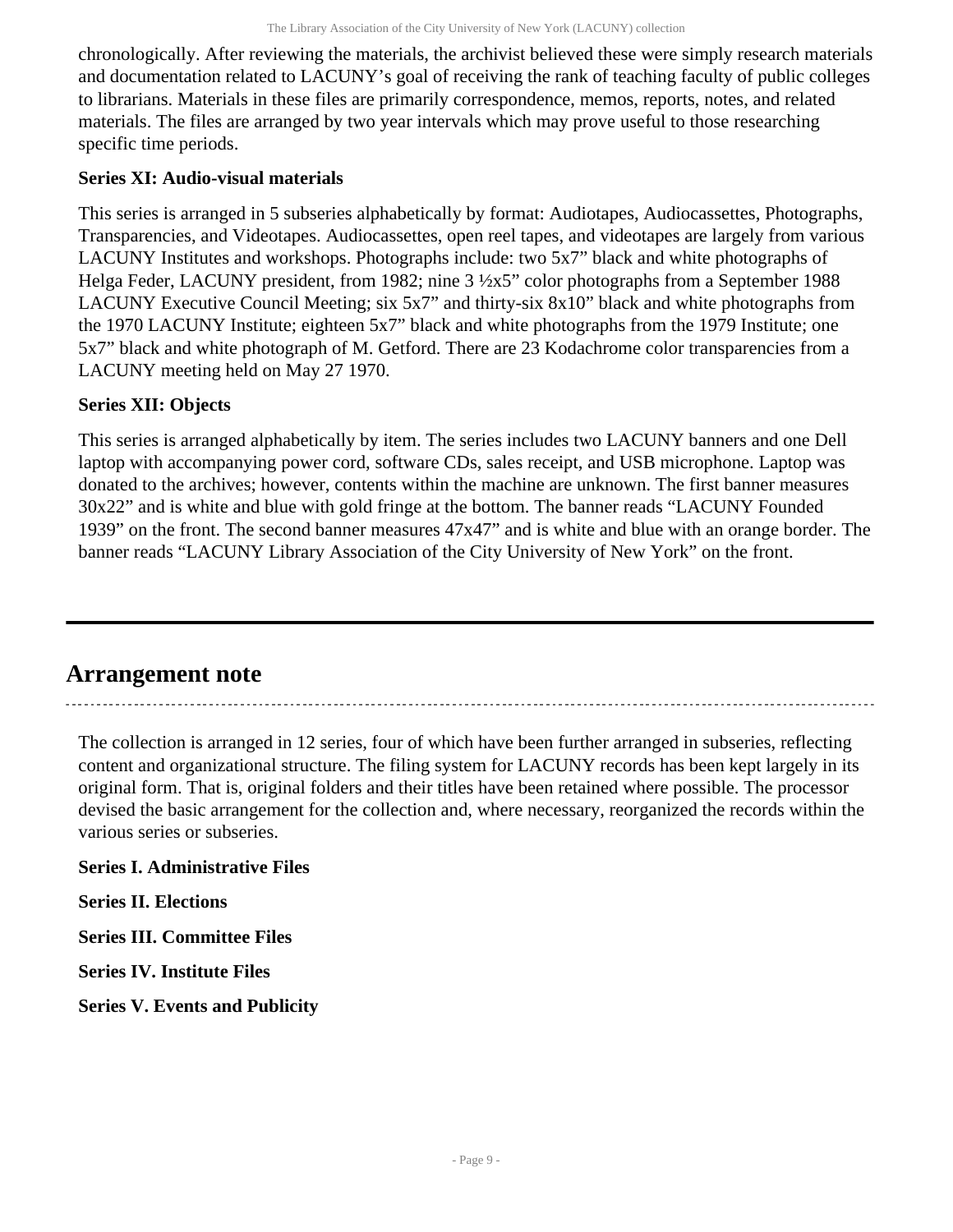#### Subseries A. 50th Anniversary

Subseries B. 75th Anniversary

Subseries C. Brochures and Fliers

Subseries D. Clippings

Subseries E. LACUNY Achievement Awards

## **Series VI. Governance**

Subseries A. Constitution and Bylaws

Subseries B. Council of Chief Librarians

Subseries C. Executive Council

## **Series VII. Office of the Treasurer**

#### **Series VIII. Office of the President**

Subseries A. President Papers

Subseries B. President Publications

#### **Series IX. Publications**

## **Series X. Improving the Status of Librarians**

## **Series XI. Audio-visual materials**

Subseries A. Audiocassettes

Subseries B. Audiotapes (Open reel)

Subseries C. Photographs

Subseries D. Transparencies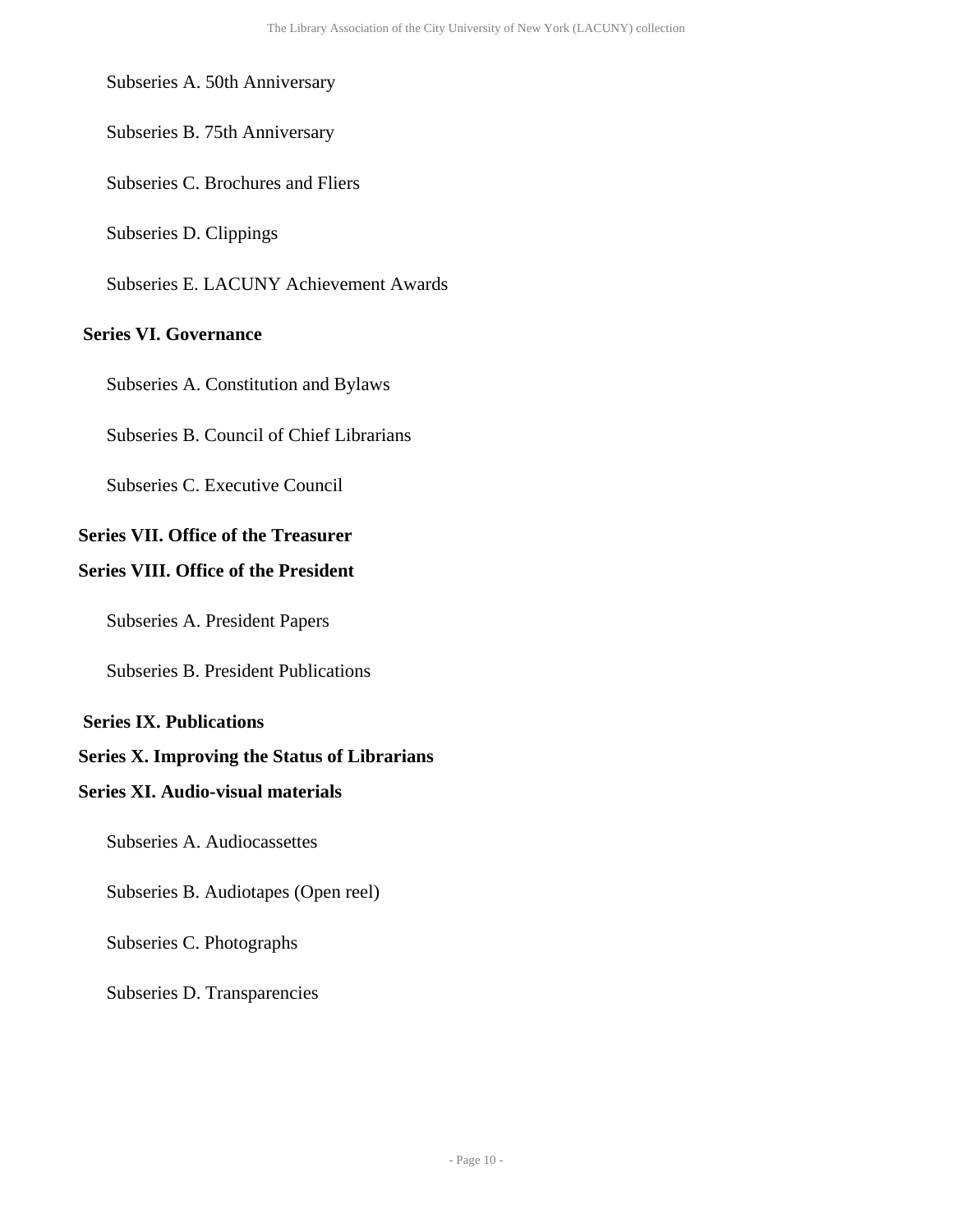Subseries E. Videotapes (VHS)

## **Series XII. Objects**

## <span id="page-10-0"></span>**Administrative Information**

#### **Publication Information**

City College of New York, Division of Archives and Special Collections, The Morris Raphael Cohen Library June 2014

#### **Conditions Governing Access note**

This collection is open for research. Some files are restricted such as the scholarship files which contain student academic records that are restricted in accordance with university policy and applicable law. Restrictions, where applicable, are noted at the series, subseries, or file levels.

Files flagged as restricted are subject to review by Archives staff before being made available for research. As researchers request materials, a review of the documents may take place. Staff will remove any documents that contain sensitive information.

#### **Conditions Governing Use note**

Permission to quote from this collection in a publication must be requested and granted in writing. Send permission requests, citing the name of the collection from which you wish to quote to:

Chief, Division of Archives and Special Collections, Morris R. Cohen Library, Room 5/301 North Academic Center, City College of New York, 160 Covent Avenue, New York, NY 10031.

Copyright is retained by the authors of items in these papers, or their descendants, as stipulated by United States copyright law.

#### **Immediate Source of Acquisition note**

There was no formal acquisition of the materials for this collection. The collection is artificially created. Materials were donated by different LACUNY members, delegates, and officials at different times since the 1970s. The Acquisition sources and dates of the materials have not been recorded. Therefore, the original order and provenance of the materials have been abandoned.

#### **Processing Information note**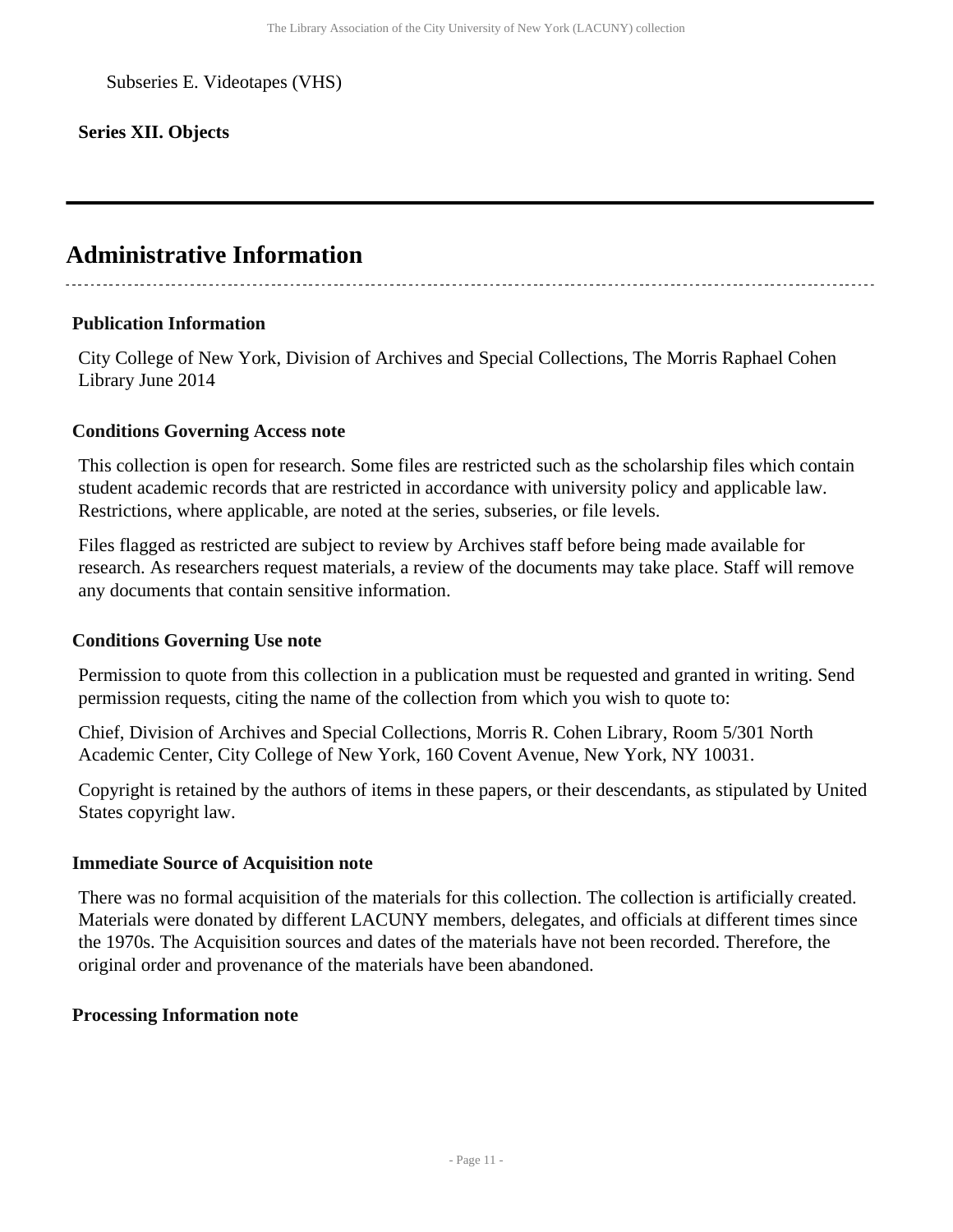In 1979, Barbara Dunlap, the "LACUNY Archivist", created the first inventory for the LACUNY collection, with continual revisions to update new accruals in 1986, 1994, and 1998. There have been no updates or revisions to the inventory since Dunlap's retirement in January 1999.

Hoang Tran was hired in June of 2014 to process new accruals donated to the LACUNY archives. Substantial portions of the collection were reorganized into a more coherent arrangement, and new series were created to bring similar material together. In addition, Tran created a DACS compliant finding aid to supersede the old inventory document. The finding aid will provide contextual information about the subjects covered in the collection and a much more detailed inventory to help researchers locate relevant materials efficiently.

## <span id="page-11-0"></span>**Controlled Access Headings**

## **Corporate Name(s)**

• City University of New York. University Libraries.

## **Genre(s)**

- bibliography
- correspondence
- minutes

## **Geographic Name(s)**

• New York (N.Y.)

## **Subject(s)**

- Academic librarians
- Academic librarians--Faculty status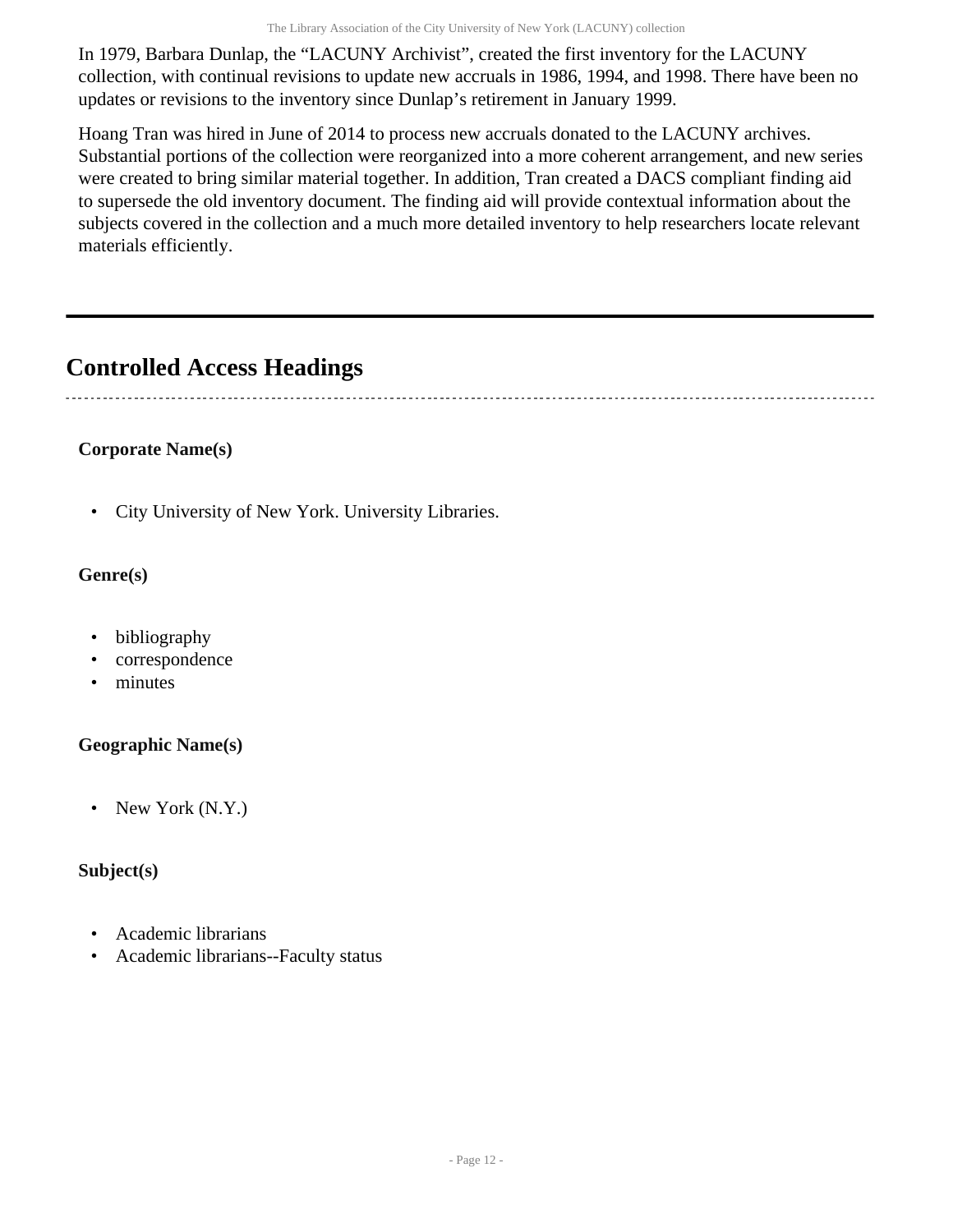## <span id="page-12-0"></span>**Physical Characteristics and Technical Requirements note**

A large portion of the paper records in the collection are in fair condition. The most pressing issue comes from the fact that the previous archivist/processor of the collection left many boxes partially empty. As a result, many folders and papers were sagging for an unknown duration which has caused the papers to bend. Some boxes were also overstuffed which caused archival boxes to bulge and tear. In June 2014, the entire collection has been reprocessed with an emphasis on promoting basic preservation standards by Hoang Tran. Many boxes include rolled up acid-free folders used as spacers in an attempt to fix/ ameliorate paper records that were bent.

Some records in Series XI: Audio-visual materials may require special hardware or software to view or access the material such as cassette players, open reel tape players, video cassette players (VCR), and hard disk drives. Please note that the archivist has not reviewed these materials. It has not been determined if the information is still accessible.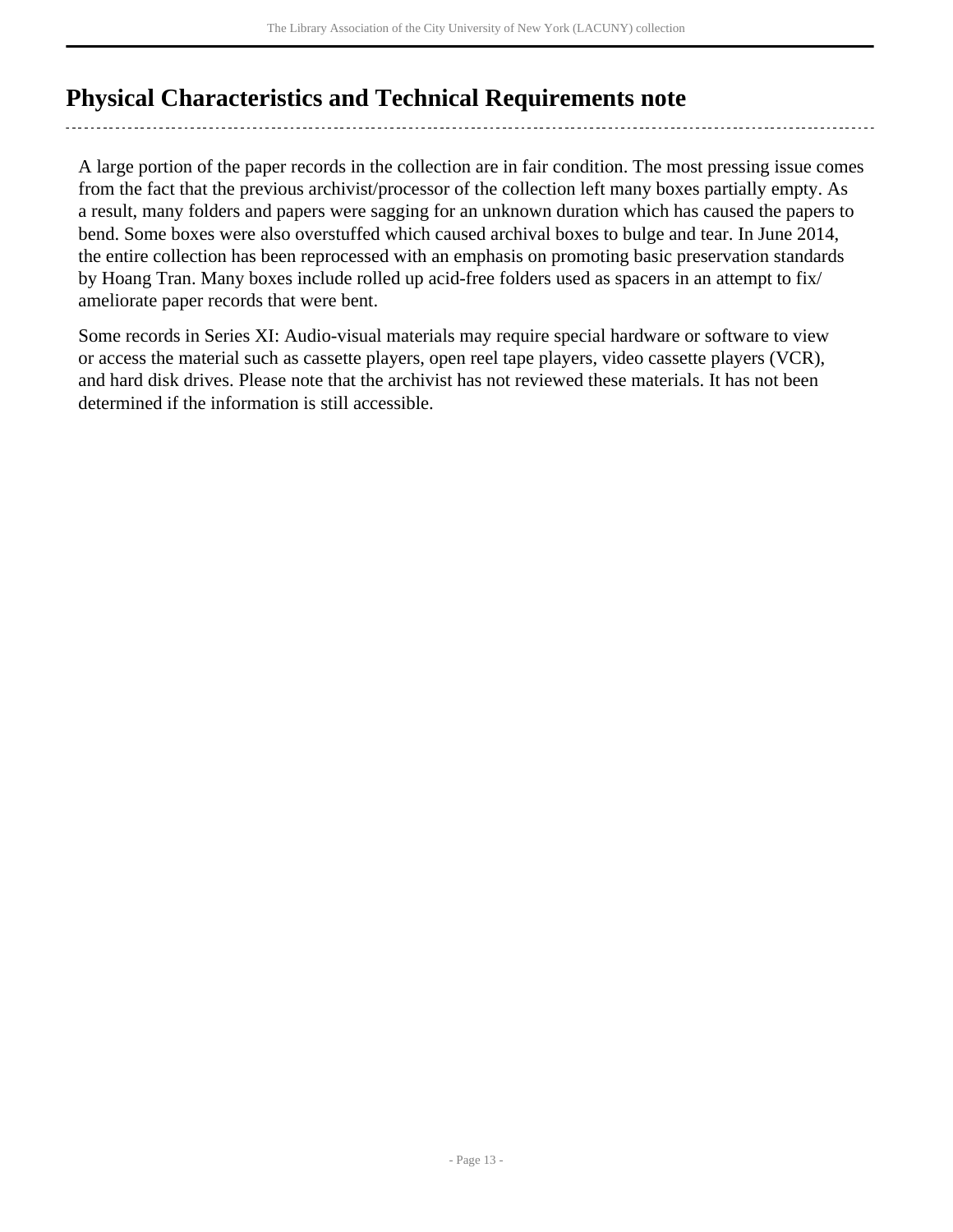## <span id="page-13-0"></span>**Collection Inventory**

<span id="page-13-1"></span>**Series I: Administrative files 1940-2009, undated** 

Aleph 500/Ex Libris System 1999-2000

| ____ | <b>Box</b> | <b>Folder</b>            |
|------|------------|--------------------------|
| Text |            | $\overline{\phantom{a}}$ |

## Board of Trustees of CUNY Proceedings 2004

| 3<br>Text<br><b>Certification ID Cards undated</b> | Box | <b>Folder</b> |
|----------------------------------------------------|-----|---------------|
|                                                    |     |               |
|                                                    |     |               |
|                                                    |     |               |
|                                                    |     |               |
| Folder<br><b>Box</b>                               |     |               |

Correspondence: LACUNY Members 1960s-1990s

|  |  | $\sim$ $-$ |
|--|--|------------|
|  |  |            |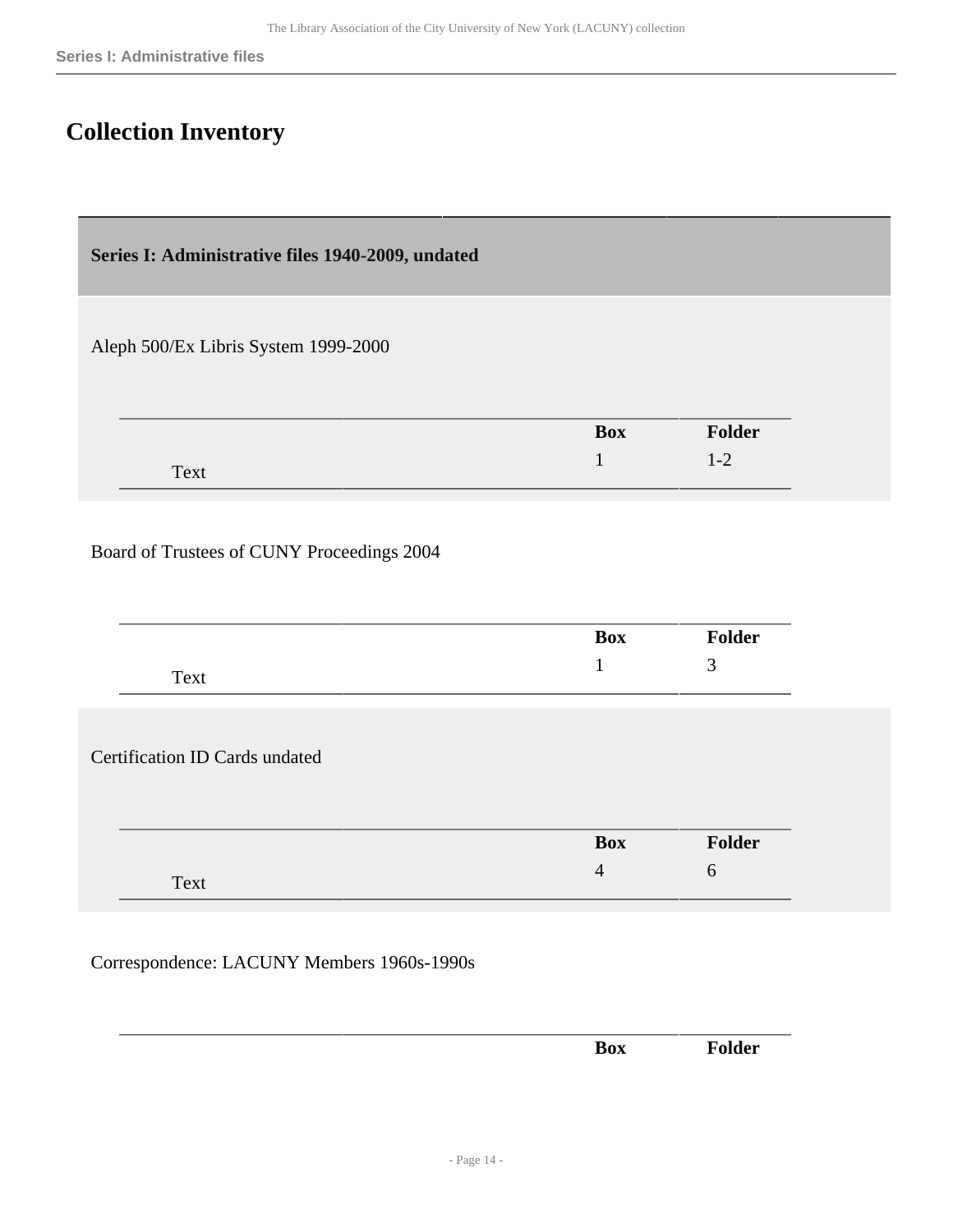| Text                                                         |            | 4             |
|--------------------------------------------------------------|------------|---------------|
| Correspondence: Librarians and Librarian's Council 1940-1957 |            |               |
| Text                                                         | <b>Box</b> | <b>Folder</b> |

## Correspondence: Professor B. Kreissman 1962-1974

| <b>Folder</b><br><b>Box</b> |
|-----------------------------|
| Text                        |

Correspondence: Secretary 1941-1960

|      | <b>Box</b> | <b>Folder</b>  |
|------|------------|----------------|
| Text |            | $\overline{ }$ |

Correspondence: General 1950s-1970s

| ----- | <b>Box</b> | $\mathbf{v}_0$ lder |
|-------|------------|---------------------|
| Text  |            |                     |

CUNY Grants and Archives Initiatives 2005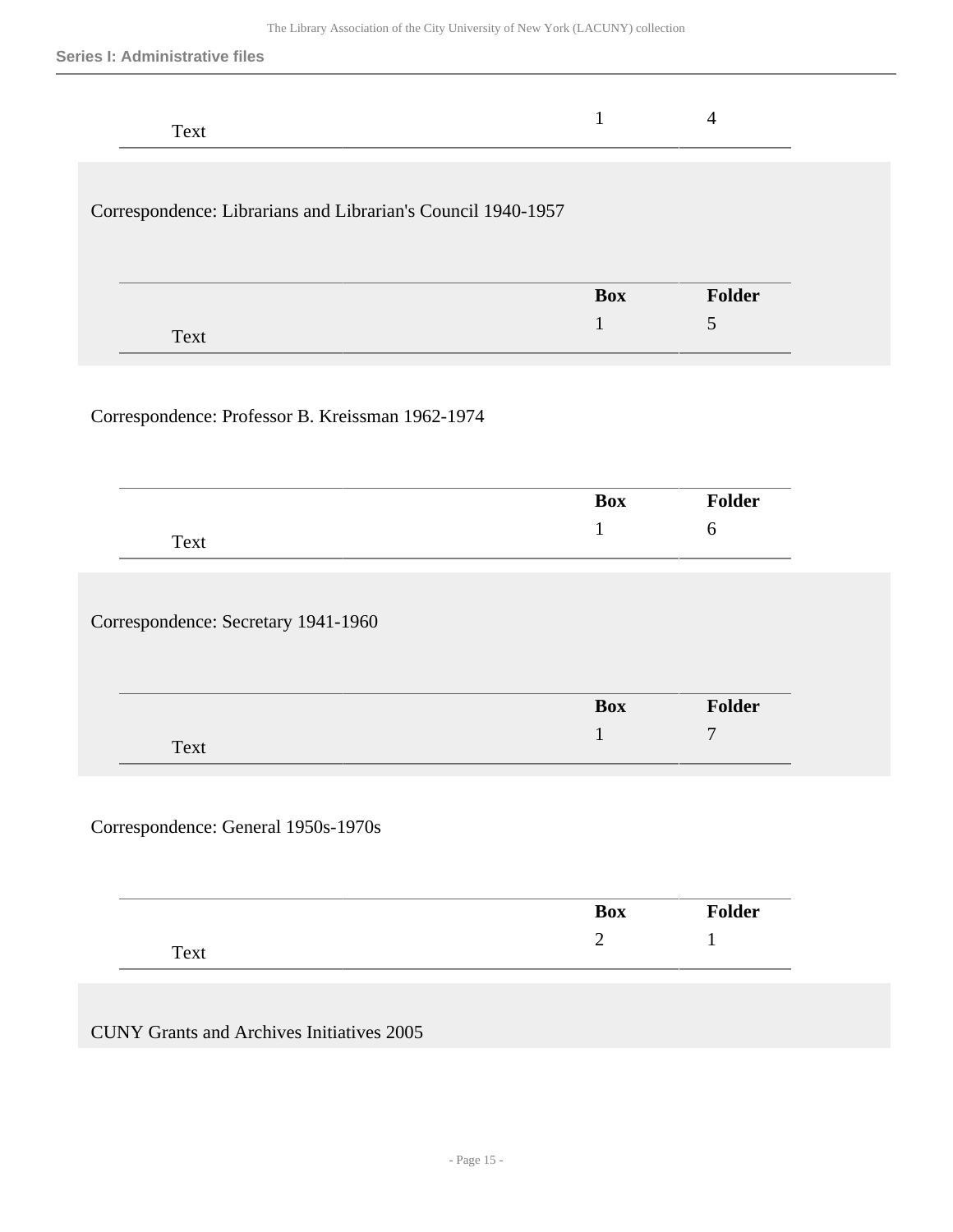| $\overline{\phantom{a}}$ |            |                          |
|--------------------------|------------|--------------------------|
|                          | <b>Box</b> | <b>Folder</b>            |
|                          | ◠<br>-     | $\overline{\phantom{0}}$ |
| Text                     |            |                          |

#### Executive Management Team: Strategic Planning 1998-1999

|      | <b>Box</b> | . .<br>older |
|------|------------|--------------|
|      |            | ۰.           |
| Text |            |              |

#### Faculty Conference on University Senate 1969

|      | <b>Box</b>                    | $\tau$ older |
|------|-------------------------------|--------------|
| Text | ∽<br>$\overline{\phantom{0}}$ | $\epsilon$   |

#### General Meeting Minutes 1940s-2000

|      | <b>Box</b> | Folder  |
|------|------------|---------|
| Text | 2          | $5 - 8$ |
|      | <b>Box</b> | Folder  |
|      |            | $1-5$   |

#### Grapevine Hotline 1985-1986

|  | _______ | _____ |
|--|---------|-------|
|  |         |       |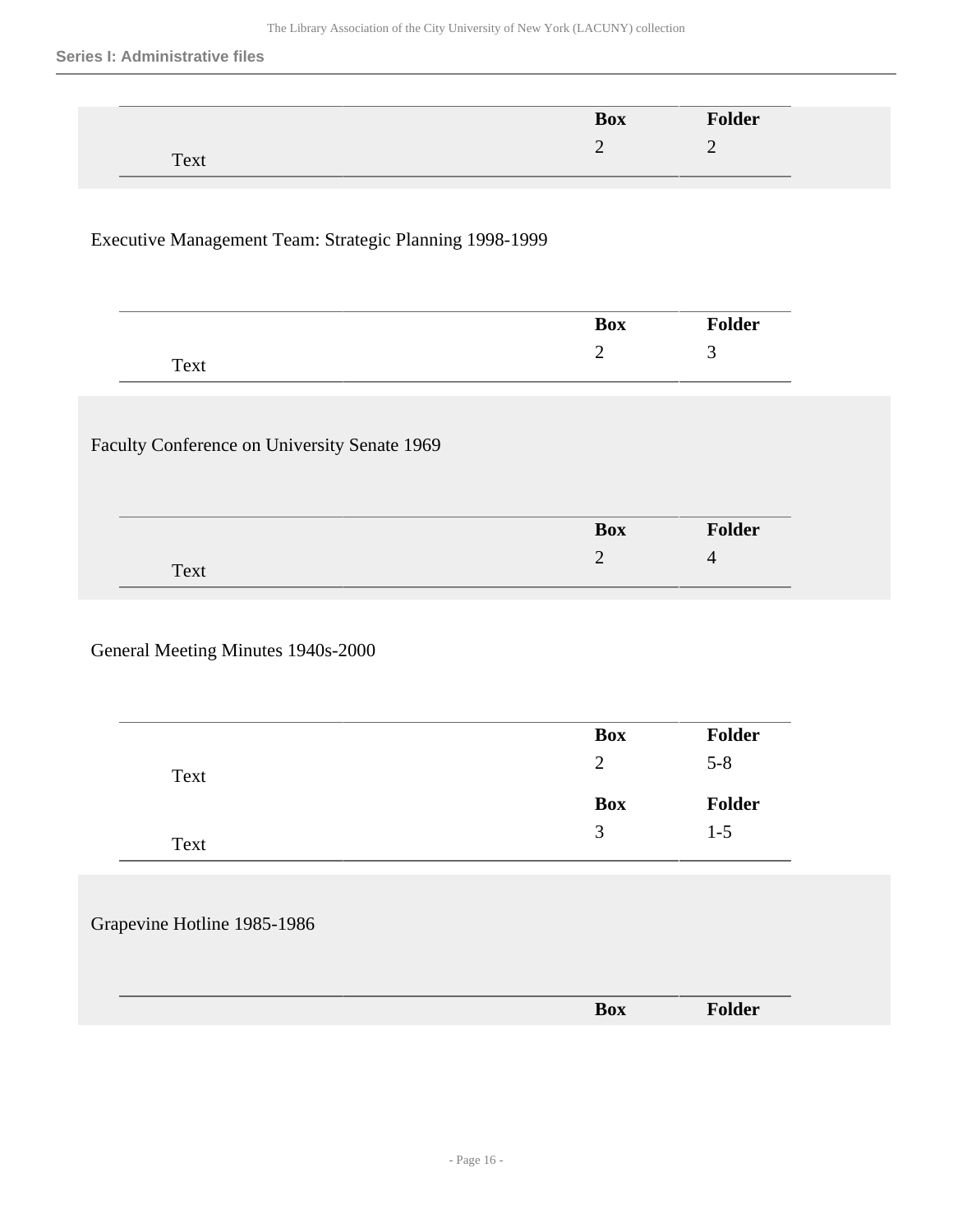| _______ |  |  |
|---------|--|--|

#### Harlem Partnership Center/Empowerment Zone 1997

|                                   | Box        | Folder |
|-----------------------------------|------------|--------|
| Text                              | 3          | 7      |
|                                   |            |        |
|                                   |            |        |
| <b>LACUNY BMCC Situation 2002</b> |            |        |
|                                   |            |        |
|                                   | <b>Box</b> | Folder |

## LACUNY Scholarship 2009

|      | <b>Box</b> | <b>Folder</b> |
|------|------------|---------------|
| Text | ັ          |               |

### **Conditions Governing Access note**

Some records in this file contain confidential or sensitive information and are currently restricted. Please consult archive staff for further assistance.

Master Plan for CUNY Libraries 1968-1969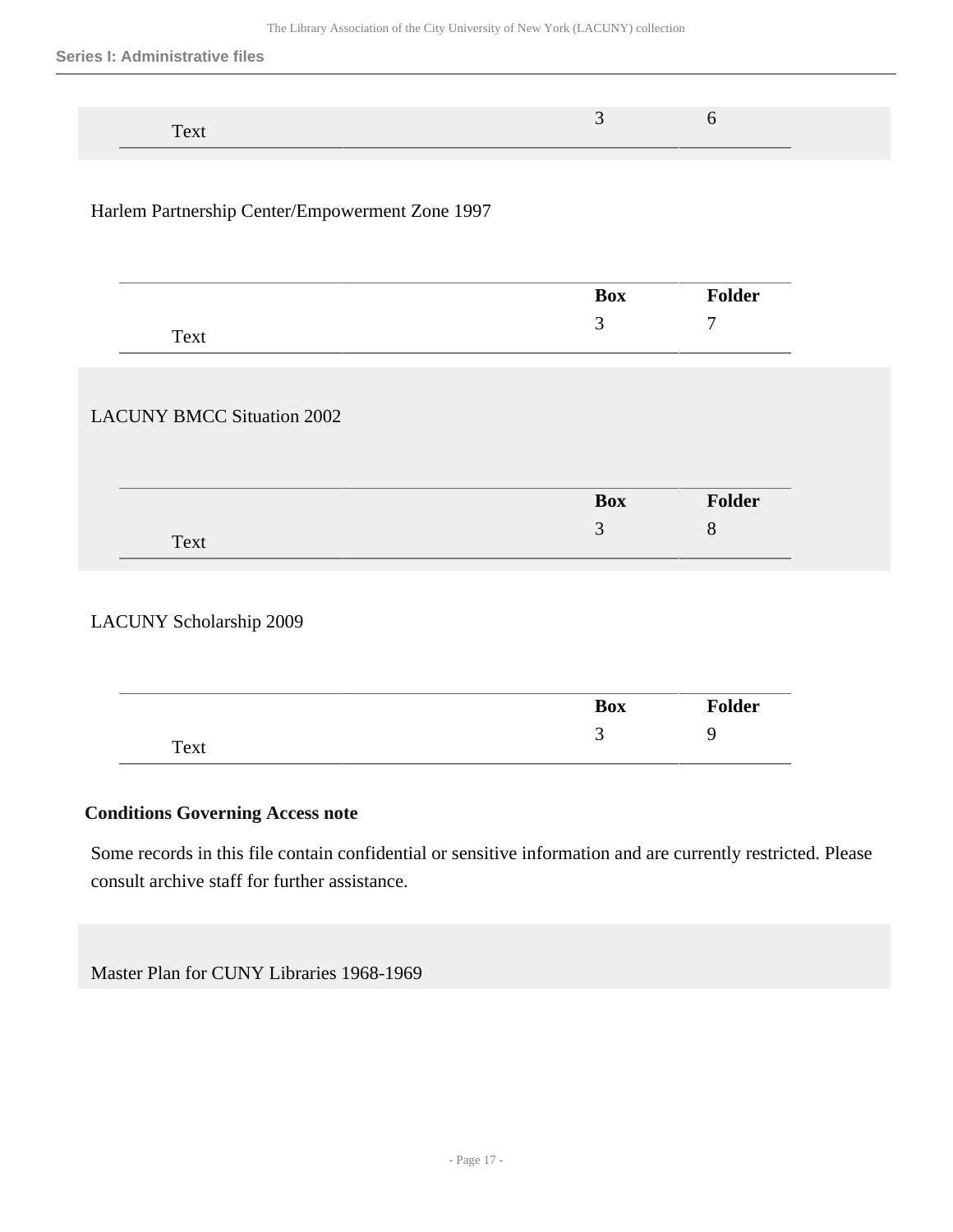| ------                                 | <b>Box</b> | .<br>older |
|----------------------------------------|------------|------------|
| $T_{\alpha v}$<br>$\mathcal{L} \Omega$ | $\sim$     |            |

## Member Research: Sydney Van Nort City College of New York 1990s-2000s

|      | 30x | lder |
|------|-----|------|
| Text | . . |      |

#### Membership/Delegate lists 1993-2004

|      | <b>Box</b> | <b>Folder</b> |
|------|------------|---------------|
| Text | $\sim$     | ╭<br>-        |

#### Presentation - LACUNY origins/history by LaRoi Lawton undated

|                                | <b>Box</b>     | <b>Folder</b> |
|--------------------------------|----------------|---------------|
| Text                           | $\overline{4}$ | 18            |
|                                |                |               |
|                                |                |               |
|                                |                |               |
|                                |                |               |
|                                |                |               |
| Resolutions 1964, 1970s, 1990s | <b>Box</b>     | Folder        |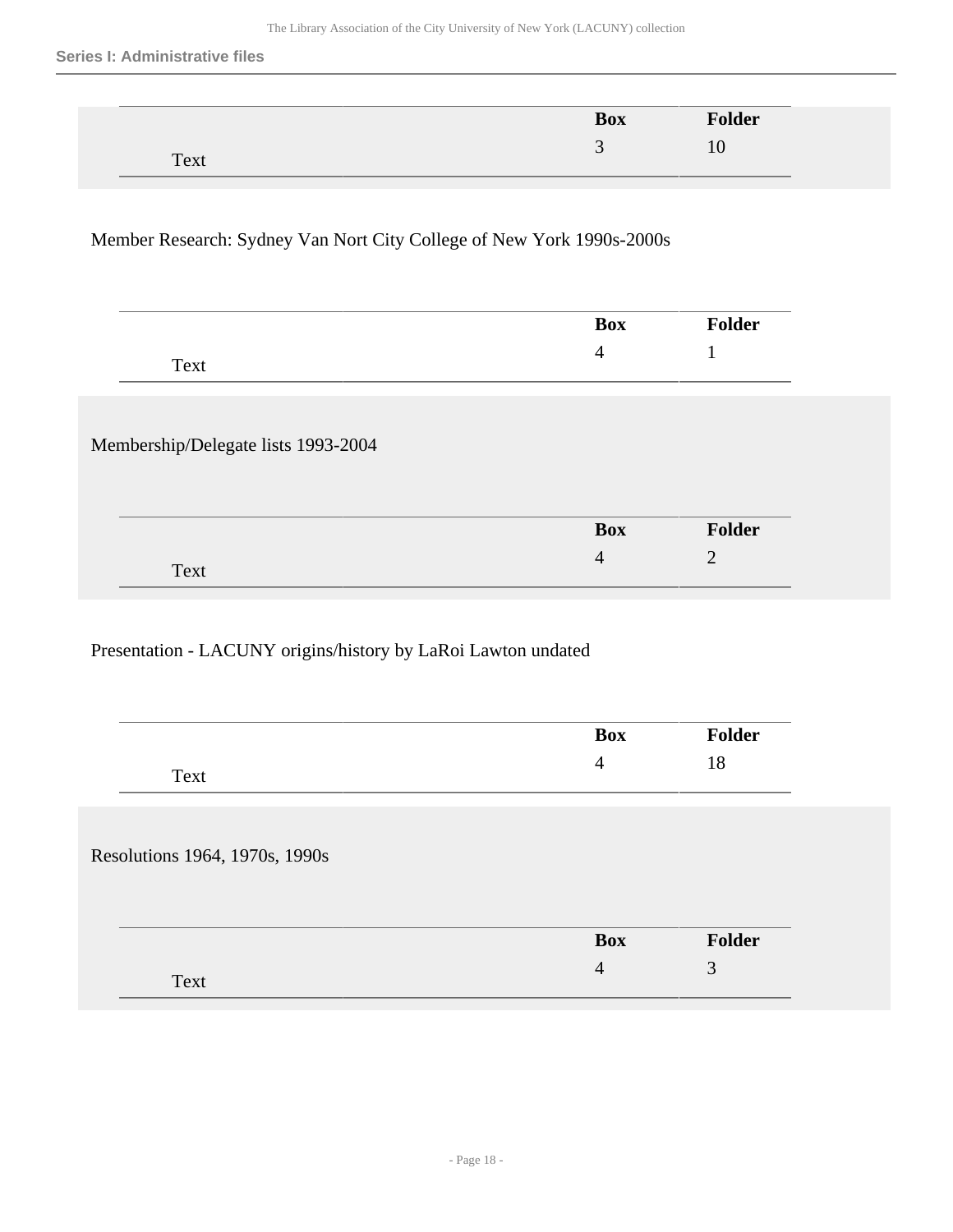## Robert's Rules - Governance procedures 2009

<span id="page-18-0"></span>

|                                                | <b>Box</b>     | Folder         |
|------------------------------------------------|----------------|----------------|
| Text                                           | $\overline{4}$ | $\overline{4}$ |
|                                                |                |                |
|                                                |                |                |
| Self-Study Project 1972                        |                |                |
|                                                |                |                |
|                                                |                |                |
|                                                | <b>Box</b>     | Folder         |
| Text                                           | $\overline{4}$ | 5              |
|                                                |                |                |
|                                                |                |                |
| Stationary (blank) undated                     |                |                |
|                                                |                |                |
|                                                |                |                |
|                                                | <b>Box</b>     | Folder         |
| Text                                           | $\overline{4}$ | $7 - 8$        |
|                                                |                |                |
|                                                |                |                |
| Misc - Postcard Lehman College Library undated |                |                |
|                                                |                |                |
|                                                |                |                |
|                                                | <b>Box</b>     | <b>Folder</b>  |
|                                                | $\overline{4}$ | 9              |
| Text                                           |                |                |
|                                                |                |                |
| Series II: Elections 1967-2014                 |                |                |
|                                                |                |                |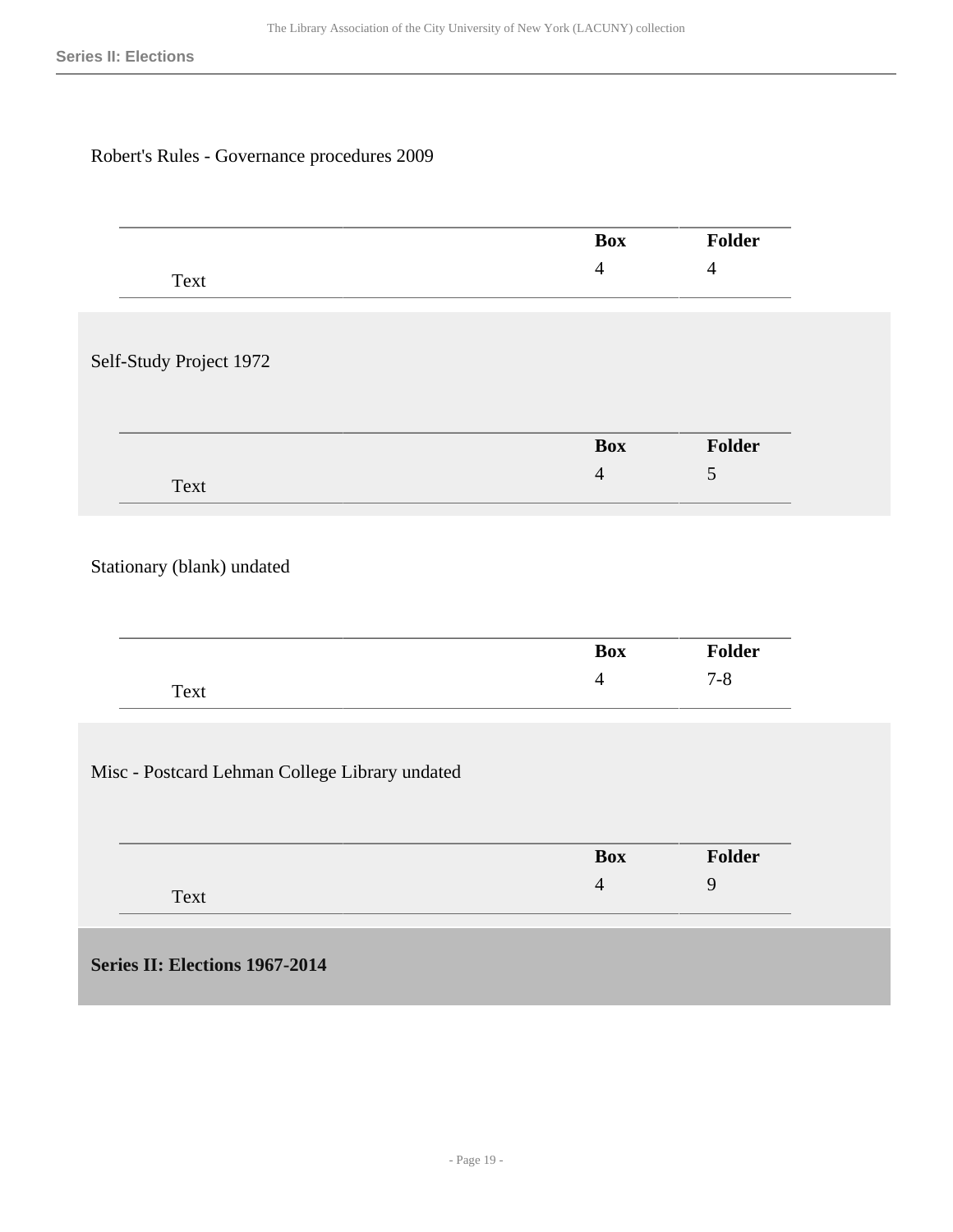| Candidate biographies and nomination correspondence 1967-1975                |                              |                     |
|------------------------------------------------------------------------------|------------------------------|---------------------|
|                                                                              |                              |                     |
|                                                                              | <b>Box</b>                   | Folder              |
| Text                                                                         | $\overline{4}$               | 10                  |
|                                                                              |                              |                     |
| Delegates and Alternates 1970s                                               |                              |                     |
|                                                                              |                              |                     |
|                                                                              |                              |                     |
|                                                                              | <b>Box</b>                   | <b>Folder</b>       |
| Text                                                                         | $\overline{4}$               | 11                  |
|                                                                              |                              |                     |
|                                                                              |                              |                     |
| Procedures and election results 1976-1977, 1986-1987, 1989, 1993-1994, 2000s |                              |                     |
|                                                                              |                              |                     |
|                                                                              |                              |                     |
|                                                                              | <b>Box</b><br>$\overline{4}$ | Folder<br>$12 - 16$ |
| Text                                                                         |                              |                     |
|                                                                              |                              |                     |
| Proposed changes to Constitution for New Ballot 1974                         |                              |                     |
|                                                                              |                              |                     |

<span id="page-19-0"></span>**Series III: Committee Files 1951-2006** 

Text

4 17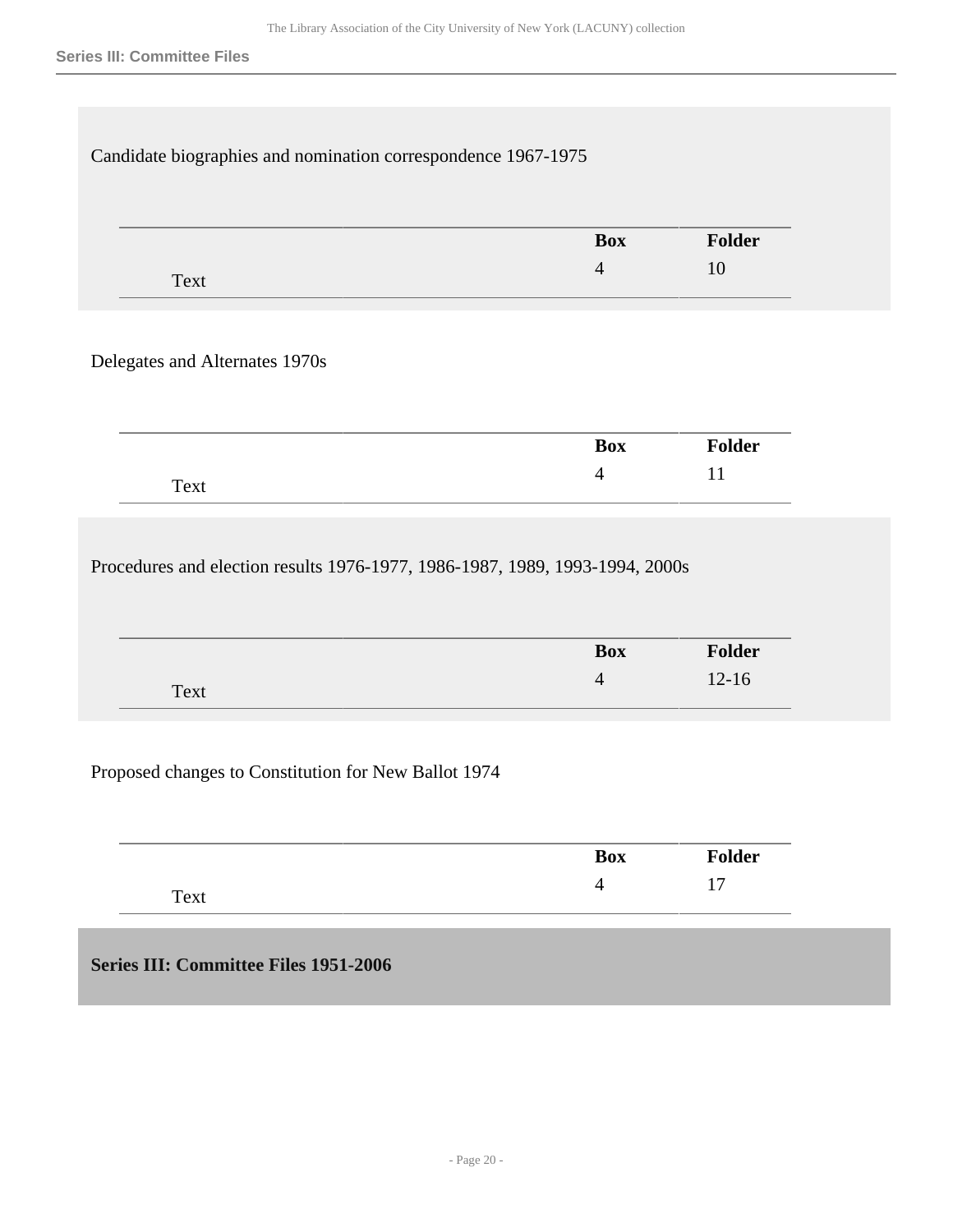| Academic Status Committee 1990 |                |        |
|--------------------------------|----------------|--------|
|                                | <b>Box</b>     | Folder |
|                                | $\mathfrak{H}$ |        |

## Affiliations with Labor Organizations Committee 1956

|                                       | <b>Box</b> | <b>Folder</b>  |
|---------------------------------------|------------|----------------|
| Text                                  | 5          | $\overline{2}$ |
|                                       |            |                |
|                                       |            |                |
|                                       |            |                |
|                                       |            |                |
|                                       |            |                |
| <b>ALA Conferences Committee 1974</b> | <b>Box</b> | Folder         |

Archivists Roundtable 1989-2005

| _    | <b>Box</b> | <b>Folder</b> |
|------|------------|---------------|
| Text | ັ          | -             |

Budget Committee 1970s-1980s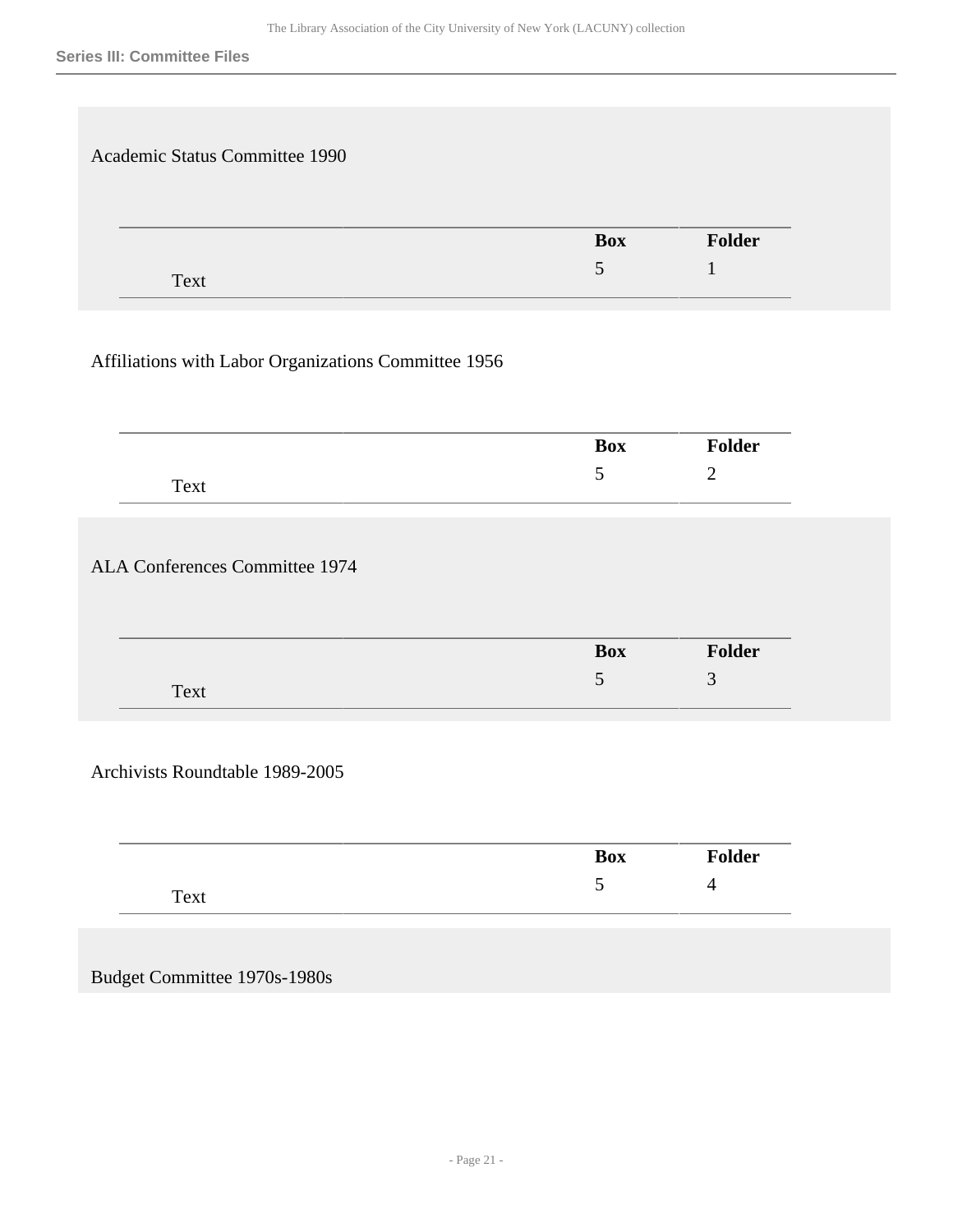|      | <b>Box</b>                    | <b>Folder</b> |
|------|-------------------------------|---------------|
|      | ∍<br>$\overline{\phantom{0}}$ | $5 - 6$       |
| Text |                               |               |

## Cataloging Roundtable 1979-1989

|      | <b>Box</b> | ! ⌒**<br>lСI |
|------|------------|--------------|
| Text | ັ          | ┍┓           |

#### Circulation Committee 1989-1990, 2006

|      | <b>Box</b>               | <b>Folder</b> |
|------|--------------------------|---------------|
| Text | $\overline{\phantom{0}}$ | ື             |

## Committee on Committees: Information Packet 1985-1991

|                                   | <b>Box</b> | Folder   |
|-----------------------------------|------------|----------|
| Text                              | 5          | $9 - 13$ |
|                                   |            |          |
|                                   |            |          |
|                                   |            |          |
| Committee on Committees 1970-1997 |            |          |
|                                   |            |          |
|                                   | <b>Box</b> | Folder   |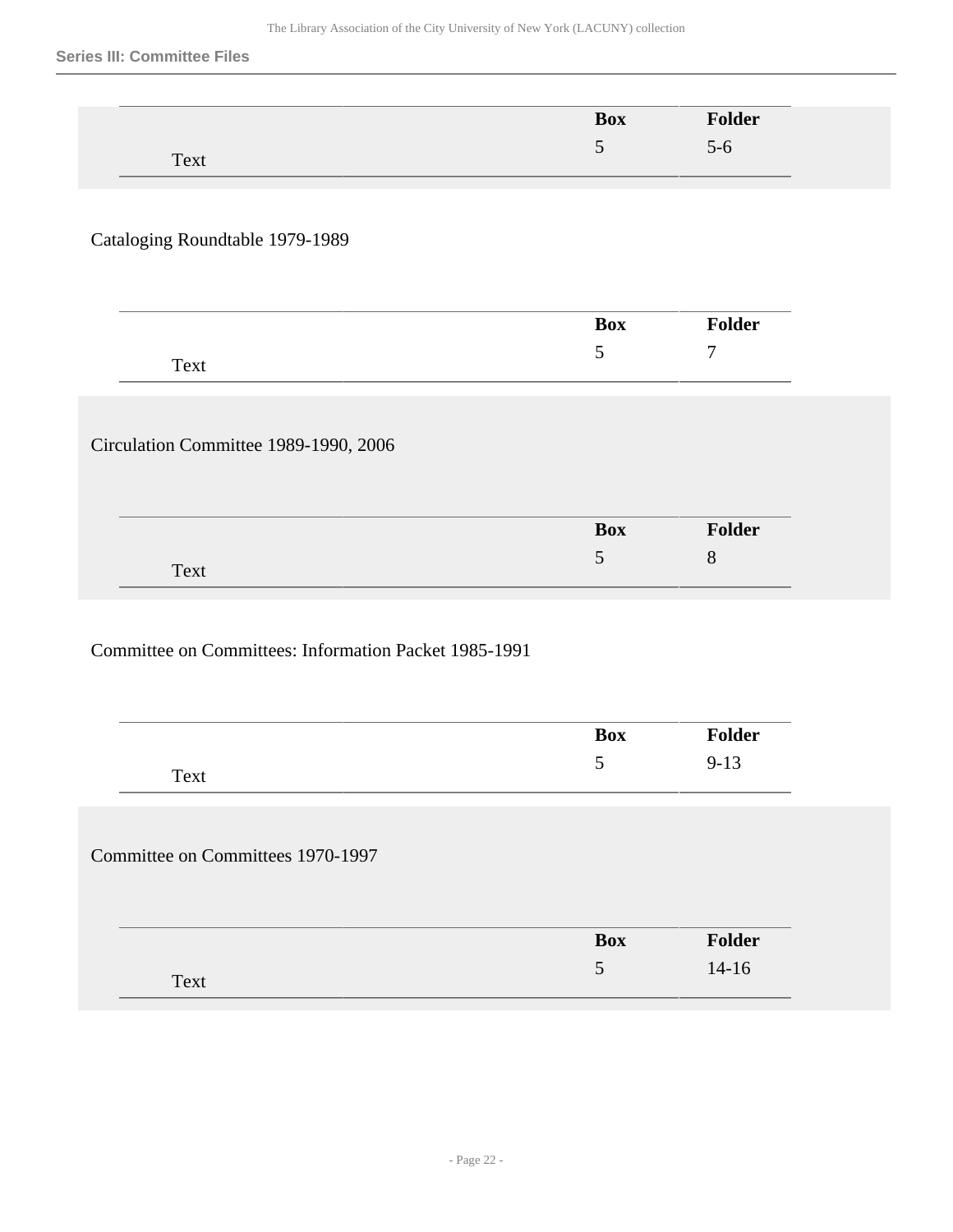## Continuing Education Committee 1994

|                               | Box        | Folder |
|-------------------------------|------------|--------|
| Text                          | 6          |        |
|                               |            |        |
|                               |            |        |
|                               |            |        |
|                               |            |        |
| Contracts Committee 1970-1971 | <b>Box</b> | Folder |

## Contracts Committee - Membership Questionnaire 1971 February

|                                                    | <b>Box</b>      | <b>Folder</b>            |
|----------------------------------------------------|-----------------|--------------------------|
| Text                                               | 6               | $3 - 4$                  |
|                                                    |                 |                          |
|                                                    |                 |                          |
| Cooperation and Coordination Committee 1970s-1980s |                 |                          |
|                                                    |                 |                          |
|                                                    | <b>Box</b><br>6 | <b>Folder</b><br>$5 - 7$ |

CUNY Serials Librarians Committee 1991-1992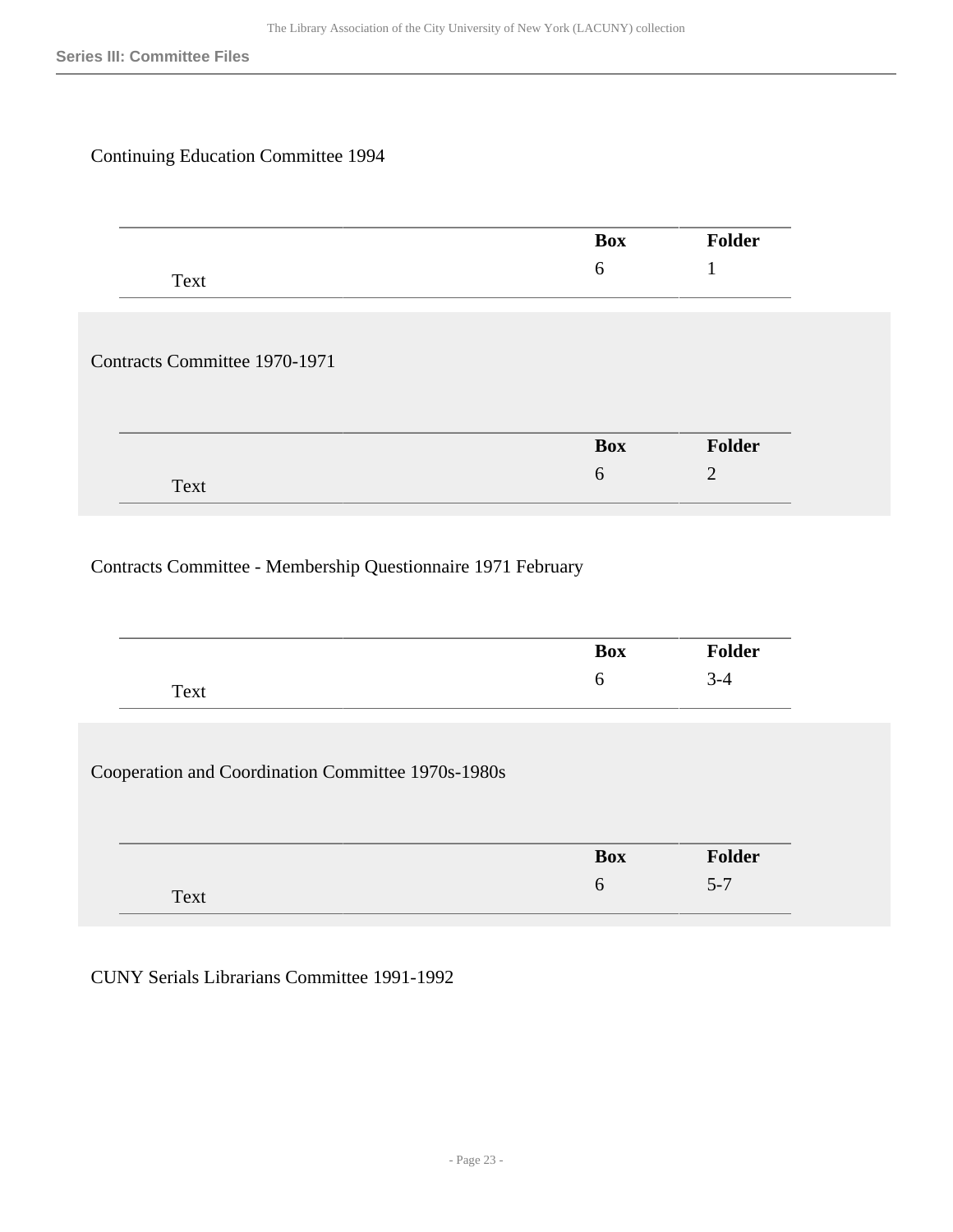|                                                 | <b>Box</b>                     | <b>Folder</b> |
|-------------------------------------------------|--------------------------------|---------------|
| Text                                            | $6\,$                          | $8\,$         |
|                                                 |                                |               |
| Directory Committee 1971-1974                   |                                |               |
|                                                 |                                |               |
|                                                 | <b>Box</b>                     | Folder        |
| Text                                            | $\tau$                         | $\mathbf{1}$  |
|                                                 |                                |               |
|                                                 |                                |               |
| <b>Educational Technology Committee 1973</b>    |                                |               |
|                                                 |                                |               |
|                                                 | <b>Box</b>                     | Folder        |
| Text                                            | $\tau$                         | $\mathbf{2}$  |
|                                                 |                                |               |
|                                                 |                                |               |
| Effects of Financial Crisis Committee 1975-1976 |                                |               |
|                                                 |                                |               |
|                                                 | <b>Box</b><br>$\boldsymbol{7}$ | Folder<br>3   |

|      | <b>Box</b> | $\sqrt[4]{\text{older}}$ |
|------|------------|--------------------------|
| Text | -          | .                        |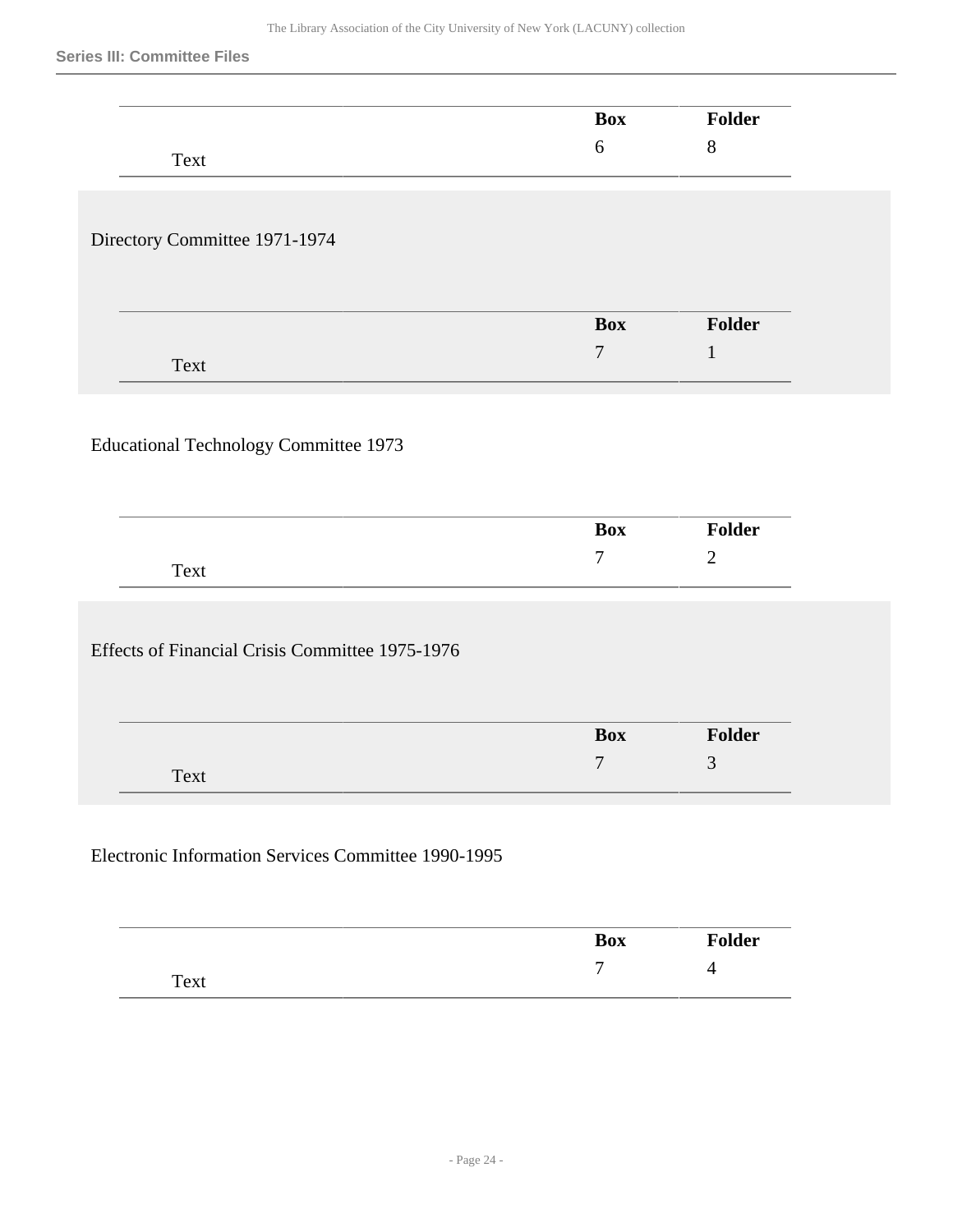|                             | <b>Box</b> | Folder |
|-----------------------------|------------|--------|
| Text                        | $\tau$     | 5      |
| Group Flight Committee 1971 |            |        |
|                             | Box        | Folder |

|      | $\mathbf{p}_{\alpha x}$<br>UЛ | $L_{\rm dom}$<br>w |
|------|-------------------------------|--------------------|
| Text | -                             | $\overline{ }$     |

ILL Roundtable 1989, 2006

| ____ | <b>Box</b>     | <b>Folder</b> |
|------|----------------|---------------|
| Text | $\overline{ }$ | U             |

LACUNY Committee on Upgrading 1971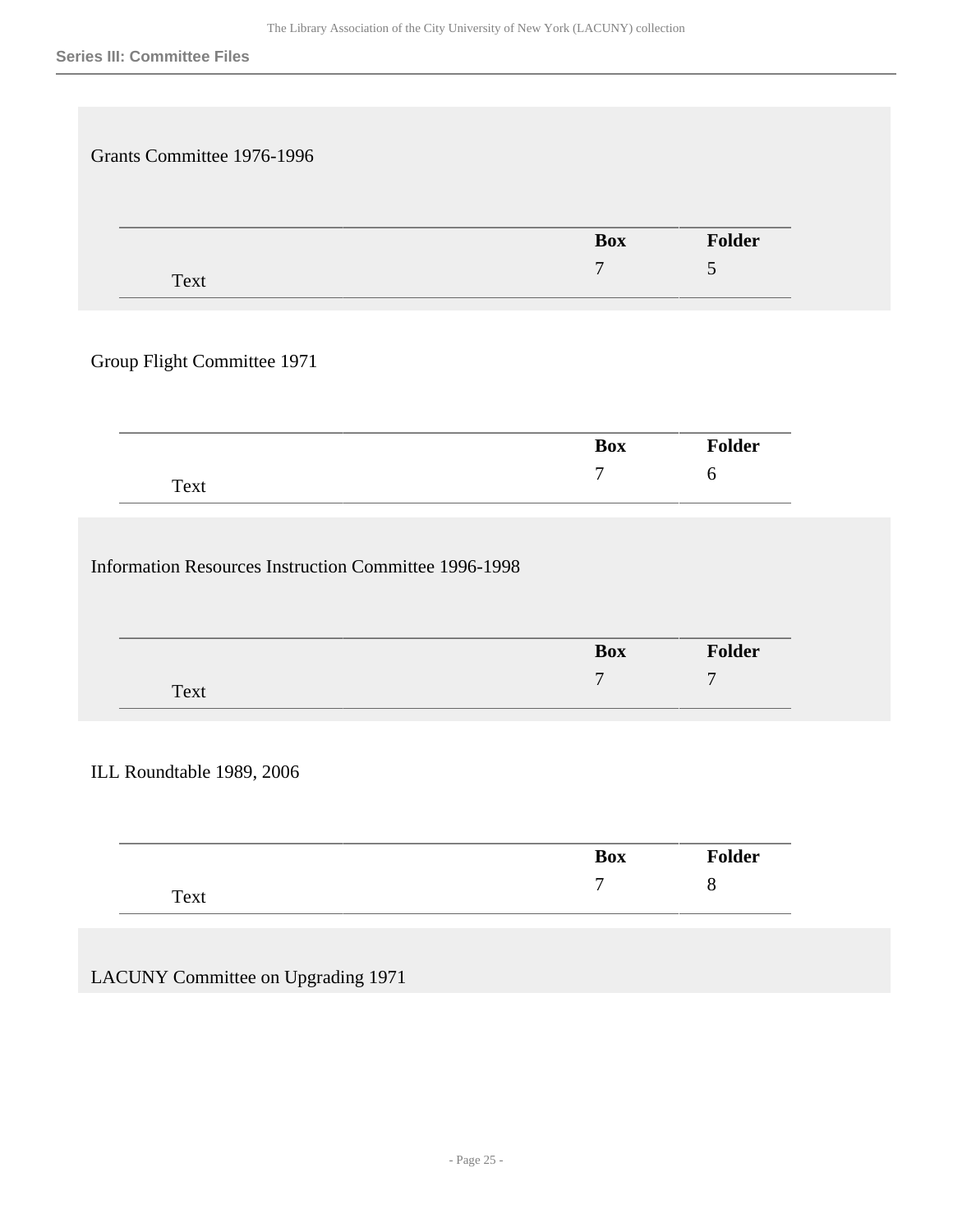|      |   | <b>Box</b> | <b>Folder</b> |
|------|---|------------|---------------|
| Text | − |            |               |

## LACUNY Institute Planning Committee 2003

|                                         | <b>Box</b>           | Folder       |
|-----------------------------------------|----------------------|--------------|
| Text                                    | $\boldsymbol{7}$     | $10\,$       |
| Legislation Committee 1956-1980         |                      |              |
|                                         |                      |              |
|                                         | <b>Box</b>           | Folder       |
| Text                                    | $\overline{7}$       | 11           |
|                                         |                      |              |
| Legislative Action Committee 1996-1998  |                      |              |
|                                         | <b>Box</b><br>$\tau$ | Folder<br>12 |
| Text                                    |                      |              |
|                                         |                      |              |
| Library Instruction Committee 1979-1989 |                      |              |
|                                         | <b>Box</b>           | Folder       |
| Text                                    | $\overline{7}$       | 13           |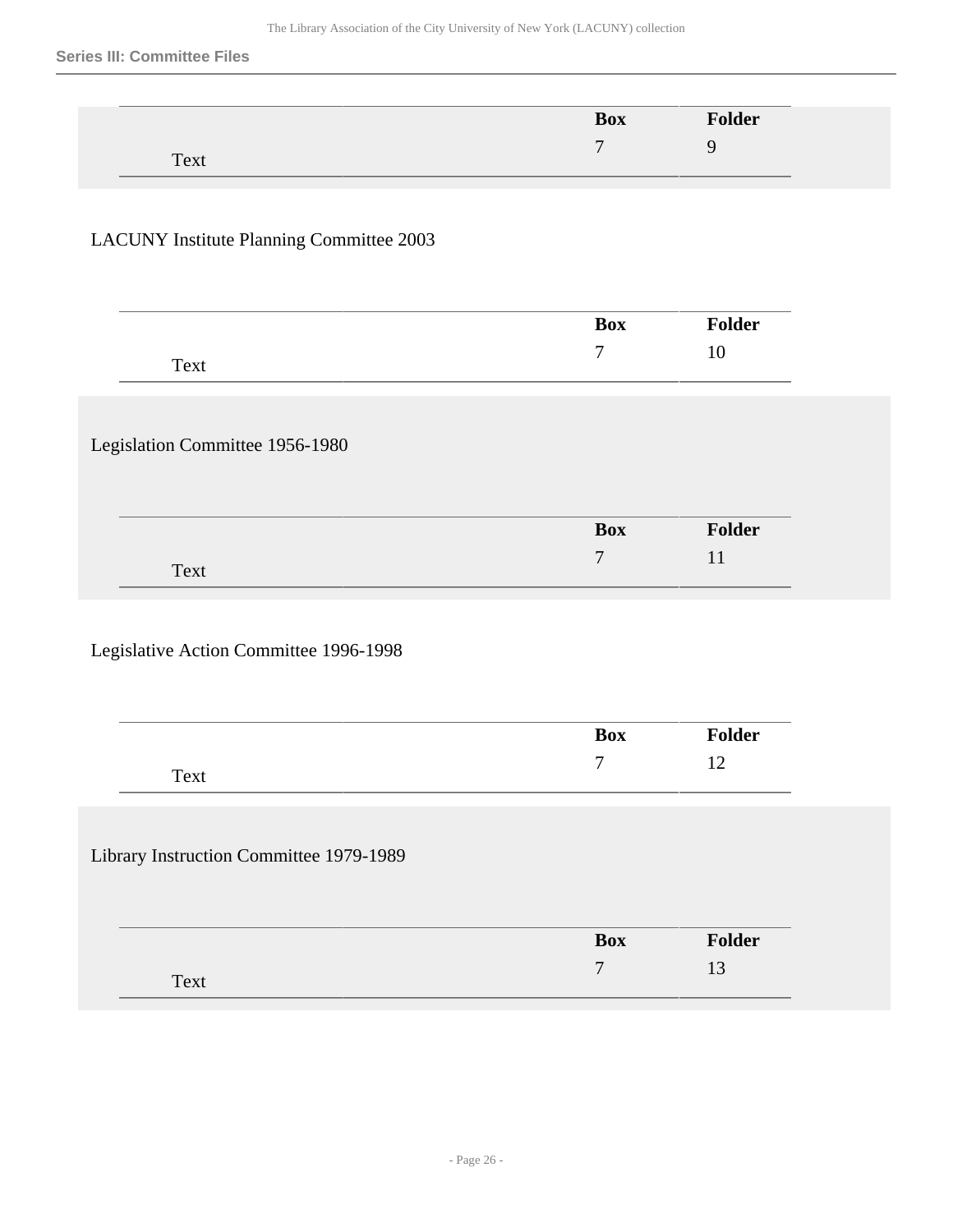## Libraries Response to Campus Disorder Committee 1970

|                                     | <b>Box</b>     | <b>Folder</b> |
|-------------------------------------|----------------|---------------|
| Text                                | $\tau$         | 14            |
|                                     |                |               |
| Nominations Committee 1950s-1980s   |                |               |
|                                     |                |               |
|                                     | <b>Box</b>     | Folder        |
| Text                                | $\overline{7}$ | 15            |
|                                     |                |               |
|                                     |                |               |
|                                     |                |               |
| Online Services Committee 1988-1989 |                |               |
|                                     |                |               |
|                                     | <b>Box</b>     | Folder        |

Professional Status Committee 1960s-1980s

| ____ | <b>Box</b>               | Folder |
|------|--------------------------|--------|
| Text | $\overline{\phantom{0}}$ |        |

Professional Development Committee 2004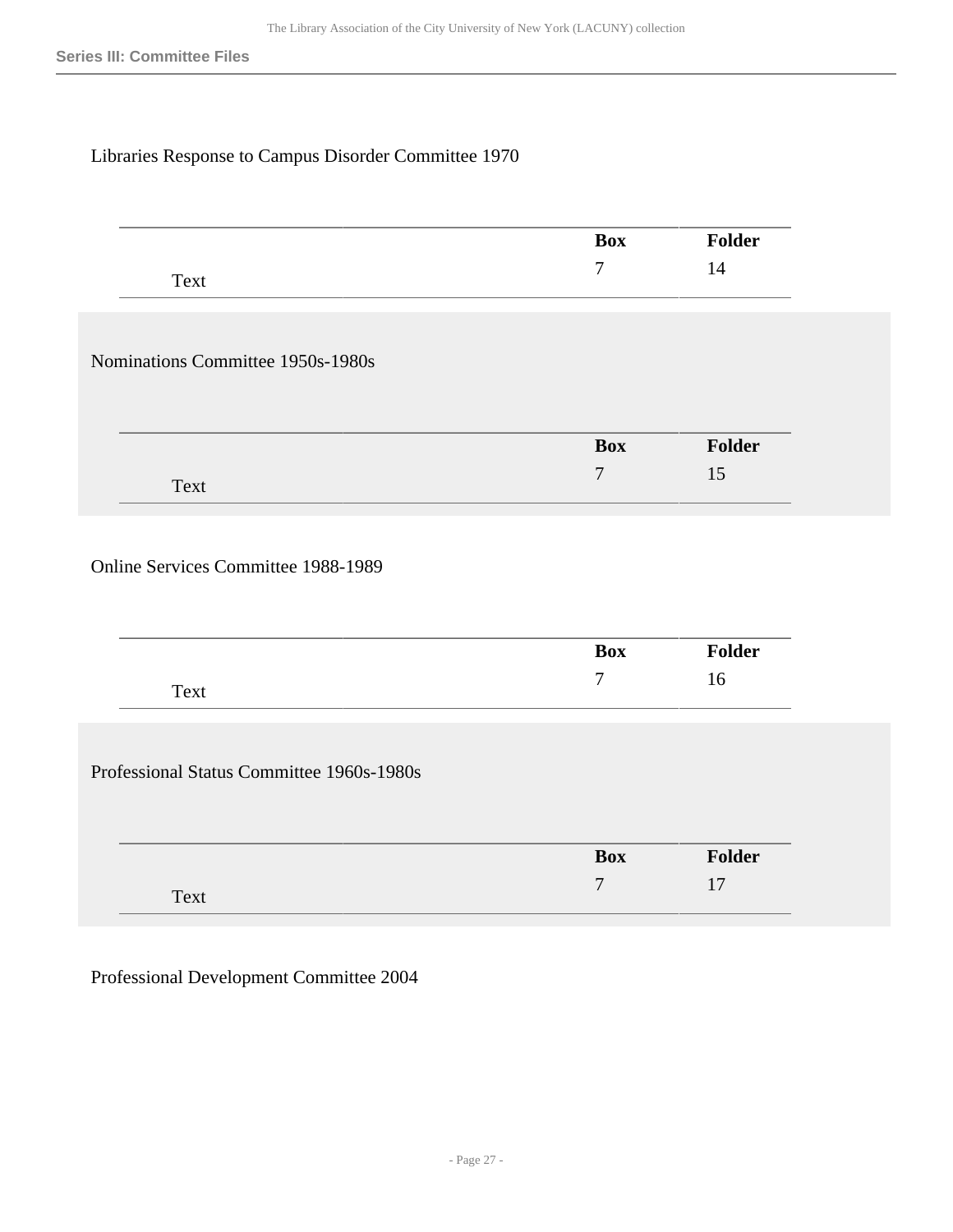|                                         | <b>Box</b>          | Folder            |
|-----------------------------------------|---------------------|-------------------|
| Text                                    | $\tau$              | 18                |
|                                         |                     |                   |
| Professional Excellence Committee 1970s |                     |                   |
|                                         |                     |                   |
|                                         | <b>Box</b>          | Folder            |
| Text                                    | 8                   | $\mathbf{1}$      |
|                                         |                     |                   |
|                                         |                     |                   |
|                                         |                     |                   |
| Program Committee 1970s-1980s           |                     |                   |
|                                         |                     |                   |
|                                         | <b>Box</b>          | Folder            |
| Text                                    | $8\,$               | $\mathbf{2}$      |
|                                         |                     |                   |
| Publications Committee 1980-1996        |                     |                   |
|                                         |                     |                   |
|                                         |                     |                   |
|                                         | <b>Box</b><br>$8\,$ | Folder<br>$3 - 5$ |
| Text                                    | <b>Box</b>          | Folder            |

## Publications Committee - LACUNY Journal Submission 1973

| ___ |                                      |  |
|-----|--------------------------------------|--|
|     | n<br>$\mathbf{A}$<br>$- \nu \Lambda$ |  |
|     |                                      |  |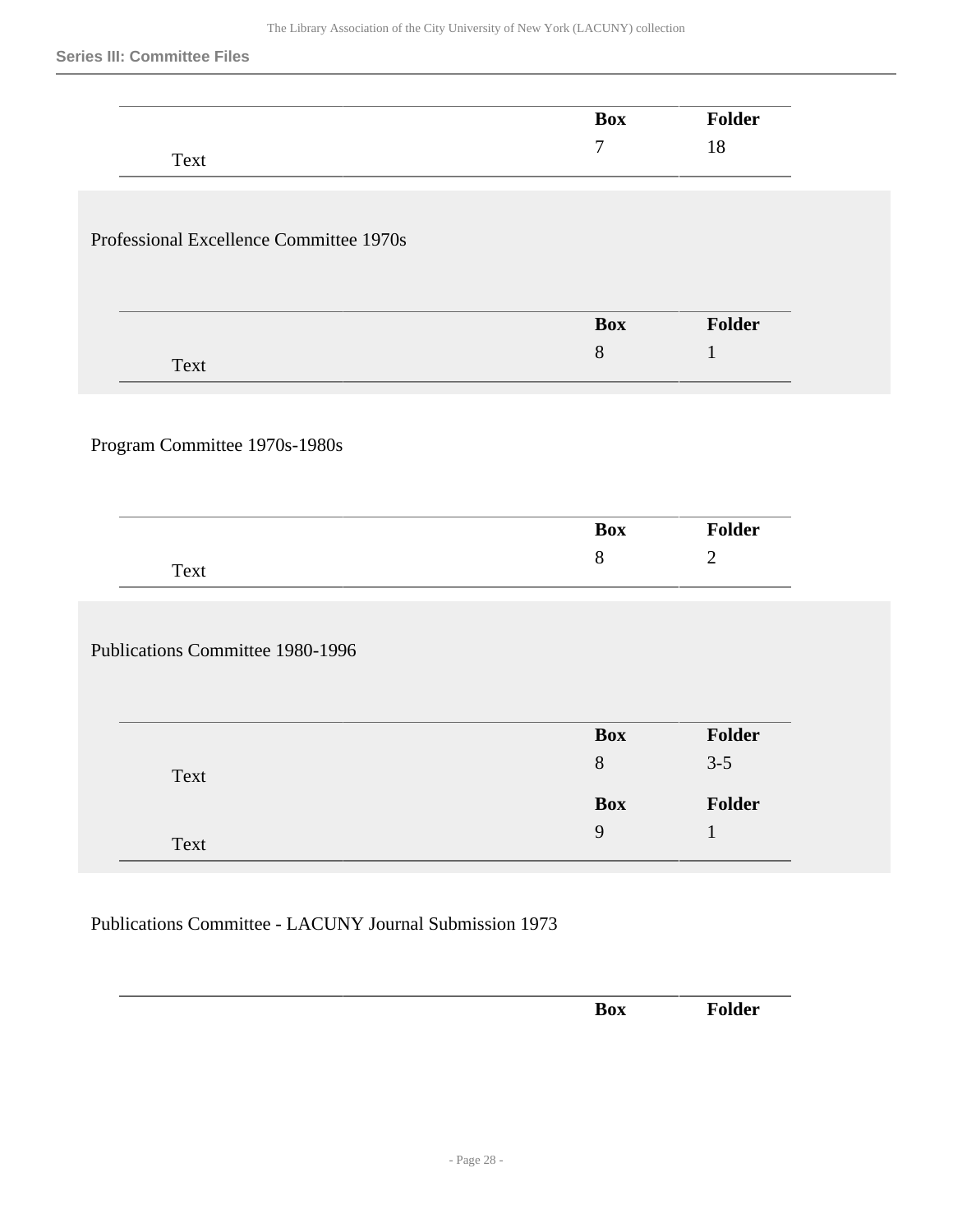## Publications Committee - Budget and Financial Transactions 1981-1988

|      | <b>Box</b> | <b>Folder</b> |
|------|------------|---------------|
| Text |            | -             |
|      |            |               |

#### Publications Committee - Correspondence 1986-1988

|      | <b>Box</b> | <b>Folder</b> |
|------|------------|---------------|
| Text |            | <u>ب</u>      |

## Publications Committee - Correspondence on LACUNY Directory 2001-2002

|      | <b>Box</b> | <b>Folder</b> |
|------|------------|---------------|
| Text |            | 4             |

#### Publications Committee - Minutes and Samples 1975

|      | <b>Box</b> | <b>Folder</b> |
|------|------------|---------------|
| Text |            | ັ             |

Publications Committee - Master Plan for Urban Academic Librarian 1988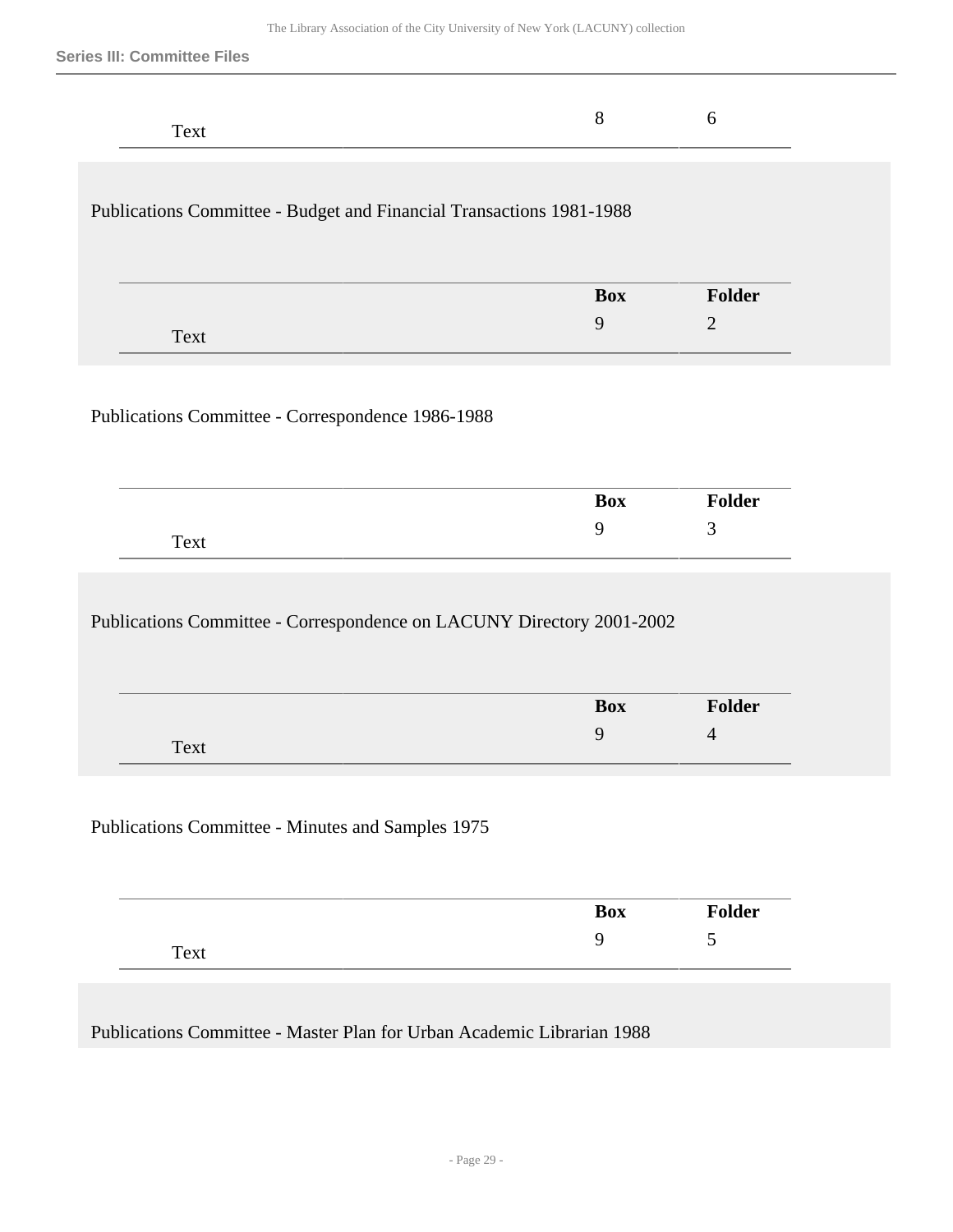|      | <b>Box</b> | Folder |
|------|------------|--------|
|      |            |        |
| Text |            |        |

## Publications Committee - Urban Academic Librarian 1982-1989

|                | $\mathbf{w}$ | . .<br>$\sim$<br>lеr |
|----------------|--------------|----------------------|
| $T_{\rm{ext}}$ | ∼            | -                    |

## Reference Resources Committee 1970-1978

#### Research and Development Committee 1978-1979

|                              | <b>Box</b> | Folder         |
|------------------------------|------------|----------------|
| Text                         | 10         | $\overline{2}$ |
|                              |            |                |
|                              |            |                |
| <b>Review Committee 1995</b> |            |                |
|                              |            |                |
|                              |            |                |
|                              | <b>Box</b> | Folder         |
| Text                         | 10         | 3              |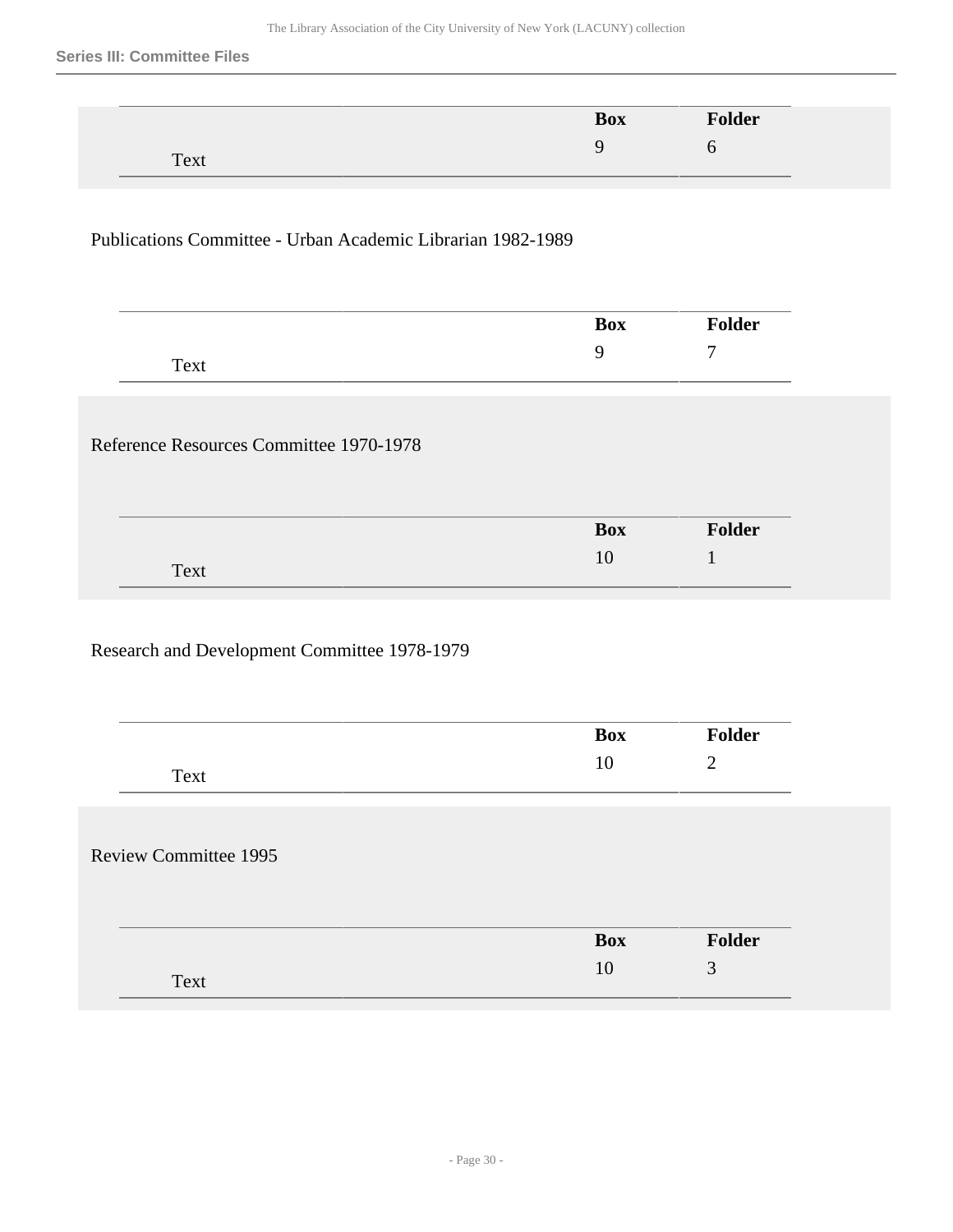## Seminars Committee 1971-1982

|                                                                    | <b>Box</b> | Folder           |
|--------------------------------------------------------------------|------------|------------------|
| Text                                                               | $10\,$     | $\overline{4}$   |
|                                                                    |            |                  |
| Special Resources Committee 1951, 1956                             |            |                  |
|                                                                    | <b>Box</b> | Folder           |
| Text                                                               | 10         | 5                |
| Tenure Law Committee 1969                                          | <b>Box</b> | Folder           |
| Text                                                               | 10         | 6                |
| University Library and Educational Technology Task Force 1996-1997 |            |                  |
|                                                                    | <b>Box</b> | Folder           |
| Text                                                               | 10         | $\boldsymbol{7}$ |
|                                                                    |            |                  |

LACUNY Officers, Delegates, Committees, and Roundtables list 1985, 1992, 1997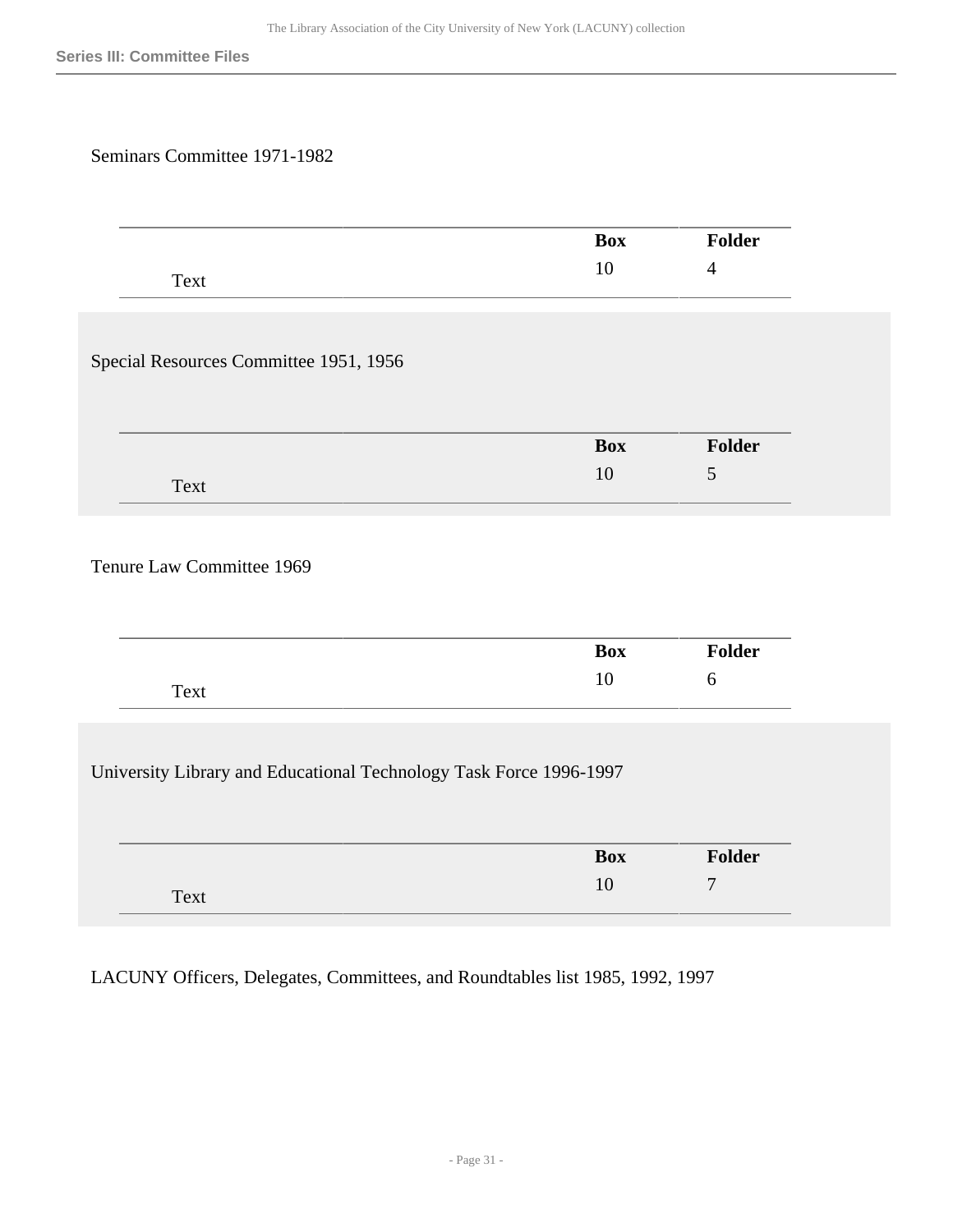| Text                                |                  | <b>Folder</b>          |
|-------------------------------------|------------------|------------------------|
|                                     | 10               | 8                      |
|                                     |                  |                        |
| Correspondence: General 1950s-2000s |                  |                        |
|                                     | <b>Box</b>       | Folder                 |
| Text                                | 10               | $9 - 10$               |
|                                     |                  |                        |
|                                     | <b>Box</b><br>11 | <b>Folder</b><br>$1-6$ |
| Text                                |                  |                        |

<span id="page-31-0"></span>The Subject Division College Library 1956

| ------- | <b>Box</b> | <b>Folder</b> |
|---------|------------|---------------|
| Text    |            |               |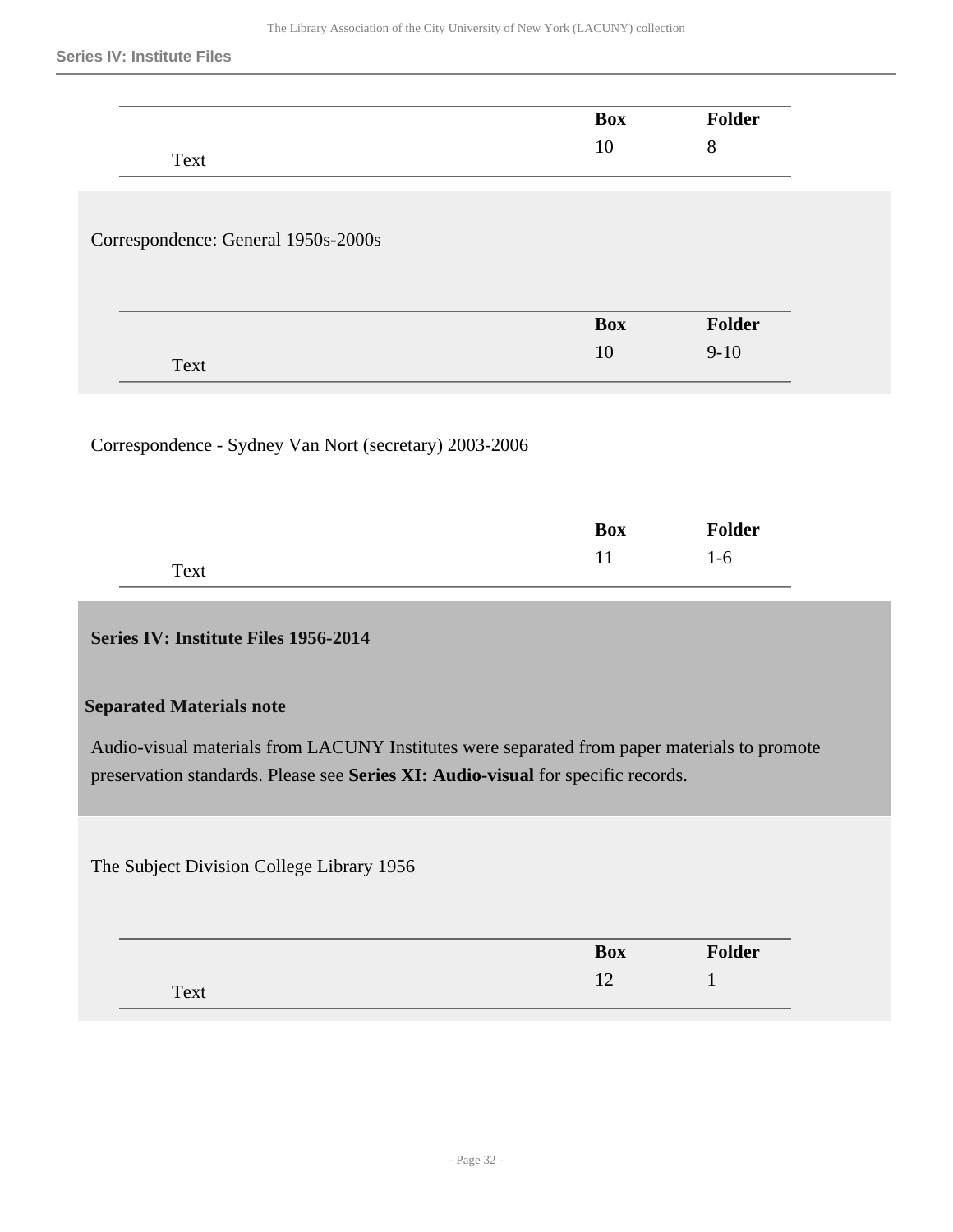## The Educational Role of the Library 1957

Text

|                                           | Box | <b>Folder</b> |
|-------------------------------------------|-----|---------------|
| Text                                      | 12  | 2             |
| Area Studies and the College Library 1960 |     |               |
|                                           |     |               |
|                                           |     |               |
|                                           | Box | Folder        |

## Latin American Studies and the American College Library 1963

|                                                  | <b>Box</b> | Folder         |
|--------------------------------------------------|------------|----------------|
| Text                                             | 12         | $\overline{4}$ |
|                                                  |            |                |
|                                                  |            |                |
|                                                  |            |                |
| Reference Services for Foreign Area Studies 1964 |            |                |
|                                                  |            |                |
|                                                  | <b>Box</b> | Folder         |

New Directions for CUNY Librarians 1968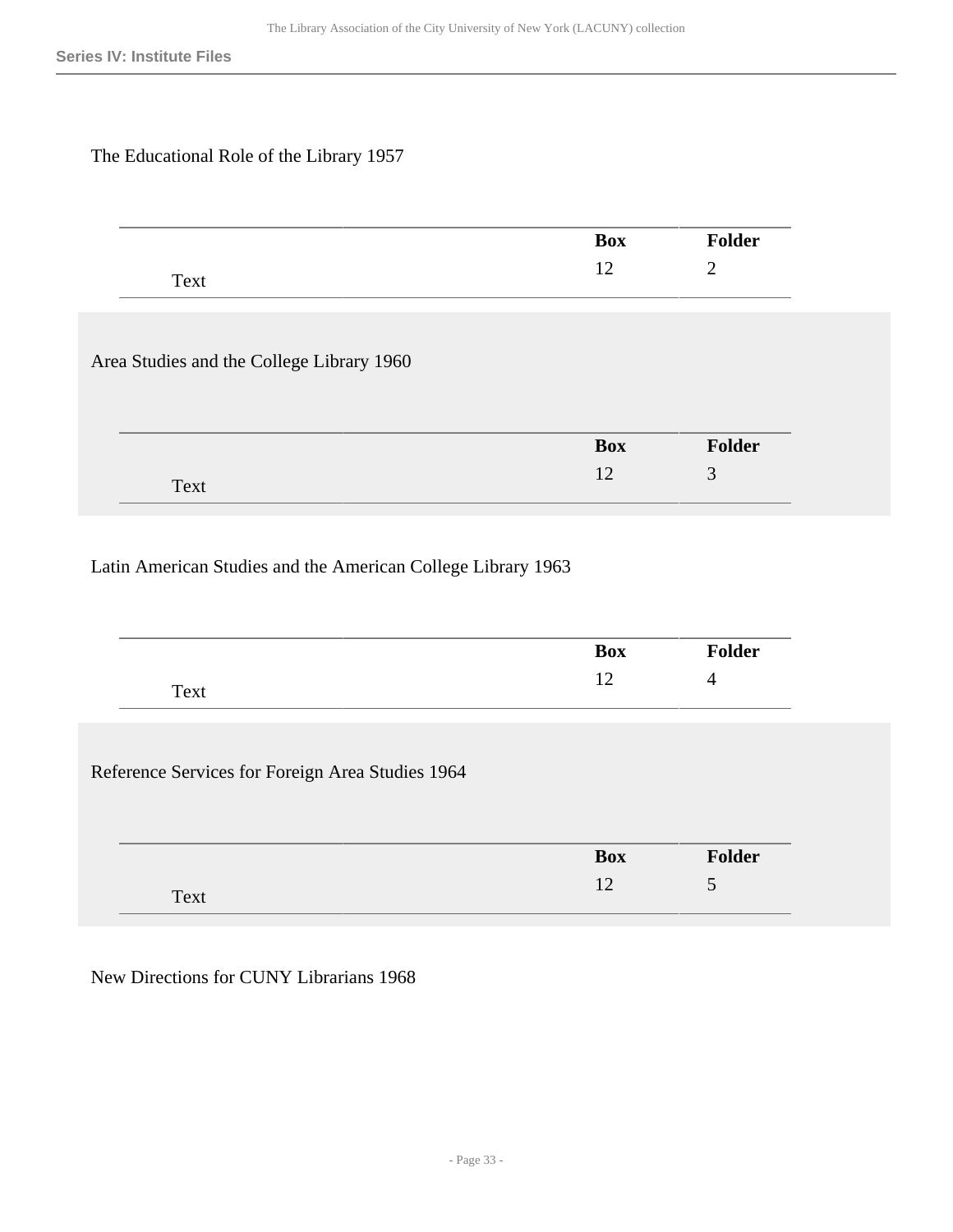|                                                            | <b>Box</b>       | Folder                   |
|------------------------------------------------------------|------------------|--------------------------|
| Text                                                       | 12               | $6 - 8$                  |
|                                                            |                  |                          |
|                                                            |                  |                          |
| A New College Student 1969                                 |                  |                          |
|                                                            |                  |                          |
|                                                            | <b>Box</b>       | Folder                   |
|                                                            | 13               | $1-2$                    |
| Text                                                       |                  |                          |
|                                                            | <b>Box</b><br>12 | Folder<br>$\overline{9}$ |
| Text                                                       |                  |                          |
|                                                            |                  |                          |
|                                                            | <b>Box</b>       | Folder                   |
| Text                                                       | 13               | $3 - 7$                  |
|                                                            |                  |                          |
|                                                            |                  |                          |
|                                                            |                  |                          |
|                                                            |                  |                          |
|                                                            |                  |                          |
|                                                            | <b>Box</b>       | Folder                   |
| Text                                                       | $14\,$           | $1-3$                    |
| Libraries for the 70's 1970<br>The Academic Librarian 1971 | Box<br>$13\,$    | Folder<br>$8\,$          |

Management, Instruction, and Technology in the Academic Library 1972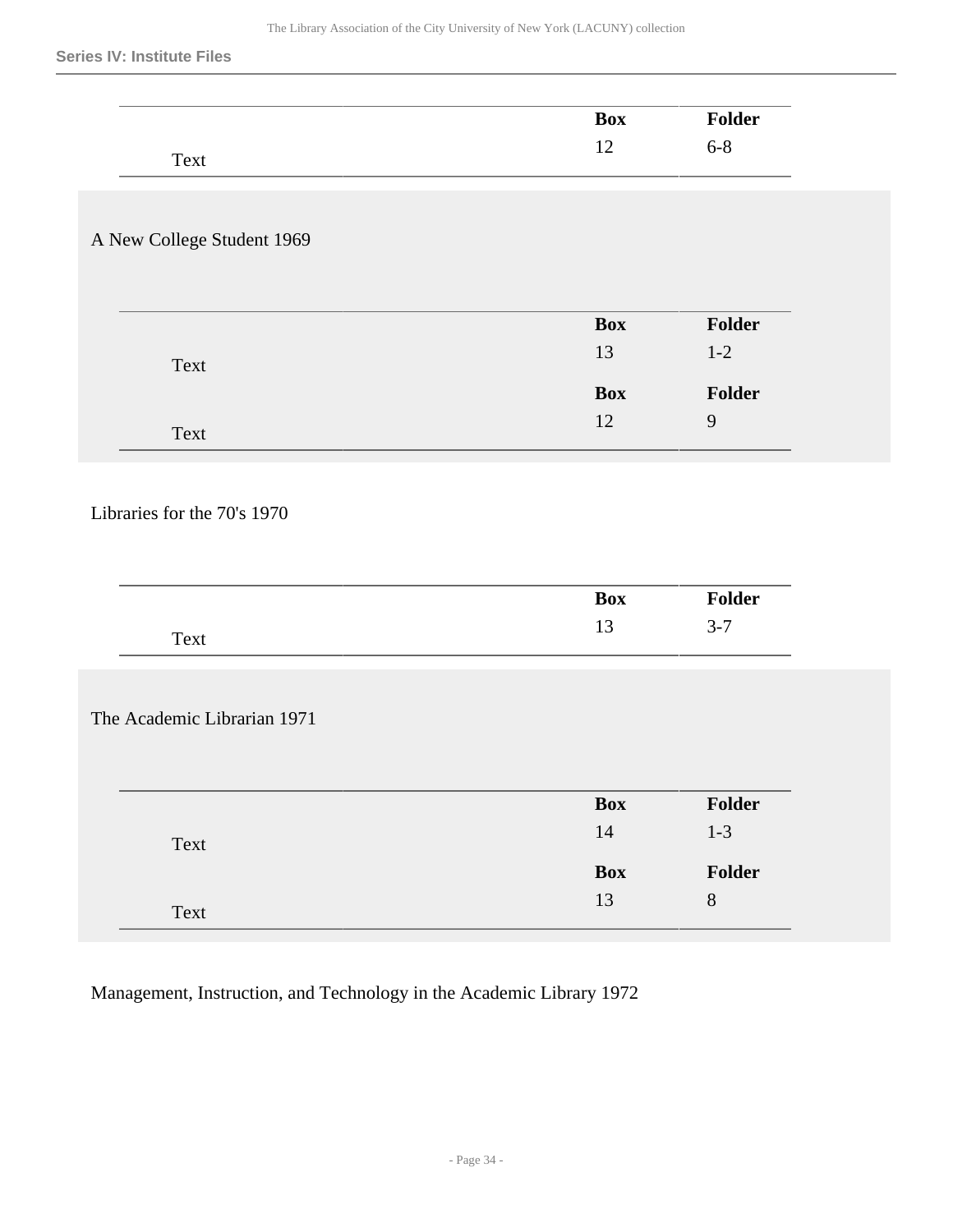|                                              | <b>Box</b> | Folder         |
|----------------------------------------------|------------|----------------|
| Text                                         | $14\,$     | $4 - 7$        |
|                                              |            |                |
| Media Integration in Academic Libraries 1973 |            |                |
|                                              |            |                |
|                                              |            |                |
|                                              | <b>Box</b> | Folder         |
| Text                                         | $14\,$     | 8              |
|                                              |            |                |
| Publishing: Alternatives and Economics 1974  |            |                |
|                                              |            |                |
|                                              |            |                |
|                                              | <b>Box</b> | Folder         |
| Text                                         | $14\,$     | $\overline{9}$ |
|                                              | <b>Box</b> | Folder         |
| Text                                         | 15         | $1-2$          |
|                                              |            |                |
|                                              |            |                |
| The Library as Consumer 1975                 |            |                |
|                                              |            |                |
|                                              |            | Folder         |
|                                              | Box        |                |
| Text                                         | $15\,$     | $3-6$          |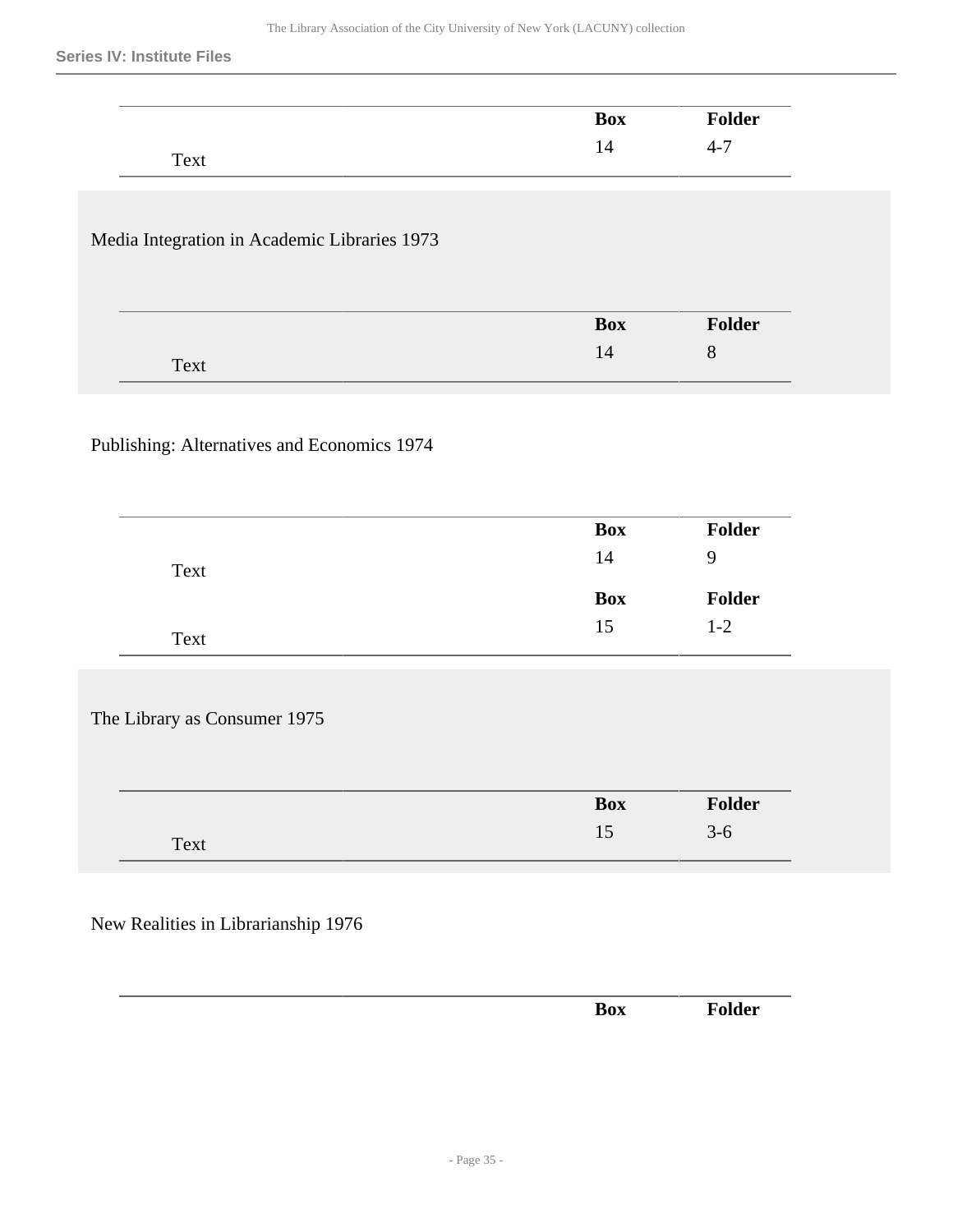| Text                                               | 3          | $7 - 8$ |
|----------------------------------------------------|------------|---------|
| Libraries and Librarians: The Next Generation 1977 |            |         |
|                                                    | <b>Box</b> | Folder  |
| Text                                               | 15         | $9-10$  |

The Information Industry and the Library: Competition of Cooperation 1979

|      | <b>Box</b> | <b>Folder</b> |
|------|------------|---------------|
| Text | 15         | 11            |
|      |            |               |
|      | <b>Box</b> | <b>Folder</b> |

Libraries and Librarians in the 80's: Challenge and Change 1980

| _    | <b>Box</b> | <b>Folder</b> |
|------|------------|---------------|
| Text | 16         | ⊥ັ            |

## Managing to Survive/Succeed 1981

|      | <b>Box</b> | <b>Folder</b> |
|------|------------|---------------|
| Text | 16         | 16            |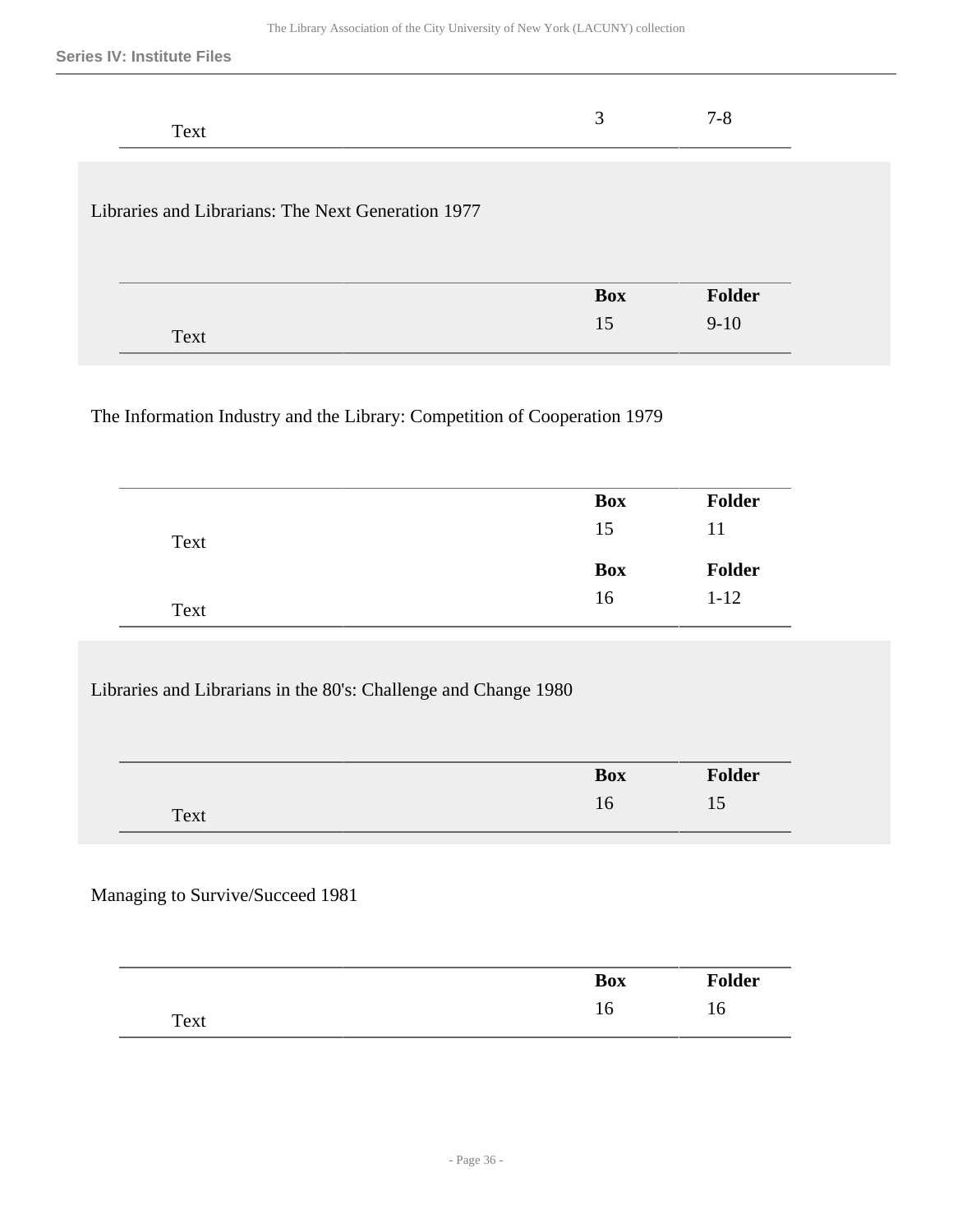| Not held - Committee on Committees Questionnaire and Report 1982 |            |        |
|------------------------------------------------------------------|------------|--------|
|                                                                  | <b>Box</b> | Folder |
| Text                                                             | 16         | 17     |

## Partners in Education: New Roles for the Academic Librarian 1983

|                                      | <b>Box</b> | <b>Folder</b> |
|--------------------------------------|------------|---------------|
| Text                                 | 16         | 18            |
|                                      |            |               |
|                                      |            |               |
|                                      |            |               |
| The Beautiful and the Practical 1985 |            |               |
|                                      |            |               |
|                                      | <b>Box</b> | Folder        |

## Shrinking World, Exploding Information: Library Interior Design for Effective Service 1986

|      | <b>Box</b>     | <b>Folder</b> |
|------|----------------|---------------|
| Text | $\overline{ }$ | 2-J           |

Access or Censorship?: Libraries and Pornography 1987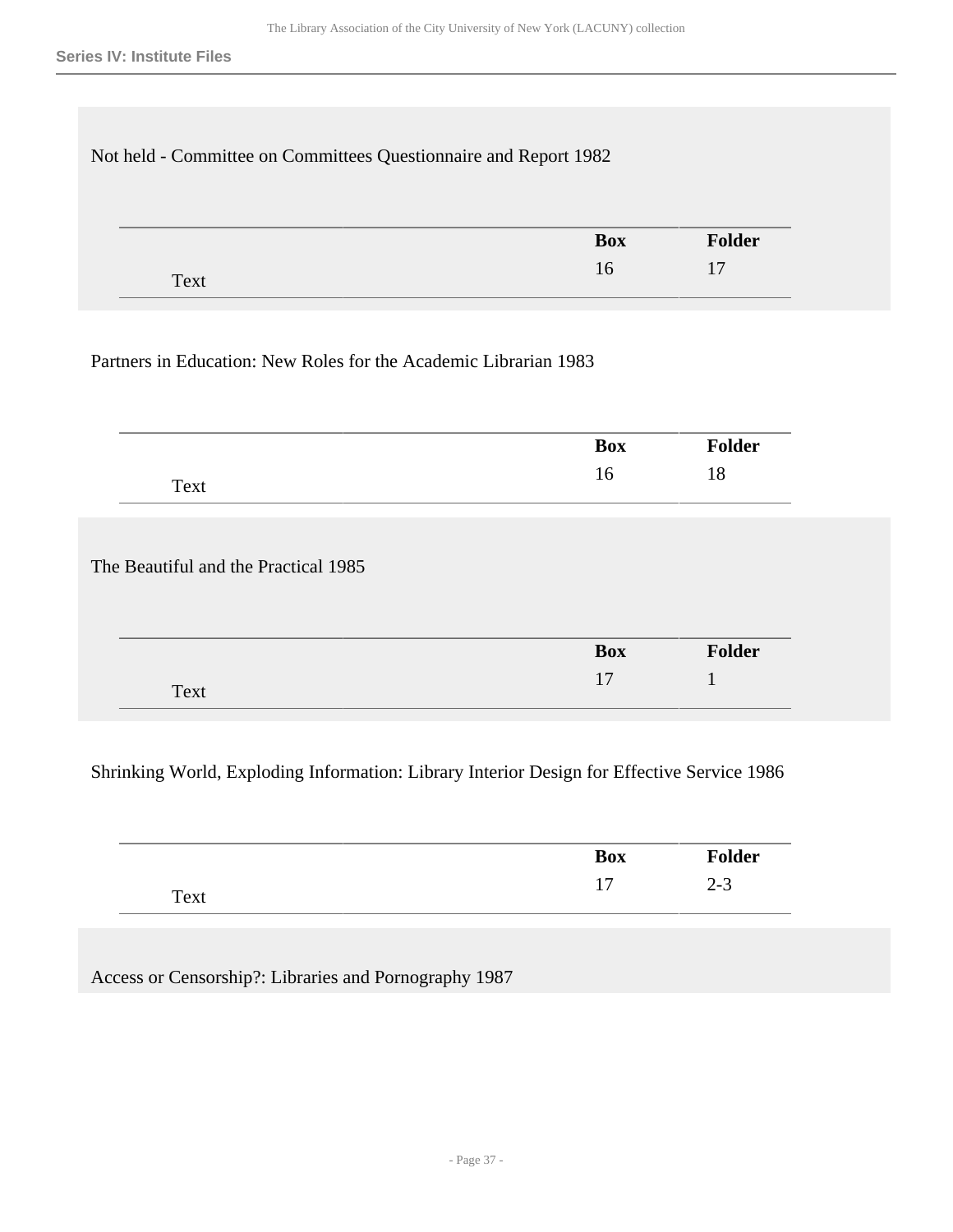#### **Series IV: Institute Files**

|      | <b>Box</b> | Folder        |
|------|------------|---------------|
| Text | 18         |               |
|      |            |               |
|      | <b>Box</b> | <b>Folder</b> |

## International Students and the Library 1988

|      | <b>Box</b> | <b>Folder</b> |
|------|------------|---------------|
| Text | ⊥∪         |               |

## Future Librarianship: Technology and the Profession 1989

|      | <b>Box</b> | <b>Folder</b> |
|------|------------|---------------|
| Text |            | ╭<br>ັ        |

### Instructional Perspectives 1990

|      | <b>Box</b> | <b>Folder</b> |
|------|------------|---------------|
| Text | 10         |               |

## Collection Development: Survival Tactics in an Age of Less 1991

| ___ |            |  |
|-----|------------|--|
|     | <b>Box</b> |  |
|     |            |  |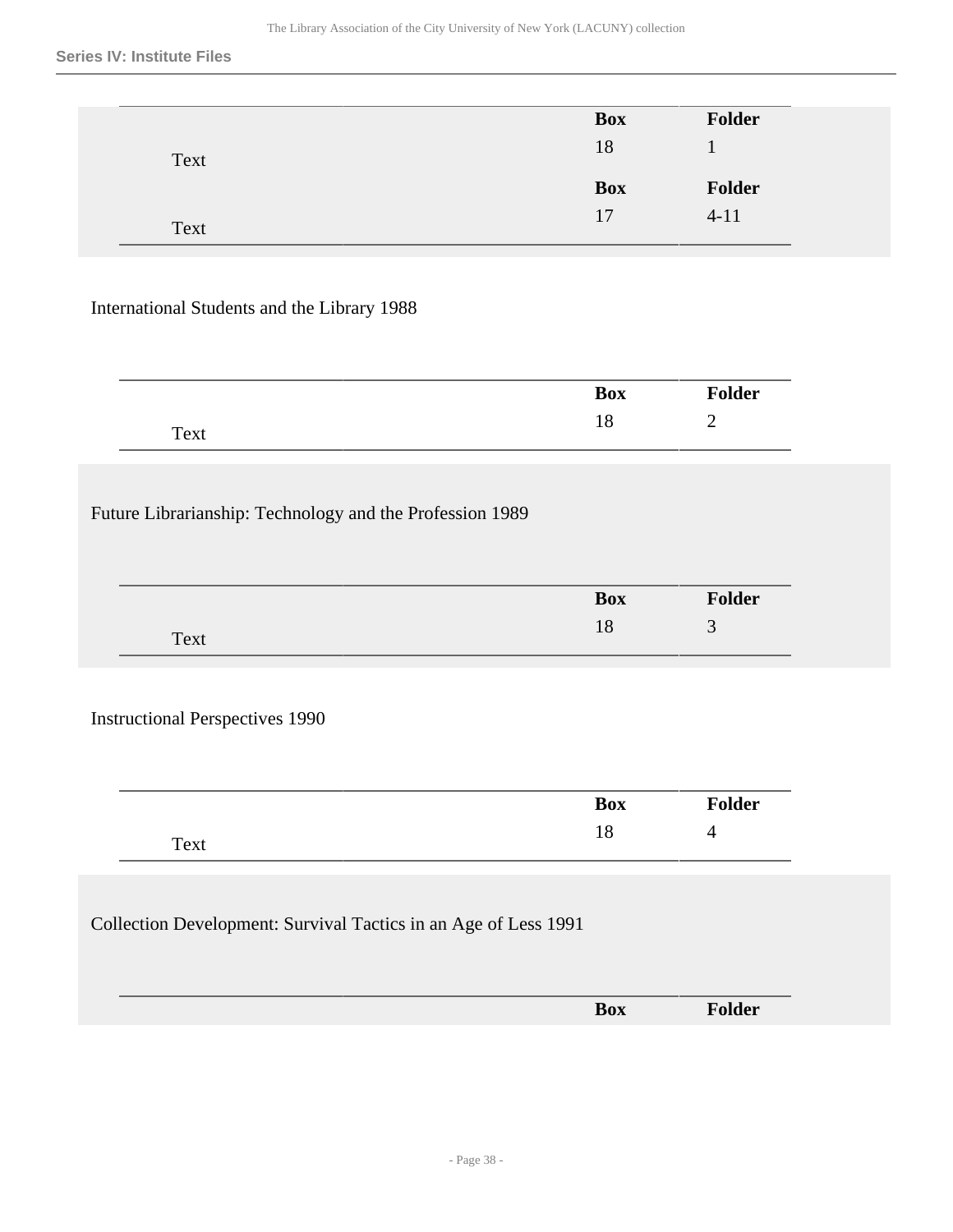Merging Technologies and Instruction 1992

|      | <b>Box</b> | Folder |  |
|------|------------|--------|--|
| Text | 10         | U      |  |

Visions and Values: Crosscurrents in Academic Librarianship 1993

|      | <b>Box</b> | <b>Folder</b> |
|------|------------|---------------|
| Text |            | <b>F</b>      |

Future Shock: The Impact of Technologies on Library Information Services 1994

| 18<br>8<br>Text<br>Electronic Resource Sharing: An Overview with Hands-On Experience 1995<br><b>Folder</b><br><b>Box</b><br>18 | <b>Box</b> | <b>Folder</b> |
|--------------------------------------------------------------------------------------------------------------------------------|------------|---------------|
|                                                                                                                                |            |               |
|                                                                                                                                |            |               |
|                                                                                                                                |            |               |
|                                                                                                                                |            |               |
|                                                                                                                                |            |               |
|                                                                                                                                |            |               |

The Professional Status of Librarians in a Rapidly Changing World 1996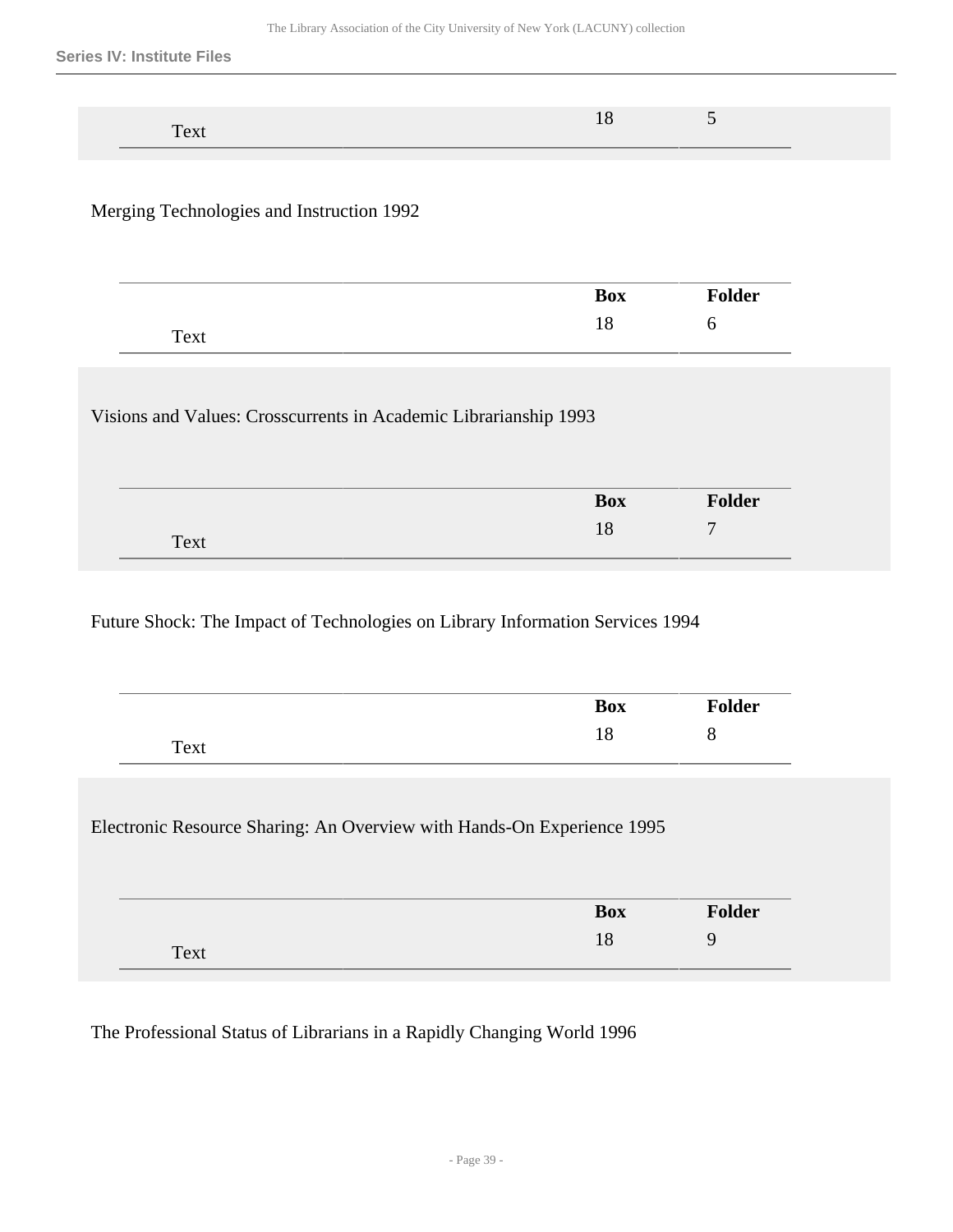#### **Series IV: Institute Files**

|                                                         | <b>Box</b> | <b>Folder</b> |
|---------------------------------------------------------|------------|---------------|
| Text                                                    | $18\,$     | $10\,$        |
|                                                         |            |               |
| Information Literacy: Laying the Foundations 2000       |            |               |
|                                                         | <b>Box</b> | Folder        |
| Text                                                    | 18         | 11            |
|                                                         |            |               |
| Information Literacy: Reaching Diverse Populations 2001 |            |               |
|                                                         | <b>Box</b> | Folder        |
| Text                                                    | 18         | 12            |
|                                                         |            |               |
| The New Library: Challenges and Opportunities 2003      |            |               |
|                                                         | <b>Box</b> | Folder        |

|      | <b>Box</b> | <b>Folder</b> |
|------|------------|---------------|
| Text | 10         | 14            |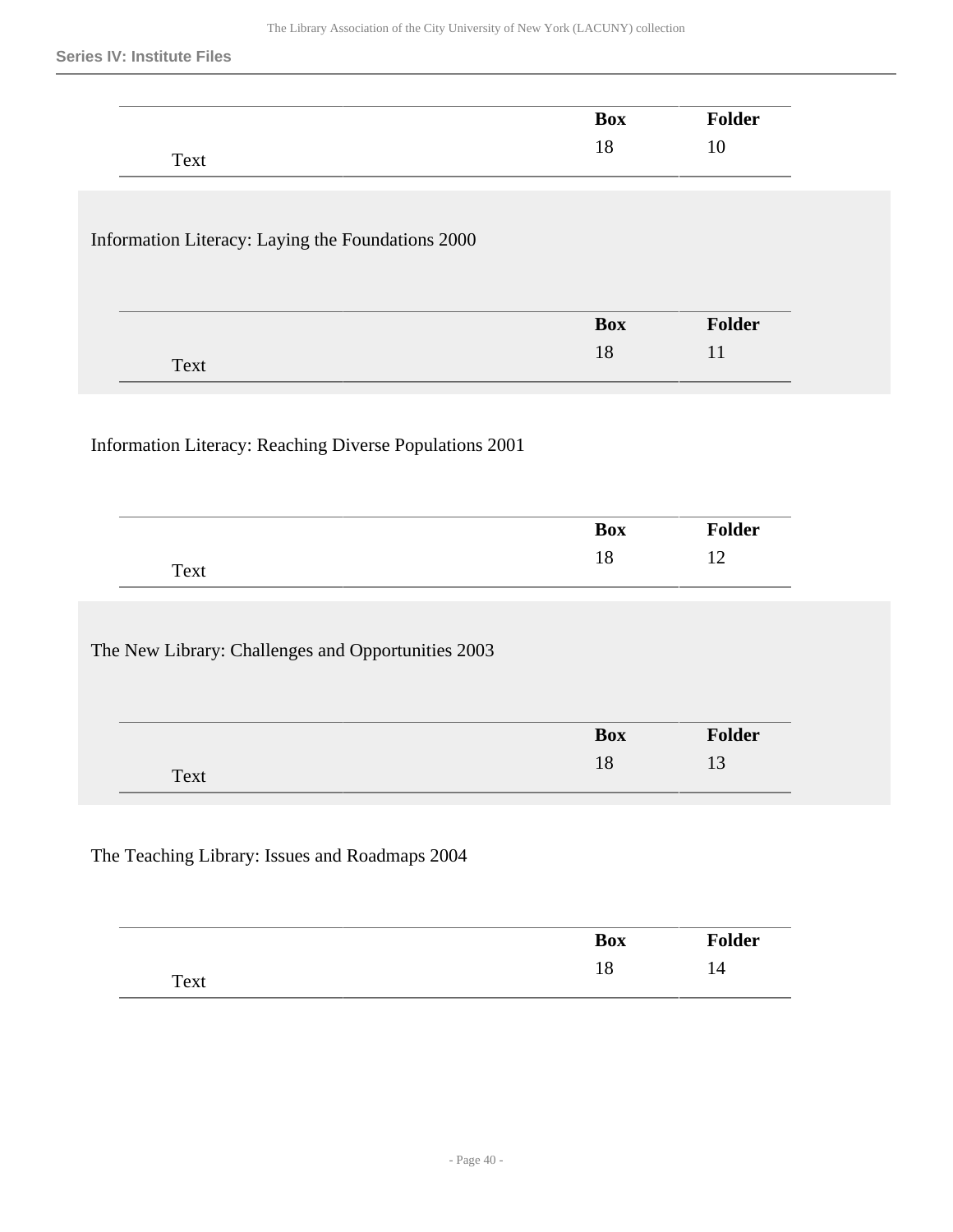| Scholarly Publishing and Open Access: Payers and Players 2005 |                  |               |
|---------------------------------------------------------------|------------------|---------------|
|                                                               | <b>Box</b><br>18 | Folder<br>15  |
| Text                                                          |                  |               |
| Library Technology and the Future of Libraries 2012           |                  |               |
|                                                               | <b>Box</b>       | <b>Folder</b> |
|                                                               |                  |               |

Libraries, Information, and the Right to the City 2013

| _____ |            |                           |
|-------|------------|---------------------------|
|       | <b>Box</b> | <b>Folder</b>             |
| Text  | 18         | $\overline{1}$<br>$\pm t$ |
|       |            |                           |

### Information Literacy to Empower: Theory and Practice 2014

| ____ | <b>Box</b> | <b>Folder</b>       |
|------|------------|---------------------|
| Text | 10         | $\Omega$<br>$\circ$ |

## **Series V: Events and Publicity 1963-2014**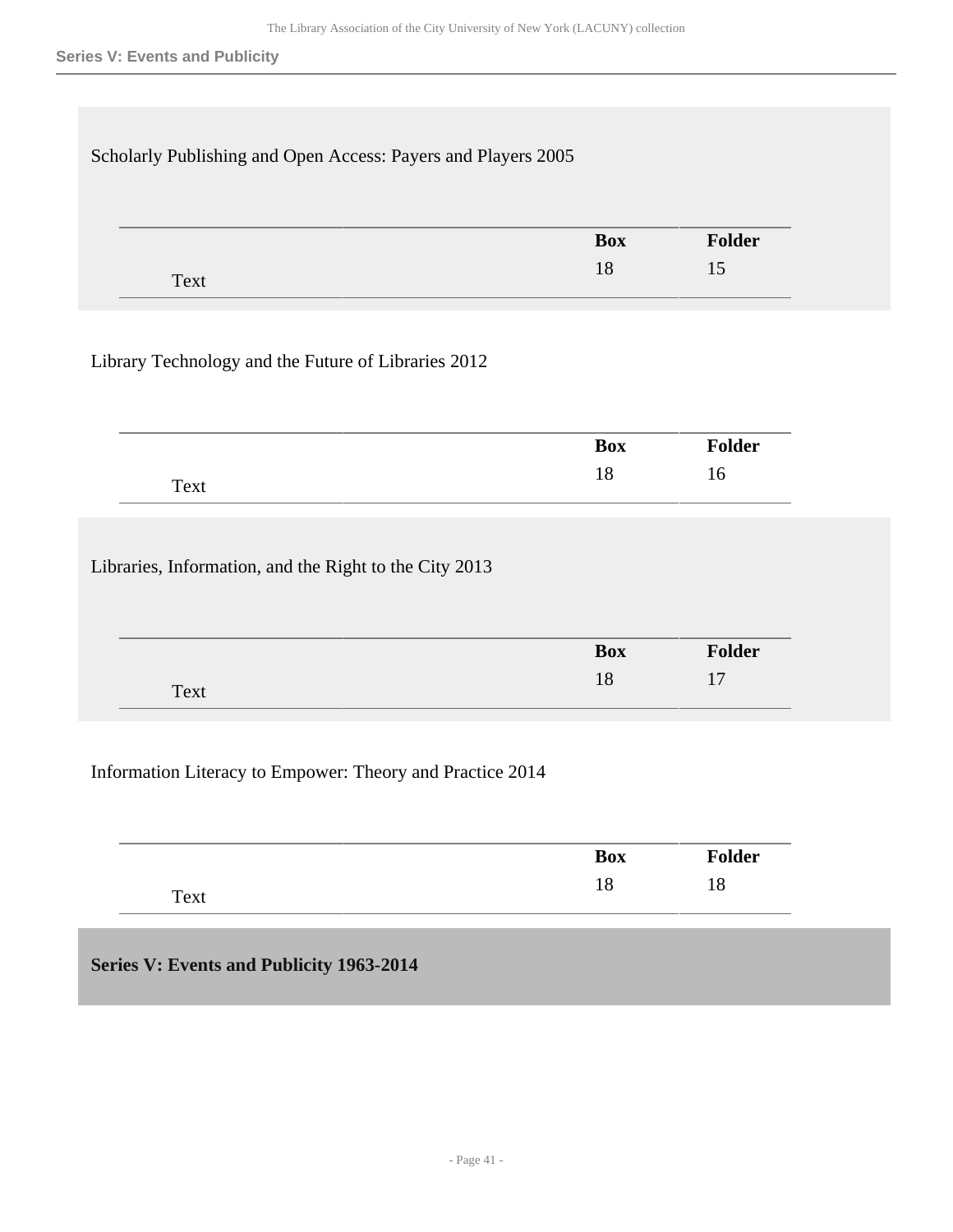| <b>Subseries A. 50th Anniversary</b> |            |                |
|--------------------------------------|------------|----------------|
| 50th Anniversary Committee 1989      |            |                |
|                                      | <b>Box</b> | Folder         |
| Text                                 | 19         | $\mathbf{1}$   |
| Financials 1989                      |            |                |
|                                      | <b>Box</b> | Folder         |
| Text                                 | 19         | $\mathbf{2}$   |
| Guestbook with signatures 1989       |            |                |
|                                      | <b>Box</b> | Folder         |
| Text                                 | 19         | $\mathfrak{Z}$ |
| <b>Invitations 1989</b>              |            |                |
|                                      | <b>Box</b> | Folder         |
| Text                                 | 19         | $\overline{4}$ |
|                                      |            |                |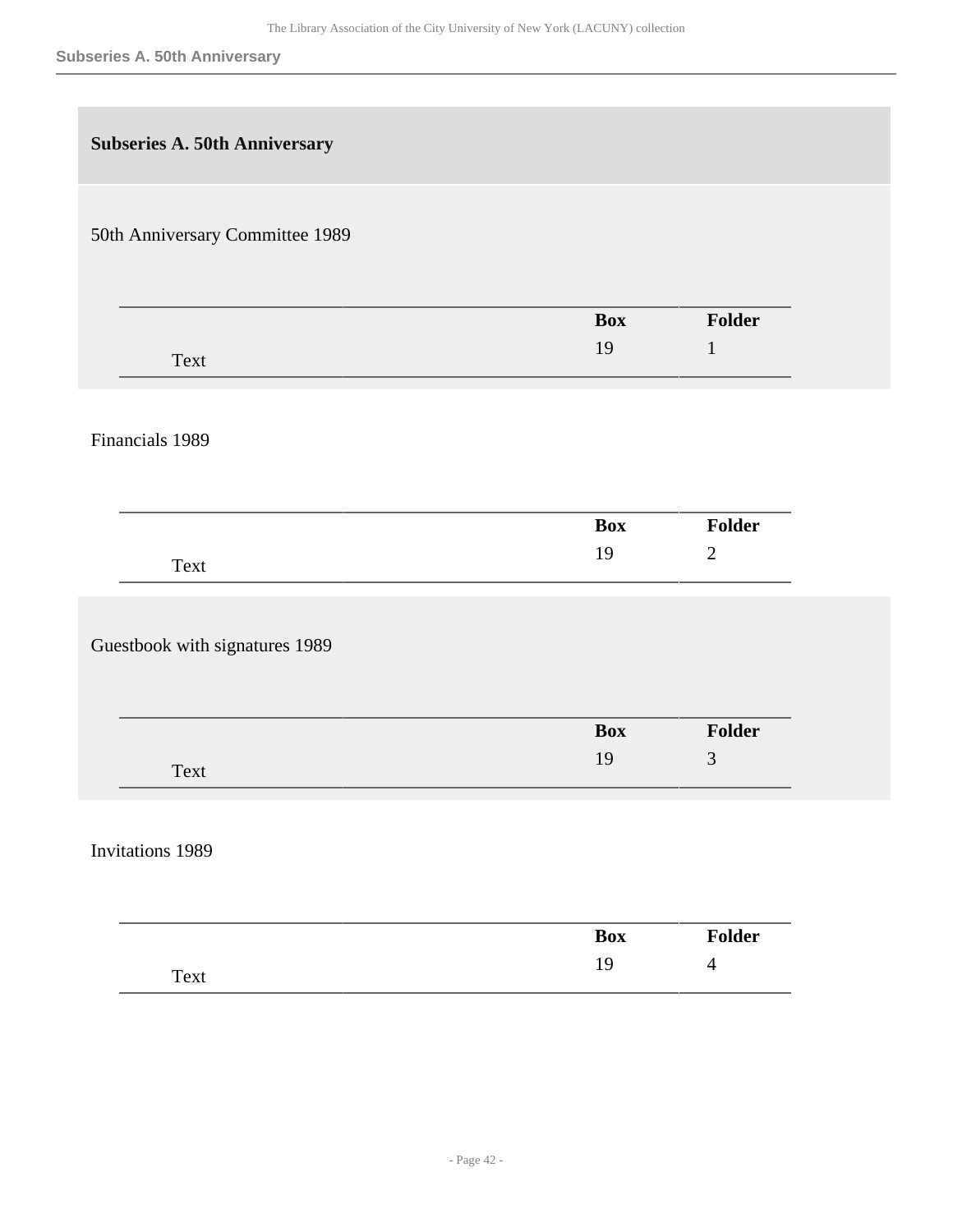| Logistic information 1989            |            |                  |
|--------------------------------------|------------|------------------|
|                                      |            |                  |
|                                      |            |                  |
|                                      | <b>Box</b> | Folder           |
|                                      | 19         | 5                |
| Text                                 |            |                  |
|                                      |            |                  |
| Note Cards 1989                      |            |                  |
|                                      |            |                  |
|                                      |            |                  |
|                                      | <b>Box</b> | Folder           |
|                                      | 19         | $\boldsymbol{6}$ |
| Text                                 |            |                  |
|                                      |            |                  |
| Professional Status Committee 1989   |            |                  |
|                                      |            |                  |
|                                      |            |                  |
|                                      | <b>Box</b> | Folder           |
| Text                                 | 19         | $\overline{7}$   |
|                                      |            |                  |
|                                      |            |                  |
| Program, invitations, and menus 1989 |            |                  |
|                                      |            |                  |
|                                      |            |                  |
|                                      | <b>Box</b> | Folder           |

| <b>Subseries B. 75th Anniversary</b> |  |
|--------------------------------------|--|

Text

19 8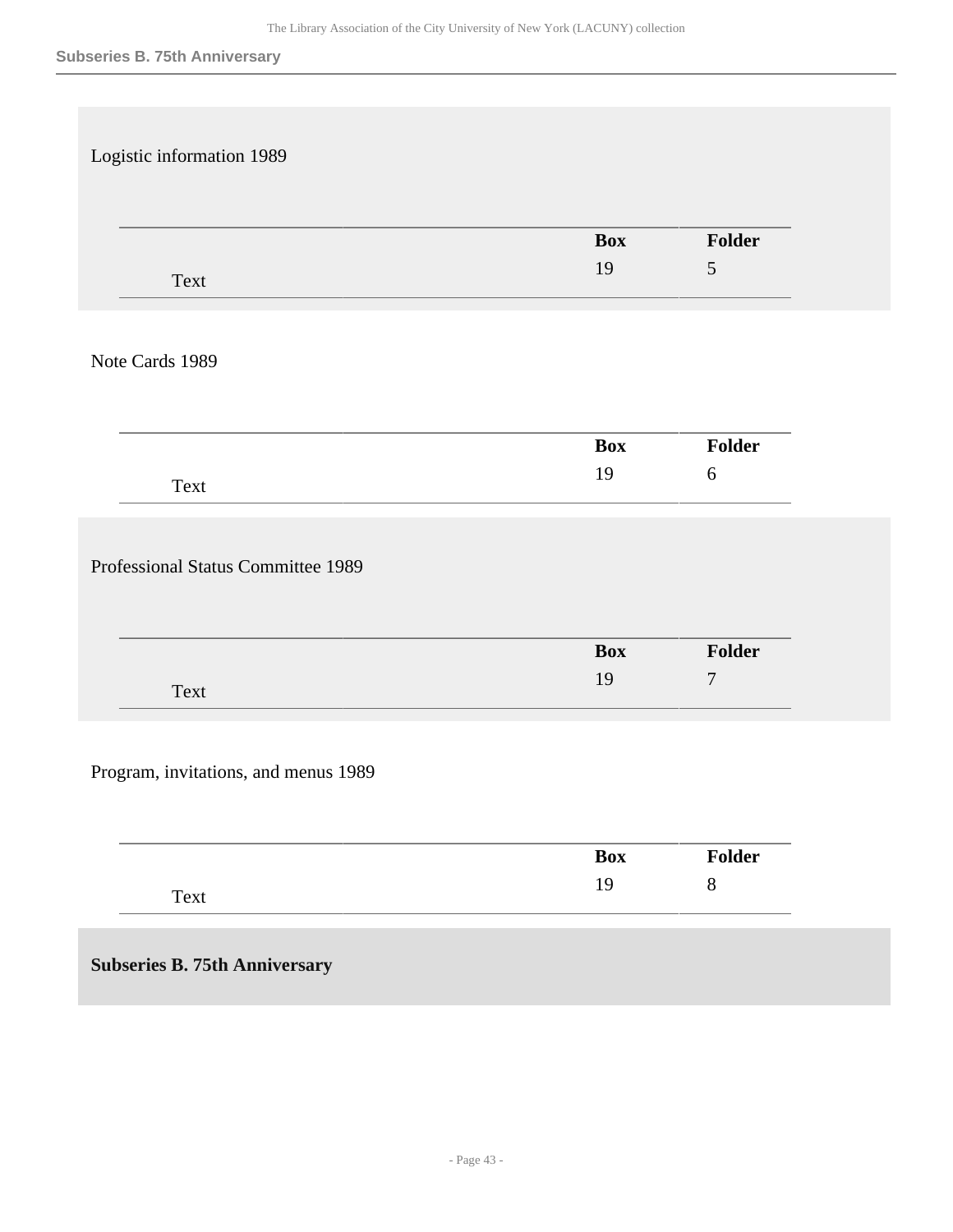Program 2014 June 12

## **Subseries C. Brochures and fliers**

Seminars, presentations, and workshops 1963-2000s, undated

|      | <b>Box</b> | Folder        |
|------|------------|---------------|
| Text | 19         | $10-12$       |
|      |            |               |
|      | <b>Box</b> | <b>Folder</b> |

**Subseries D. Clippings** 

CUNY Publications 1972, 1986

|      | <b>Box</b>    | Folder |
|------|---------------|--------|
| Text | ີ<br>$\omega$ | ┱      |

Elgin marbles 1997

| ____ | <b>Box</b> | Folder |
|------|------------|--------|
| Text | $\omega$   | ັ      |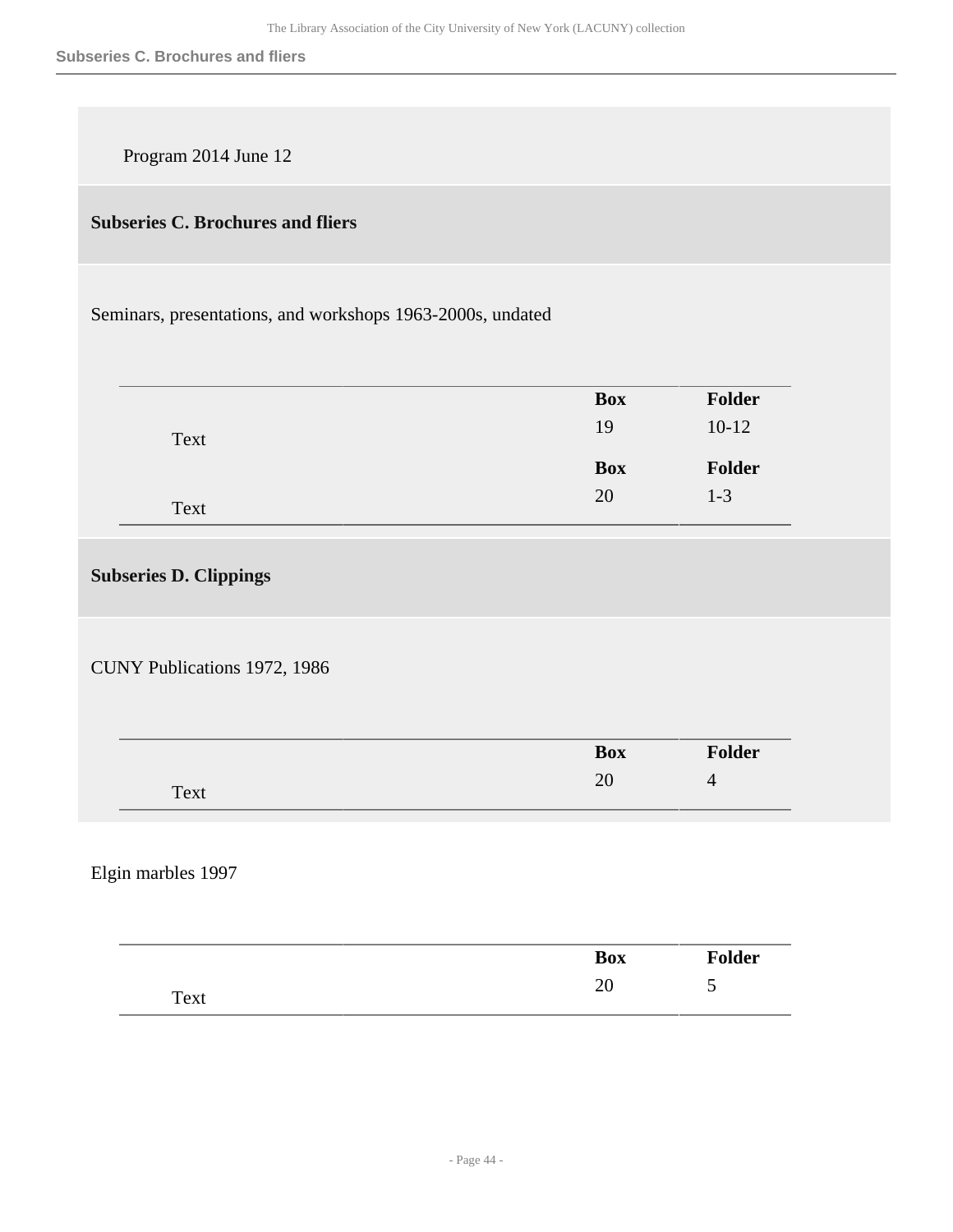#### **Subseries E. LACUNY Achievement Awards**

| <b>General 1980s-2000s</b>                         |            |                |
|----------------------------------------------------|------------|----------------|
|                                                    |            |                |
|                                                    |            |                |
|                                                    | <b>Box</b> | Folder         |
| Text                                               | 20         | $6\,$          |
|                                                    |            |                |
| <b>Subseries E. LACUNY Achievement Awards</b>      |            |                |
|                                                    |            |                |
|                                                    |            |                |
| Biographical information 1970                      |            |                |
|                                                    |            |                |
|                                                    |            |                |
|                                                    | <b>Box</b> | Folder         |
| Text                                               | 20         | $\overline{7}$ |
|                                                    |            |                |
|                                                    |            |                |
| Presentation 1970                                  |            |                |
|                                                    |            |                |
|                                                    | <b>Box</b> | Folder         |
| Text                                               | 20         | $\overline{7}$ |
|                                                    |            |                |
|                                                    |            |                |
| Series VI: Governance 1939-2013                    |            |                |
|                                                    |            |                |
| <b>Subseries A. Constitution and Bylaws</b>        |            |                |
|                                                    |            |                |
|                                                    |            |                |
| Constitution and Bylaws (with revisions) 1949-1998 |            |                |
|                                                    |            |                |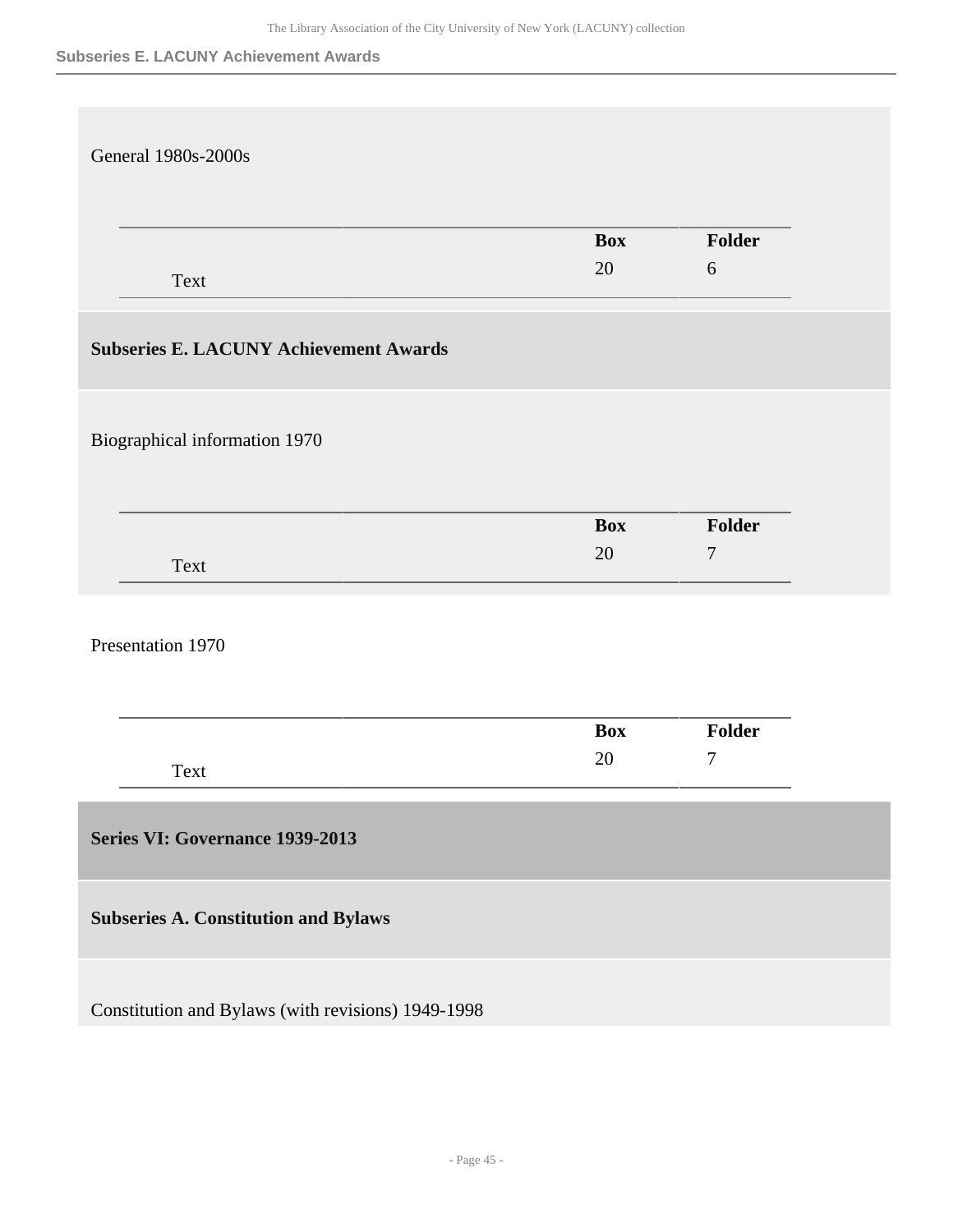#### **Subseries B. Council of Chief Librarians**

 $\overline{a}$ 

|                                                     | <b>Box</b> | Folder       |
|-----------------------------------------------------|------------|--------------|
| Text                                                | 21         | $1-19$       |
|                                                     |            |              |
|                                                     |            |              |
| Constitution and Bylaws Committee 1970s-1980s       |            |              |
|                                                     |            |              |
|                                                     |            |              |
|                                                     | <b>Box</b> | Folder       |
| Text                                                | 21         | 20           |
|                                                     |            |              |
| <b>Subseries B. Council of Chief Librarians</b>     |            |              |
|                                                     |            |              |
|                                                     |            |              |
| Correspondence 1968-1971                            |            |              |
|                                                     |            |              |
|                                                     |            |              |
|                                                     | <b>Box</b> | Folder       |
| Text                                                | $22\,$     | $\mathbf{1}$ |
|                                                     |            |              |
|                                                     |            |              |
| <b>Committee on Automation 1985</b>                 |            |              |
|                                                     |            |              |
|                                                     | <b>Box</b> | Folder       |
|                                                     | $22\,$     | $\mathbf{2}$ |
| Text                                                |            |              |
|                                                     |            |              |
| <b>Committee on Machine Readable Databases 1986</b> |            |              |
|                                                     |            |              |
|                                                     |            |              |
|                                                     | <b>Box</b> | Folder       |
|                                                     |            |              |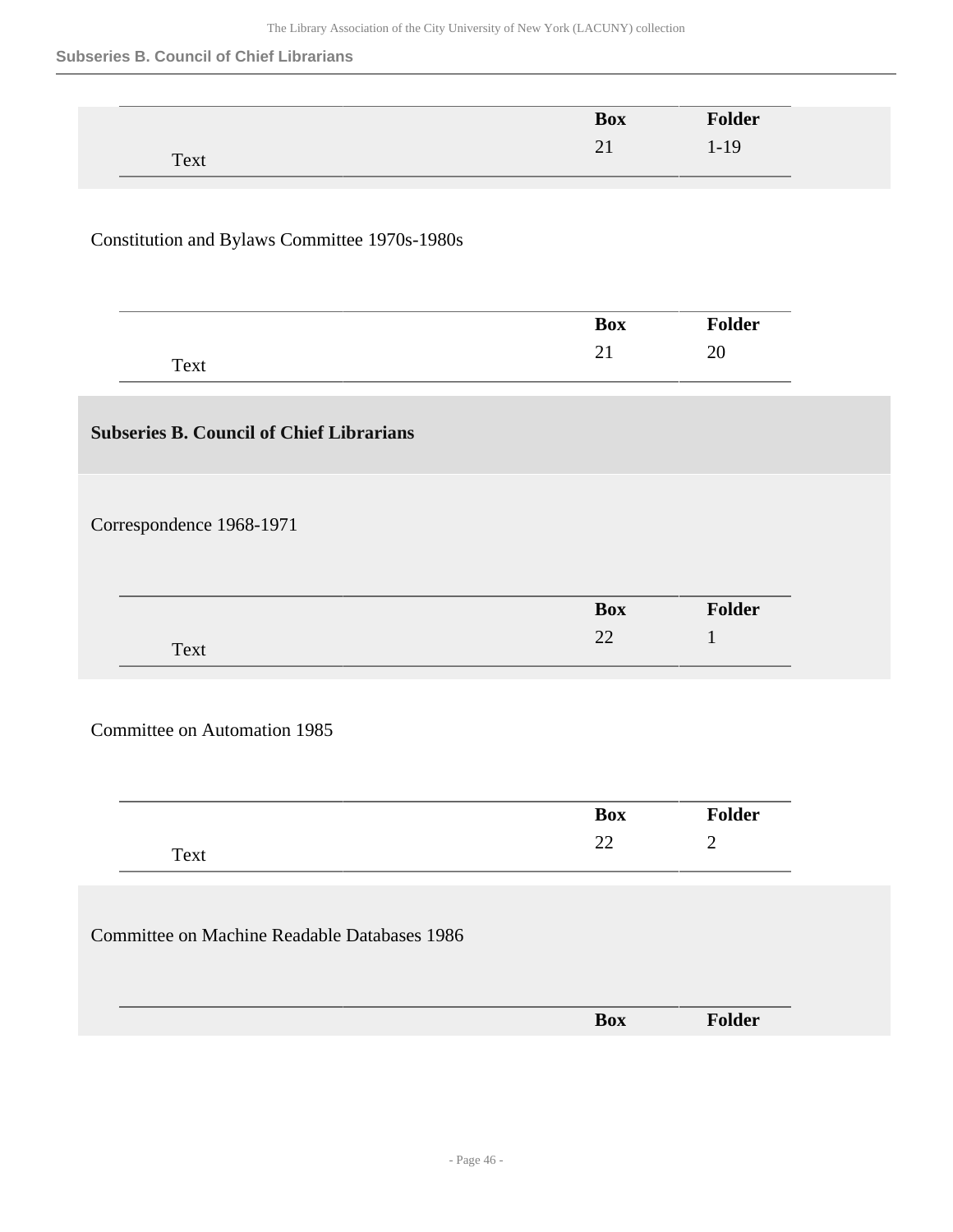#### **Subseries C. Executive Council**

| пm.<br>$\mathbf{1} \mathbf{A}$<br>$\mathbf{v}$ | -- |  |
|------------------------------------------------|----|--|

## Library Data Gathering 1985

|      | <b>Box</b> | <sup>7</sup> older |
|------|------------|--------------------|
| Text | ົ<br>∼     |                    |

## Meeting minutes 1960s-2000s

|      | <b>Box</b>   | Folder |
|------|--------------|--------|
| Text | $\cap$<br>∠∠ | $5-9$  |

## Reclassification Questionnaire 1985-1986

|                                       | Box        | Folder  |
|---------------------------------------|------------|---------|
| Text                                  | 22         | 10      |
| <b>Subseries C. Executive Council</b> |            |         |
| Bound file 1994-1996                  |            |         |
|                                       | <b>Box</b> | Folder  |
| Text                                  | 23         | $1 - 2$ |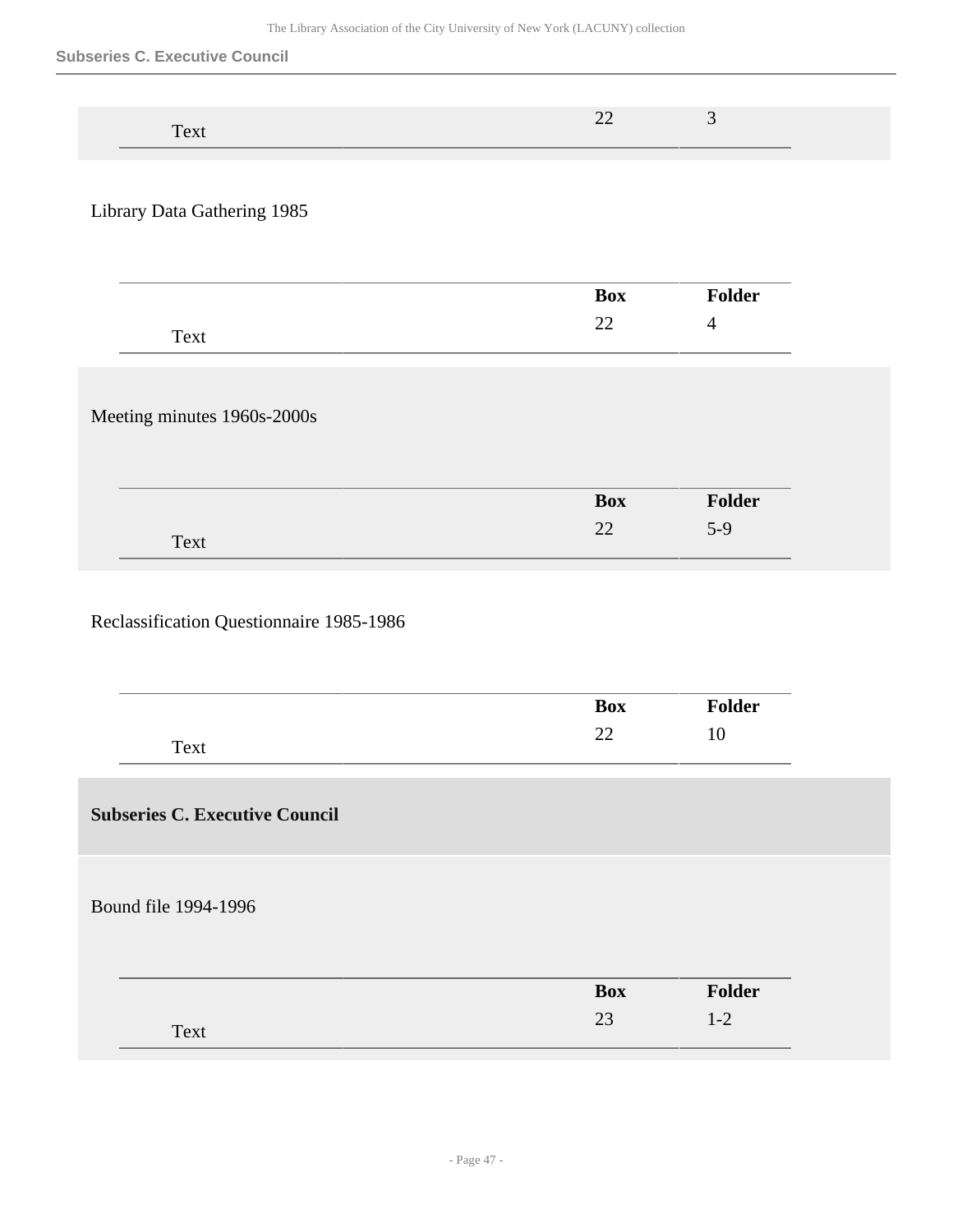## Correspondence 1988-1993

| ___                    | <b>Box</b> | . .<br>محملها<br>oiuer |
|------------------------|------------|------------------------|
| $T_{\rm AVI}$<br>1 CAL | ر_         | . .                    |

## Minutes with handouts 1939-2013

|      | <b>Box</b> | <b>Folder</b> |
|------|------------|---------------|
| Text | 25         | $1 - 8$       |
|      | <b>Box</b> | Folder        |
| Text | 24         | $1 - 7$       |
|      | <b>Box</b> | Folder        |
| Text | 23         | $4 - 6$       |
|      | <b>Box</b> | Folder        |
| Text | 26         | $1 - 7$       |

Sign-in sheets 2009-2012

|      | <b>Box</b> | <b>Folder</b> |
|------|------------|---------------|
| Text | ^`<br>26   | O             |

## **Series VII: Office of the Treasurer 1967-2005**

### **Conditions Governing Access note**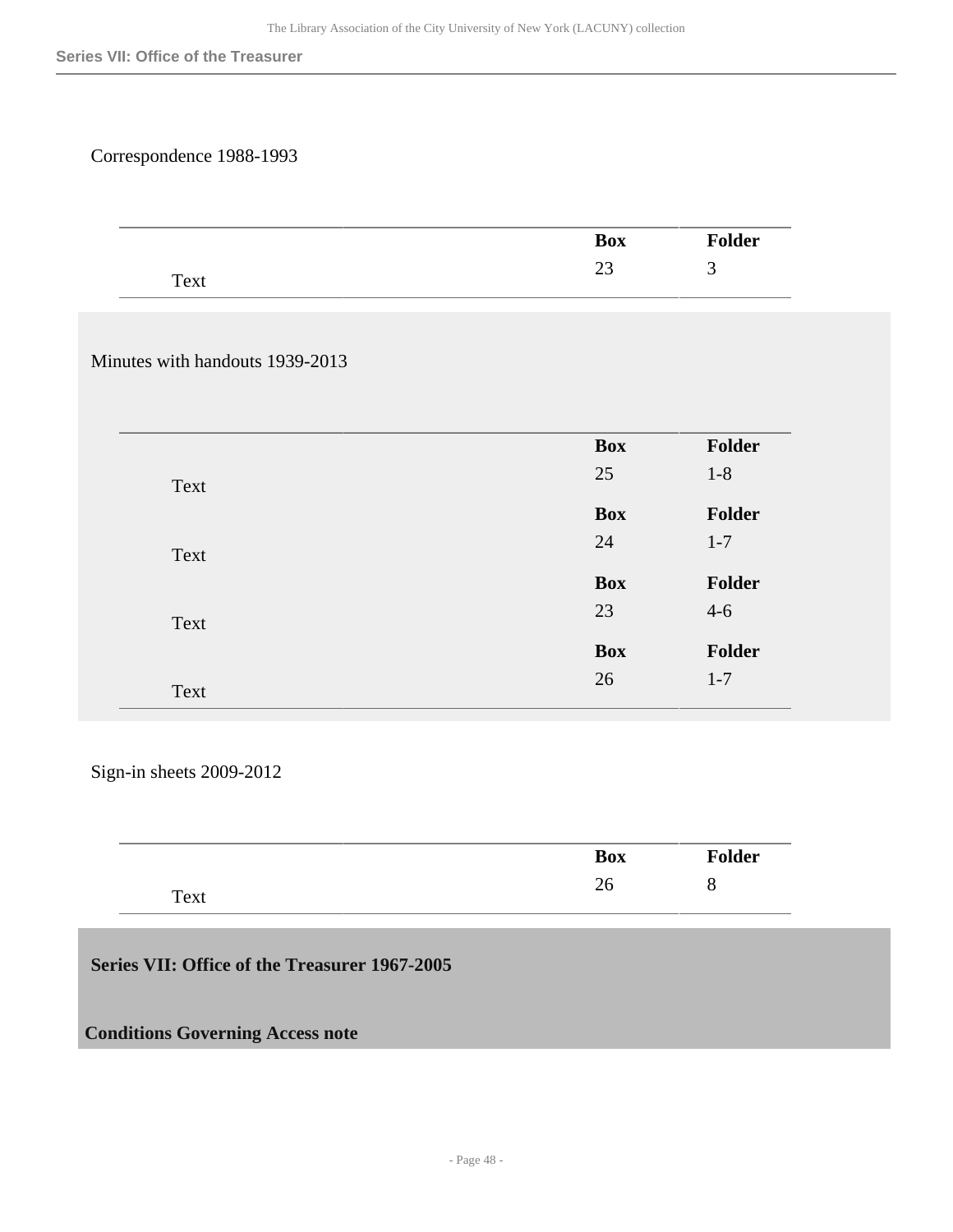#### **Series VII: Office of the Treasurer**

| Some records in this series contain confidential or sensitive information and are currently restricted.<br>Please consult archives staff for further assistance. |            |                |
|------------------------------------------------------------------------------------------------------------------------------------------------------------------|------------|----------------|
| Bank statements and cancelled checks 1970s-1980s                                                                                                                 |            |                |
|                                                                                                                                                                  | <b>Box</b> | Folder         |
| Text                                                                                                                                                             | 27         | $1 - 2$        |
| Budget Committee 1977-1978                                                                                                                                       |            |                |
|                                                                                                                                                                  | <b>Box</b> | <b>Folder</b>  |
| Text                                                                                                                                                             | 27         | 3              |
| Budget Reports 1975-1977                                                                                                                                         |            |                |
|                                                                                                                                                                  | <b>Box</b> | Folder         |
| Text                                                                                                                                                             | 27         | $\overline{4}$ |
| Cancelled checks 1970s-1980s                                                                                                                                     |            |                |
|                                                                                                                                                                  | <b>Box</b> | Folder         |
| Text                                                                                                                                                             | $27\,$     | $6 - 7$        |

**Box Folder**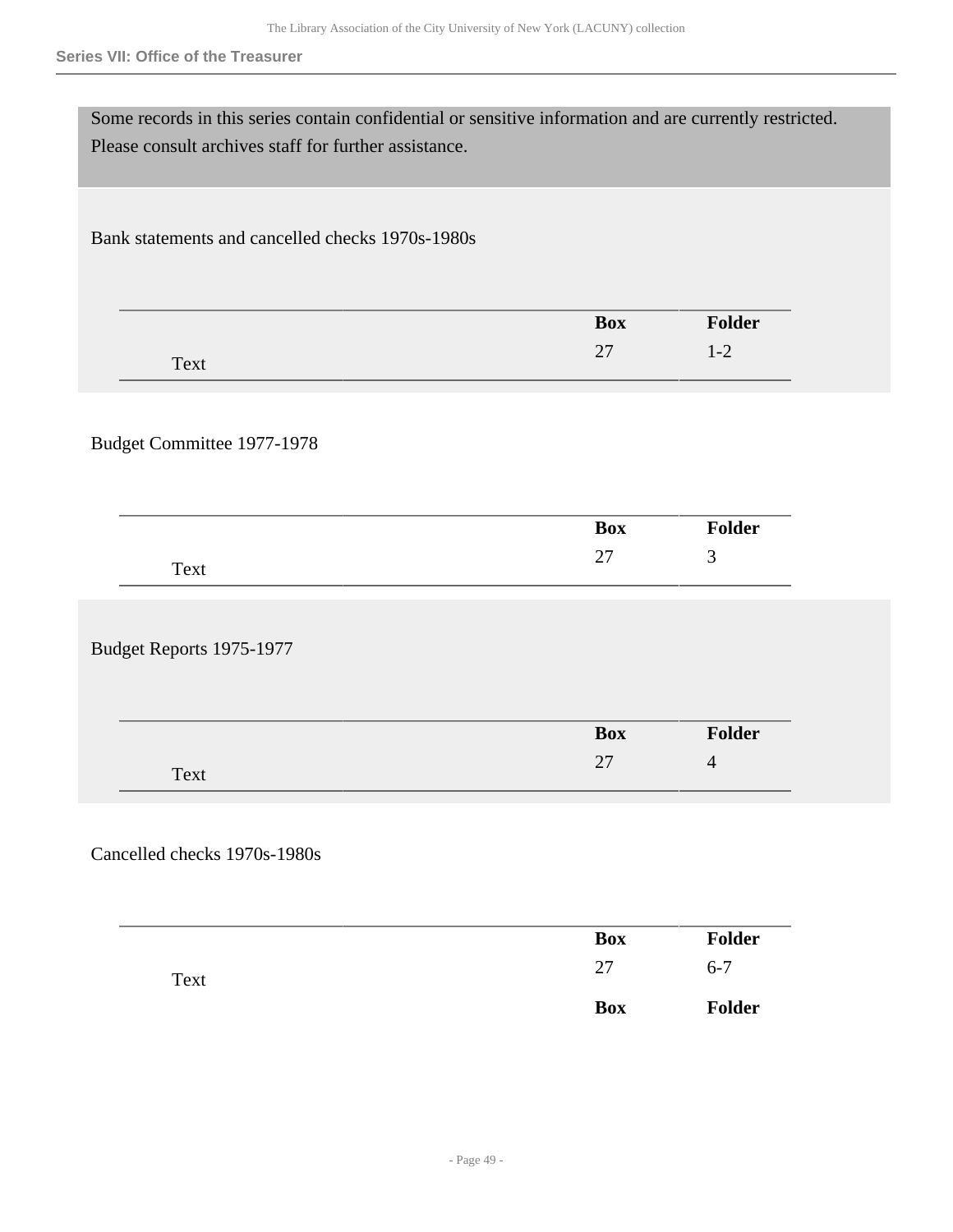#### **Series VII: Office of the Treasurer**

| Text                | 28         |        |
|---------------------|------------|--------|
| Checkbook 1967-1981 |            |        |
|                     | <b>Box</b> | Folder |
| Text                | 35         |        |

## Committee Budget Requests 1977, 2005, undated

|             | <b>Box</b> | <b>Folder</b> |
|-------------|------------|---------------|
| <b>Text</b> | ∠∪         |               |

## Committee Expense Reports 1984-1987

|      | <b>Box</b> | <b>Folder</b> |
|------|------------|---------------|
| Text | 29         | $1 - 3$       |
|      | <b>Box</b> | <b>Folder</b> |
|      |            |               |

## Correspondence 1970s-1980s

|      | <b>Box</b> | <b>Folder</b> |
|------|------------|---------------|
| Text | ററ<br>ر ب  | $-4-5$        |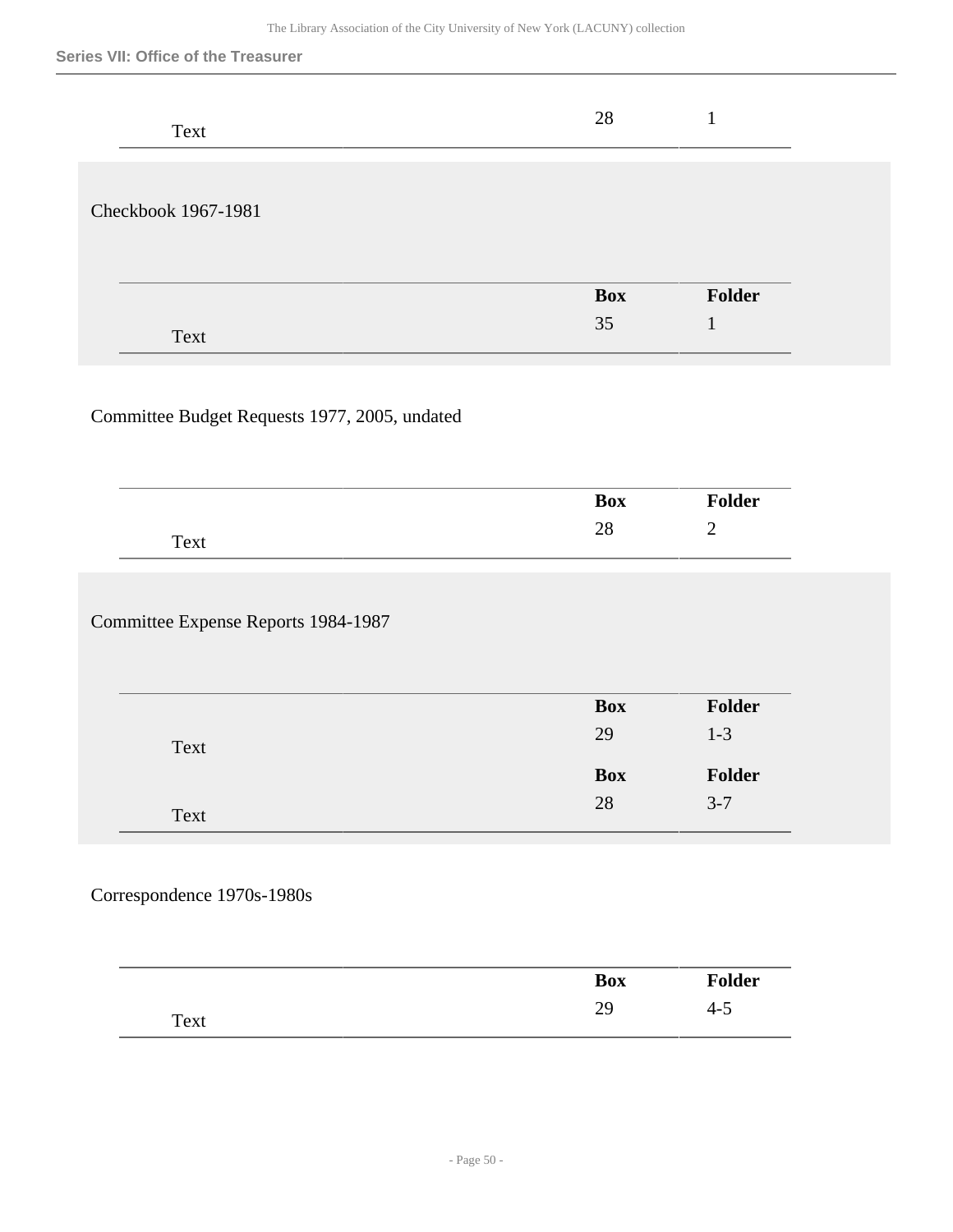| Deposits 1960s, 1970s, 1986                     |            |            |
|-------------------------------------------------|------------|------------|
|                                                 |            |            |
|                                                 | <b>Box</b> | Folder     |
| Text                                            | 30         | $1-2$      |
|                                                 | <b>Box</b> | Folder     |
| Text                                            | 29         | $6 - 8$    |
|                                                 |            |            |
|                                                 |            |            |
| Expenditures 1960s-1970s                        |            |            |
|                                                 |            |            |
|                                                 | <b>Box</b> | Folder     |
| Text                                            | $30\,$     | $3-6$      |
|                                                 |            |            |
| <b>Invoices 1970s-1980s</b>                     |            |            |
|                                                 |            |            |
|                                                 |            |            |
|                                                 | <b>Box</b> | Folder     |
| Text                                            | 31         | $1-4$      |
|                                                 |            |            |
| LACUNY Financial records and reports 2001, 2012 |            |            |
|                                                 |            |            |
|                                                 |            |            |
|                                                 | Box        | Folder     |
| Text                                            | 31         | $\sqrt{6}$ |

## LACUNY Institute Expenses 1977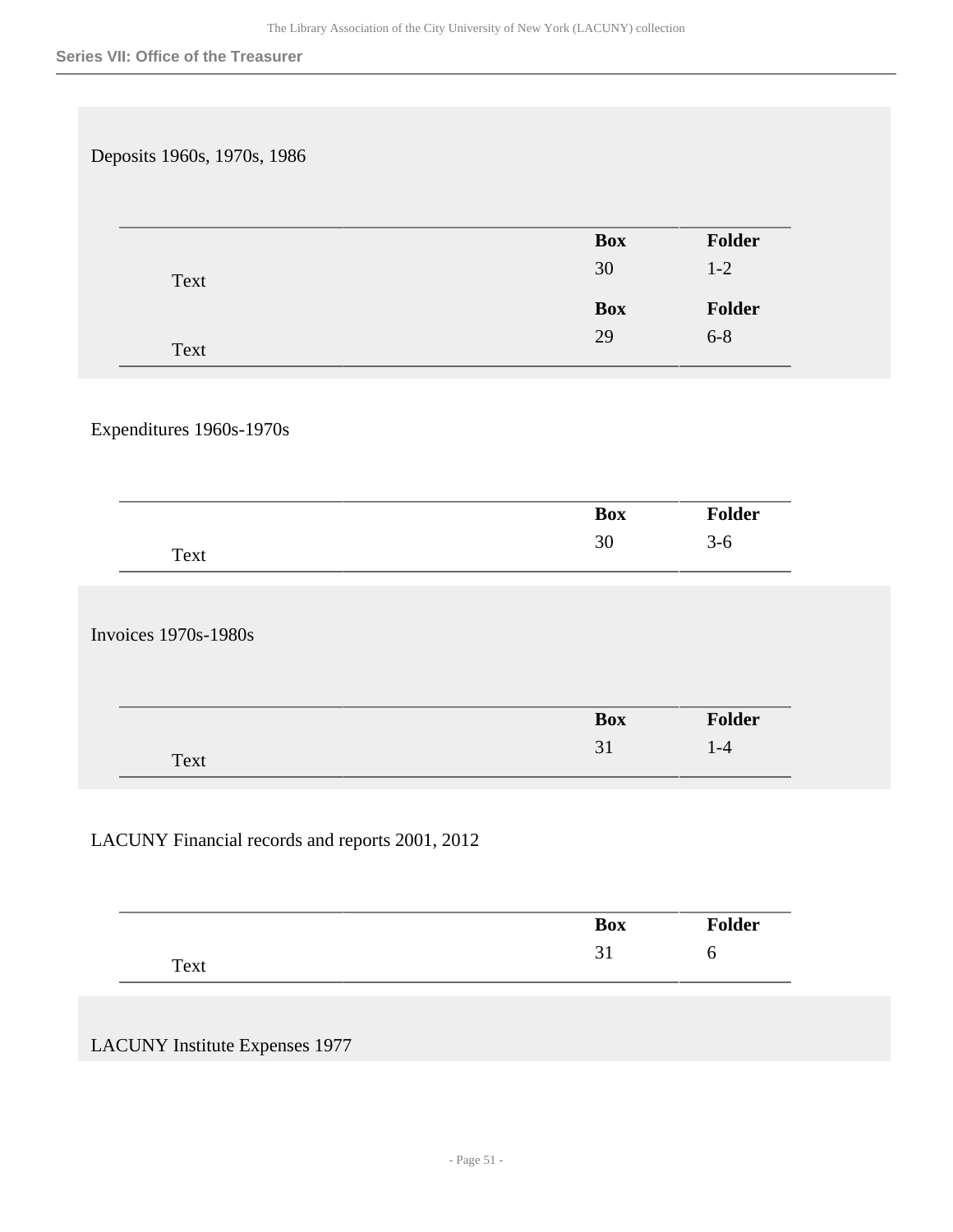#### **Series VII: Office of the Treasurer**

|              |          | <b>Box</b>    | <b>Folder</b> |
|--------------|----------|---------------|---------------|
|              |          | $\sim$<br>ر ب | $\mathbf{r}$  |
| Text<br>____ | __<br>__ |               |               |

## Ledgers and notebooks 1970s-1980s

|      | <b>Box</b> | <b>Folder</b> |
|------|------------|---------------|
| Text | 31         | 8             |
|      | <b>Box</b> | <b>Folder</b> |
|      |            |               |

# Members and membership dues 1968-1980s

|      | <b>Box</b> | <b>Folder</b> |
|------|------------|---------------|
| Text | 33         | $1 - 2$       |
|      | <b>Box</b> | <b>Folder</b> |
| Text | 32         | $4 - 7$       |

## Money receipt book 1972

|      | <b>Box</b>   | <b>Folder</b> |
|------|--------------|---------------|
| Text | $\sim$<br>IJ | ັ             |

#### Tax Exempt records 1981, 2000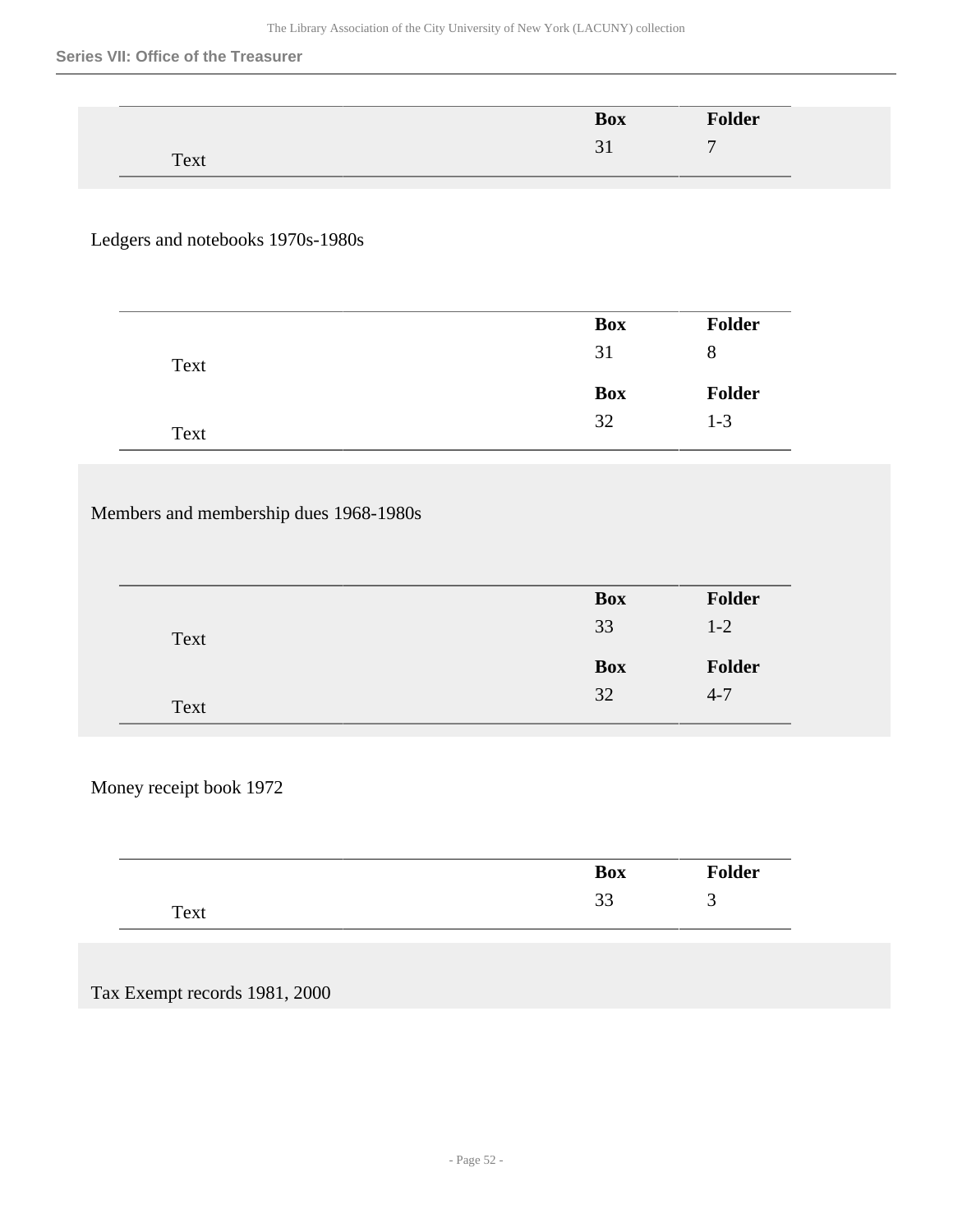#### **Series VIII: Office of the President**

|                                                | <b>Box</b>           | Folder         |  |
|------------------------------------------------|----------------------|----------------|--|
| Text                                           | 33                   | $\overline{4}$ |  |
|                                                |                      |                |  |
|                                                |                      |                |  |
| Treasurer's Report 1970s-2000s                 |                      |                |  |
|                                                |                      |                |  |
|                                                |                      |                |  |
|                                                | <b>Box</b>           | Folder         |  |
| Text                                           | 33                   | $5-6$          |  |
|                                                |                      |                |  |
|                                                |                      |                |  |
| Treasurer's Office - General files 1950s-1980s |                      |                |  |
|                                                |                      |                |  |
|                                                |                      |                |  |
|                                                | <b>Box</b>           | <b>Folder</b>  |  |
| Text                                           | 34                   | $1-4$          |  |
|                                                | <b>Box</b>           | Folder         |  |
|                                                | 33                   | $7 - 8$        |  |
| Text                                           |                      |                |  |
|                                                |                      |                |  |
| Series VIII: Office of the President 1946-1996 |                      |                |  |
|                                                |                      |                |  |
|                                                |                      |                |  |
| <b>Subseries A. President Papers</b>           |                      |                |  |
|                                                |                      |                |  |
|                                                |                      |                |  |
| Harold Eiberson 1946                           |                      |                |  |
|                                                |                      |                |  |
|                                                |                      | Folder         |  |
|                                                | <b>Box</b><br>$36\,$ | $\mathbf 1$    |  |
| Text                                           |                      |                |  |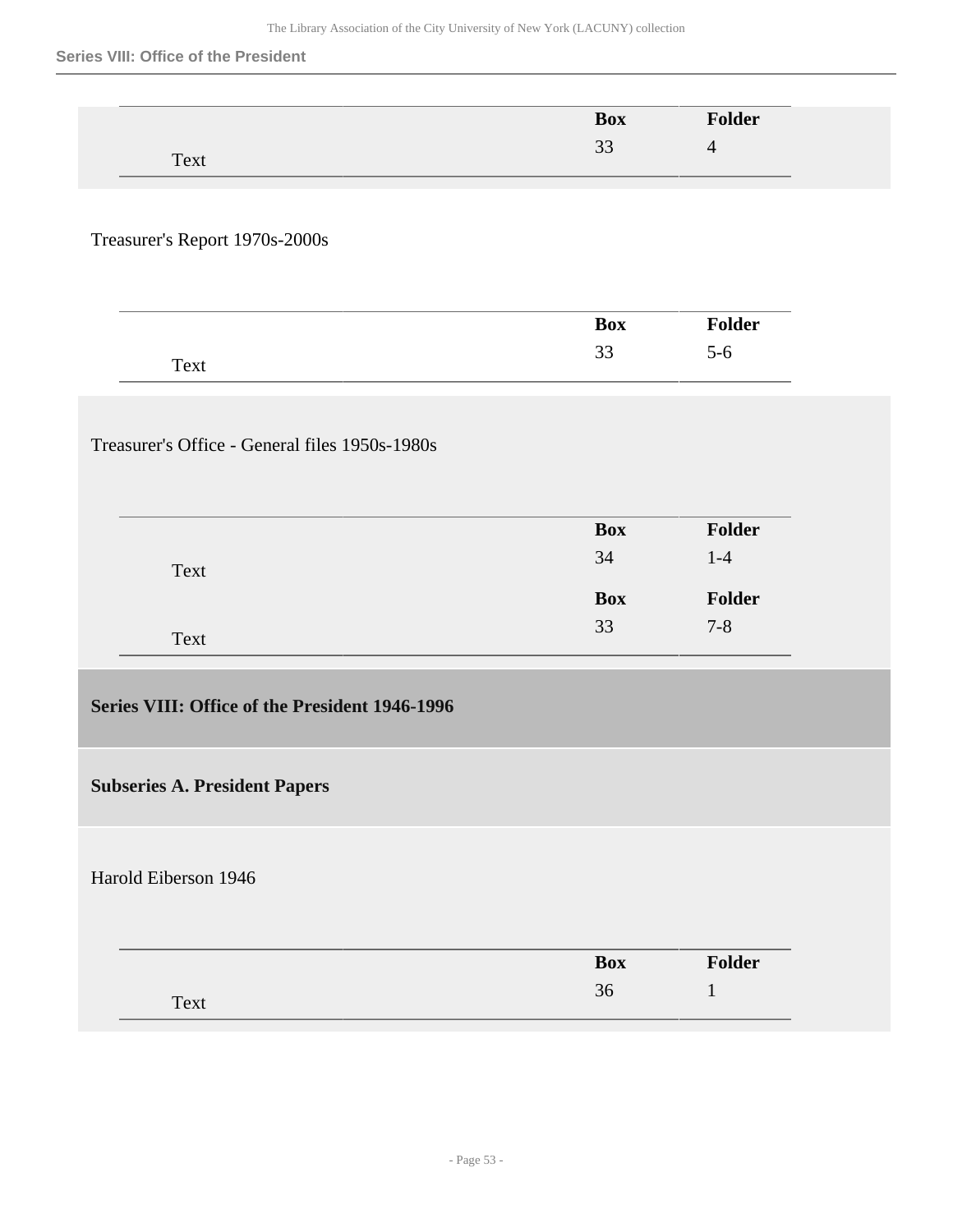# Margaret Kenny (Rowell) 1948-1949

|                           | <b>Box</b> | Folder         |
|---------------------------|------------|----------------|
| Text                      | 36         | $\sqrt{2}$     |
|                           |            |                |
|                           |            |                |
| Howard Washburn 1950      |            |                |
|                           |            |                |
|                           |            |                |
|                           | <b>Box</b> | Folder         |
|                           | 36         | $\mathfrak{Z}$ |
| Text                      |            |                |
|                           |            |                |
| Rose Z. Sellers 1950-1951 |            |                |
|                           |            |                |
|                           |            |                |
|                           | <b>Box</b> | Folder         |
|                           | 36         | $\overline{4}$ |
| Text                      |            |                |
|                           |            |                |
|                           |            |                |
| Joseph Dunlap 1951-1952   |            |                |
|                           |            |                |
|                           | <b>Box</b> | Folder         |
|                           | 36         | 5              |
| Text                      |            |                |
|                           |            |                |

Joseph Brewer 1952-1955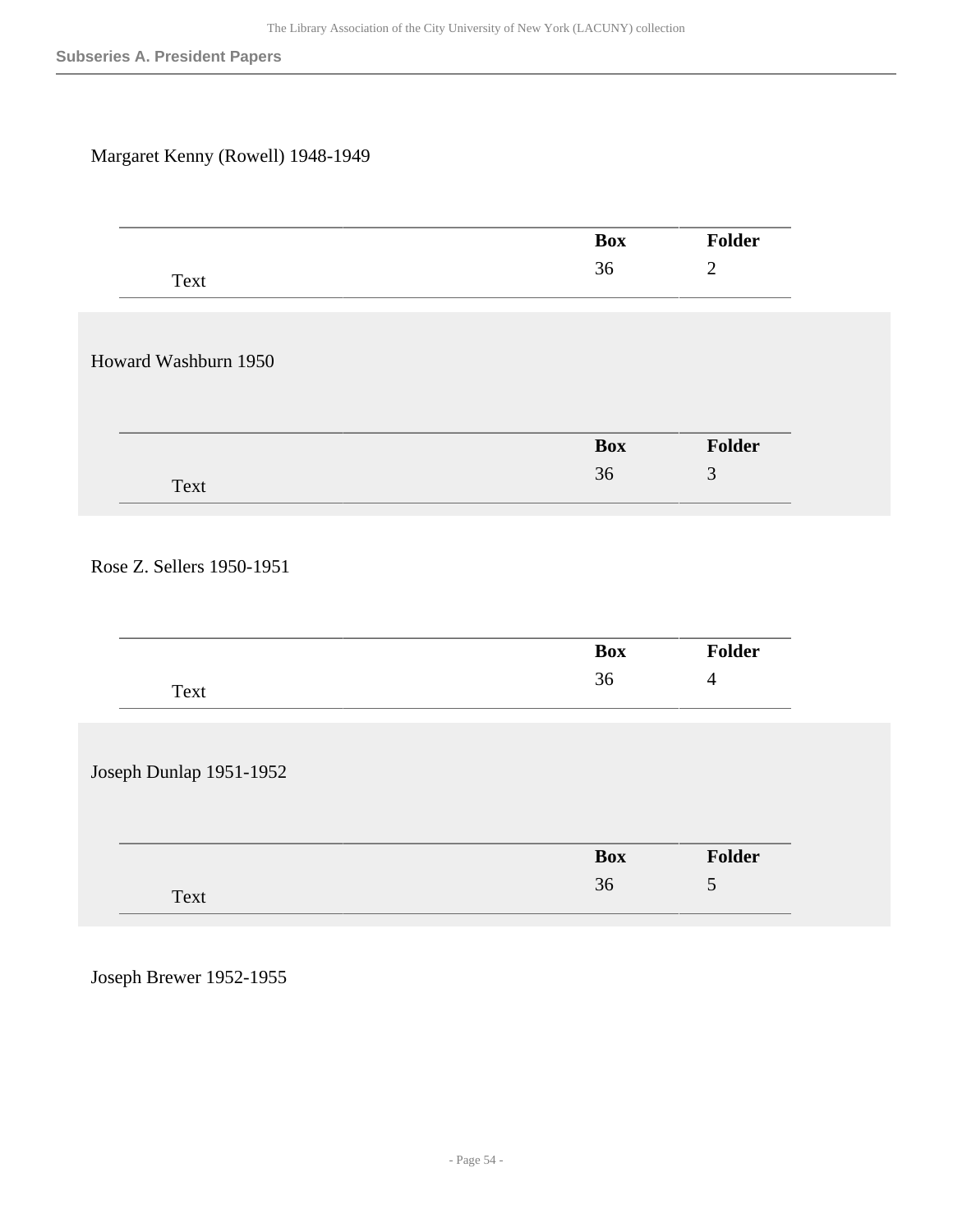#### **Subseries A. President Papers**

|                               | <b>Box</b> | Folder         |
|-------------------------------|------------|----------------|
| Text                          | 36         | $6\,$          |
|                               |            |                |
|                               |            |                |
| Charles Pappalardo 1955-1958  |            |                |
|                               |            |                |
|                               |            |                |
|                               | <b>Box</b> | Folder         |
|                               | 36         | $\overline{7}$ |
| Text                          |            |                |
|                               |            |                |
|                               |            |                |
| Madeline C. Yourman 1959-1960 |            |                |
|                               |            |                |
|                               |            |                |
|                               | <b>Box</b> | Folder         |
| Text                          | 36         | $8\,$          |
|                               |            |                |
|                               |            |                |
| Rose Z. Sellers 1962-1964     |            |                |
|                               |            |                |
|                               |            |                |
|                               | <b>Box</b> | Folder         |
|                               | 36         | 9              |
| Text                          |            |                |
|                               |            |                |
|                               |            |                |
| Harold D. Jones 1964-1966     |            |                |
|                               |            |                |
|                               |            |                |
|                               | Box        | Folder         |
| Text                          | $36\,$     | $10\,$         |
|                               |            |                |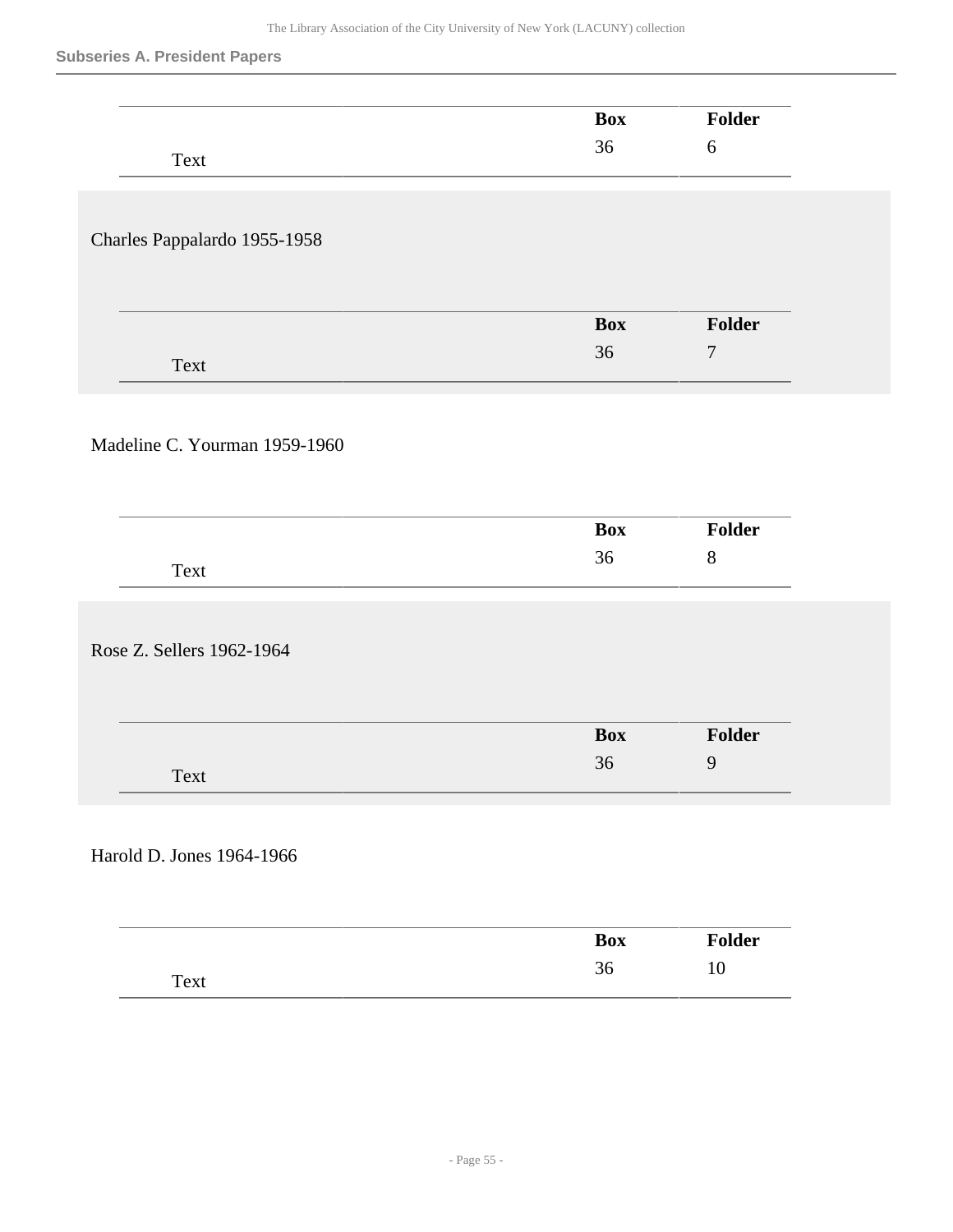| Sharad Karkhanis 1967-1969           |                      |                   |
|--------------------------------------|----------------------|-------------------|
|                                      | <b>Box</b>           | Folder            |
| Text                                 | 36                   | 11                |
| Arthur Goldzweig 1966-1967           |                      |                   |
|                                      | <b>Box</b>           | Folder            |
|                                      | 36                   | 12                |
| Text<br>Betty-Carol Sellen 1969-1971 |                      |                   |
|                                      | <b>Box</b><br>36     | Folder<br>$13-17$ |
| Text                                 |                      |                   |
| Tommy Atkins 1971-1972               | Box                  | Folder            |
| Text                                 | 36                   | $18\,$            |
| Text                                 | <b>Box</b><br>$37\,$ | Folder<br>$1 - 3$ |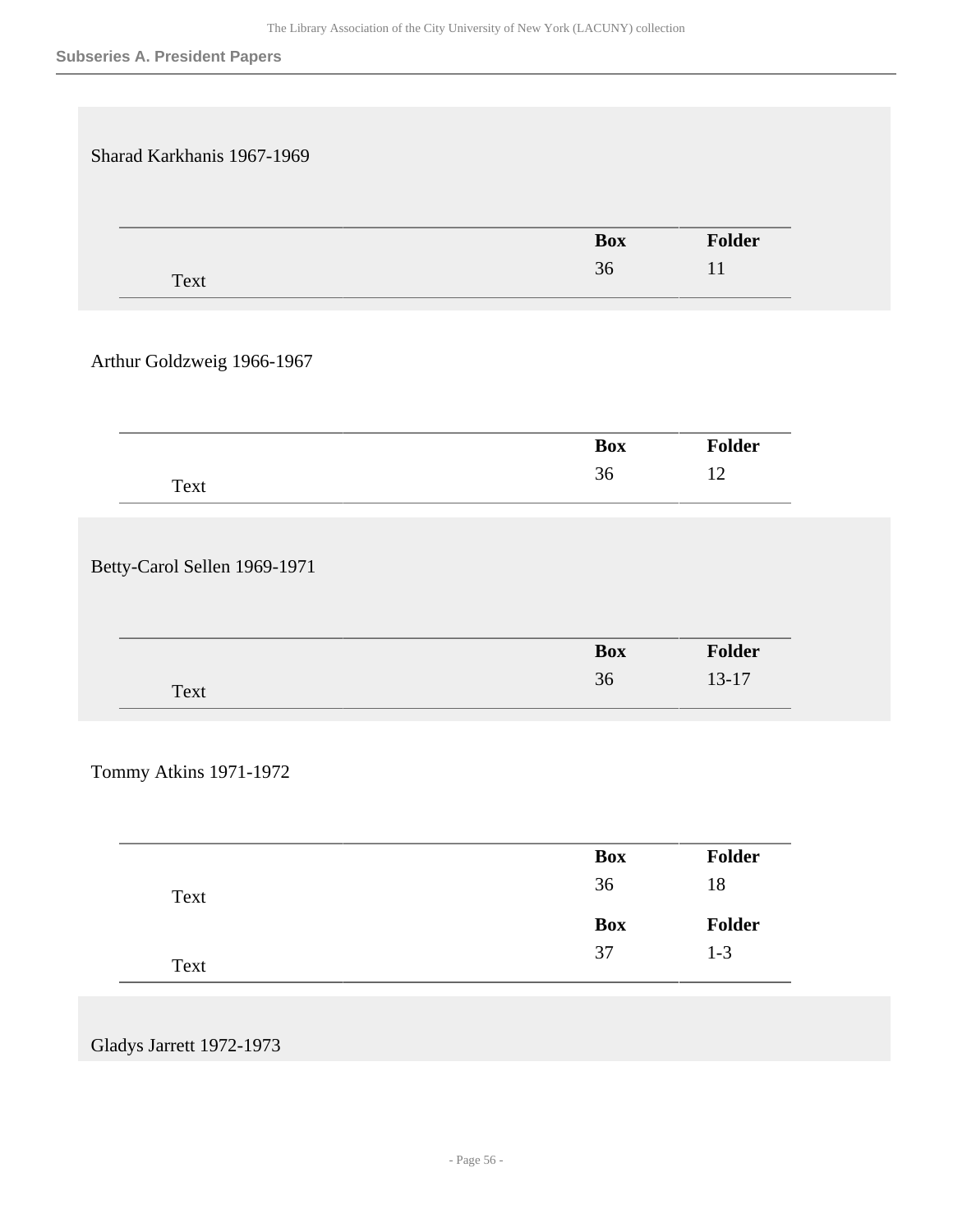### **Subseries A. President Papers**

|                             | <b>Box</b> | Folder         |
|-----------------------------|------------|----------------|
|                             | $37\,$     | $\overline{4}$ |
| Text                        |            |                |
|                             |            |                |
| John R. Clune 1973-1974     |            |                |
|                             |            |                |
|                             |            |                |
|                             | <b>Box</b> | Folder         |
|                             | $37\,$     | 5              |
| Text                        |            |                |
|                             |            |                |
|                             |            |                |
| William J. Myrick 1974-1975 |            |                |
|                             |            |                |
|                             |            |                |
|                             | <b>Box</b> | Folder         |
| Text                        | 37         | $6 - 10$       |
|                             |            |                |
|                             |            |                |
| Sheila Herstein 1975-1976   |            |                |
|                             |            |                |
|                             |            |                |
|                             | <b>Box</b> | Folder         |
| Text                        | $38\,$     | $\mathbf{1}$   |
|                             |            |                |
|                             |            |                |
| Eleanor Langstaff 1976-1977 |            |                |
|                             |            |                |
|                             |            |                |
|                             | <b>Box</b> | Folder         |
|                             | $38\,$     | $\sqrt{2}$     |
| Text                        |            |                |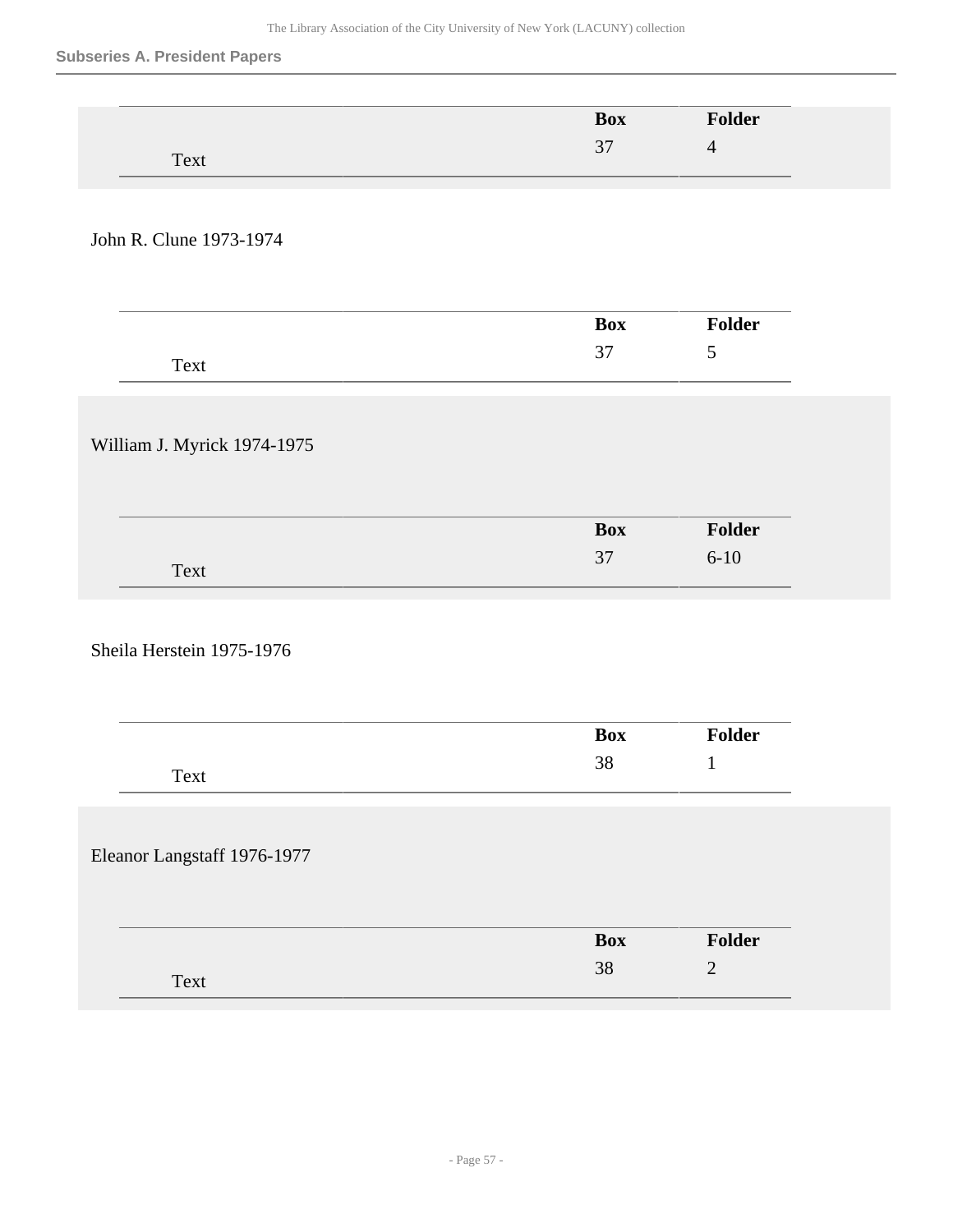### San Chul Lee 1977-1978

|                        | <b>Box</b> | Folder         |
|------------------------|------------|----------------|
| Text                   | 38         | 3              |
|                        |            |                |
|                        |            |                |
| Susan Vaughn 1978-1979 |            |                |
|                        |            |                |
|                        |            |                |
|                        |            |                |
|                        | <b>Box</b> | Folder         |
| Text                   | 38         | $\overline{4}$ |
|                        |            |                |
|                        |            |                |
| Tom Jennings 1979-1980 |            |                |
|                        |            |                |
|                        |            |                |
|                        | <b>Box</b> | Folder         |
|                        | 38         | 5              |
| Text                   |            |                |
|                        |            |                |
|                        |            |                |
| Helga Feder 1982-1983  |            |                |
|                        |            |                |
|                        |            |                |
|                        | <b>Box</b> | Folder         |
| Text                   | 38         | 6              |
|                        |            |                |

Michael O'Donnell 1985-1986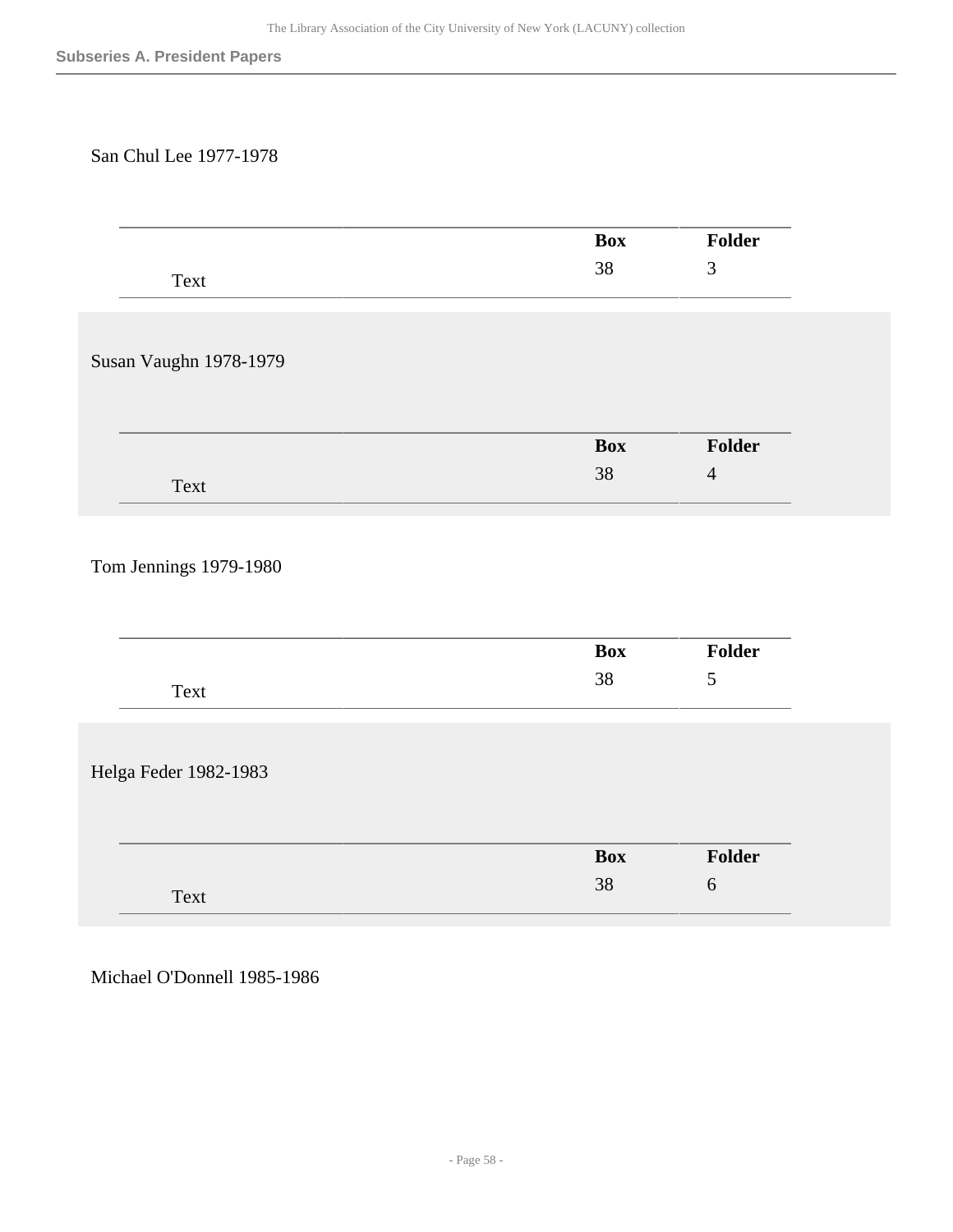### **Subseries A. President Papers**

|                           | <b>Box</b> | Folder           |
|---------------------------|------------|------------------|
| Text                      | $38\,$     | $\boldsymbol{7}$ |
|                           |            |                  |
|                           |            |                  |
| Pamela Salazar 1986-1987  |            |                  |
|                           |            |                  |
|                           | <b>Box</b> | Folder           |
|                           | 38         | $8\,$            |
| Text                      |            |                  |
|                           |            |                  |
| Collette Wagner 1987-1988 |            |                  |
|                           |            |                  |
|                           |            |                  |
|                           | Box        | Folder           |
| Text                      | 39         | $\mathbf{1}$     |
|                           |            |                  |
| Morris Hounian 1988-1989  |            |                  |
|                           |            |                  |
|                           |            |                  |
|                           | <b>Box</b> | Folder           |
| Text                      | 39         | $\sqrt{2}$       |
|                           |            |                  |
|                           |            |                  |
| Stanton Biddle 1992-1994  |            |                  |
|                           |            |                  |
|                           | Box        | Folder           |
|                           |            |                  |
|                           | 39         | $3-4$            |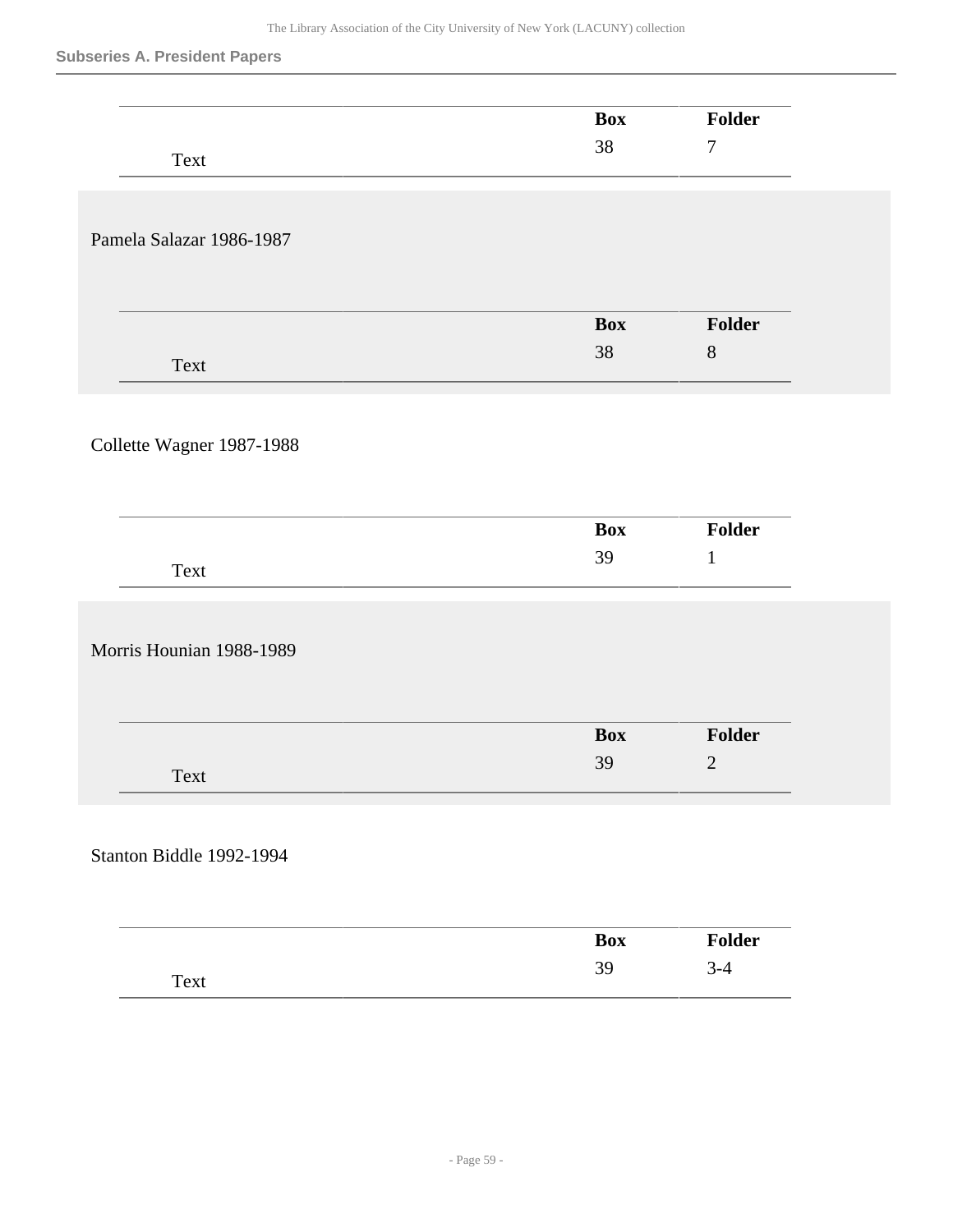| <b>Box</b>       | Folder               |
|------------------|----------------------|
| 39               | $\overline{5}$       |
|                  |                      |
|                  |                      |
|                  |                      |
|                  |                      |
|                  |                      |
|                  |                      |
|                  |                      |
|                  | Folder<br>$\sqrt{6}$ |
|                  |                      |
|                  |                      |
|                  |                      |
|                  |                      |
|                  |                      |
|                  |                      |
| <b>Box</b>       | Folder               |
| 39               | $\tau$               |
|                  |                      |
|                  |                      |
|                  |                      |
|                  |                      |
| <b>Box</b><br>39 | Folder<br>$8\,$      |
|                  | <b>Box</b><br>39     |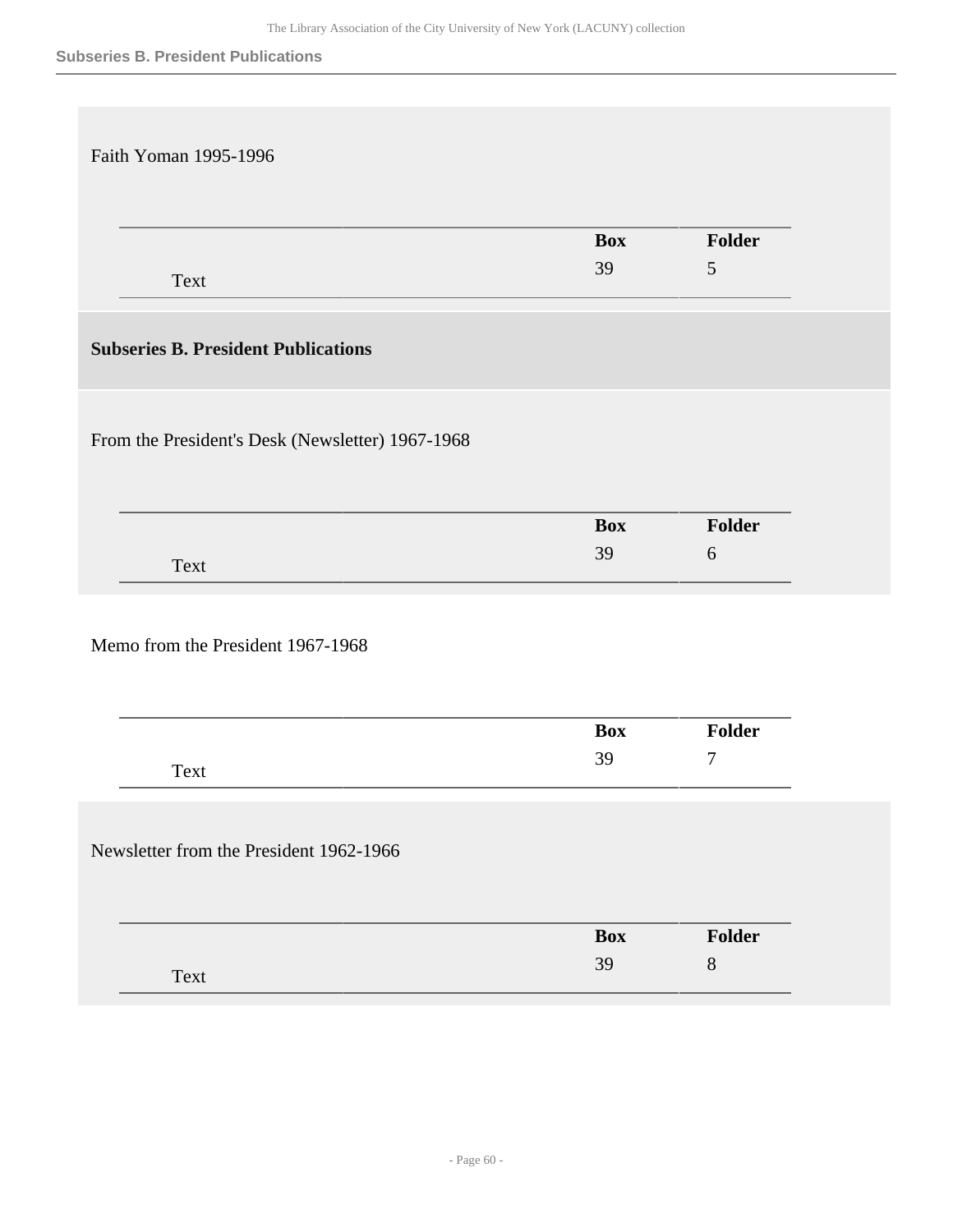## Report of the President 1970-1989

|                                                 | <b>Box</b> | Folder         |
|-------------------------------------------------|------------|----------------|
| Text                                            | 39         | 9              |
|                                                 |            |                |
|                                                 |            |                |
|                                                 |            |                |
| Misc. - certificate of appreciation 1971        |            |                |
|                                                 |            |                |
|                                                 |            |                |
|                                                 | <b>Box</b> | Folder         |
| Text                                            | 39         | 10             |
|                                                 |            |                |
|                                                 |            |                |
| <b>Series IX: Publications 1939-2004</b>        |            |                |
|                                                 |            |                |
|                                                 |            |                |
|                                                 |            |                |
|                                                 |            |                |
|                                                 |            |                |
| American Library Association News Releases 1990 |            |                |
|                                                 | <b>Box</b> | Folder         |
|                                                 |            | $\mathbf{1}$   |
| Text                                            | $40\,$     |                |
|                                                 |            |                |
|                                                 |            |                |
|                                                 |            |                |
|                                                 |            |                |
|                                                 |            |                |
| <b>CHE Letter MSCHE 2004</b>                    | <b>Box</b> | Folder         |
| Text                                            | 40         | $\overline{2}$ |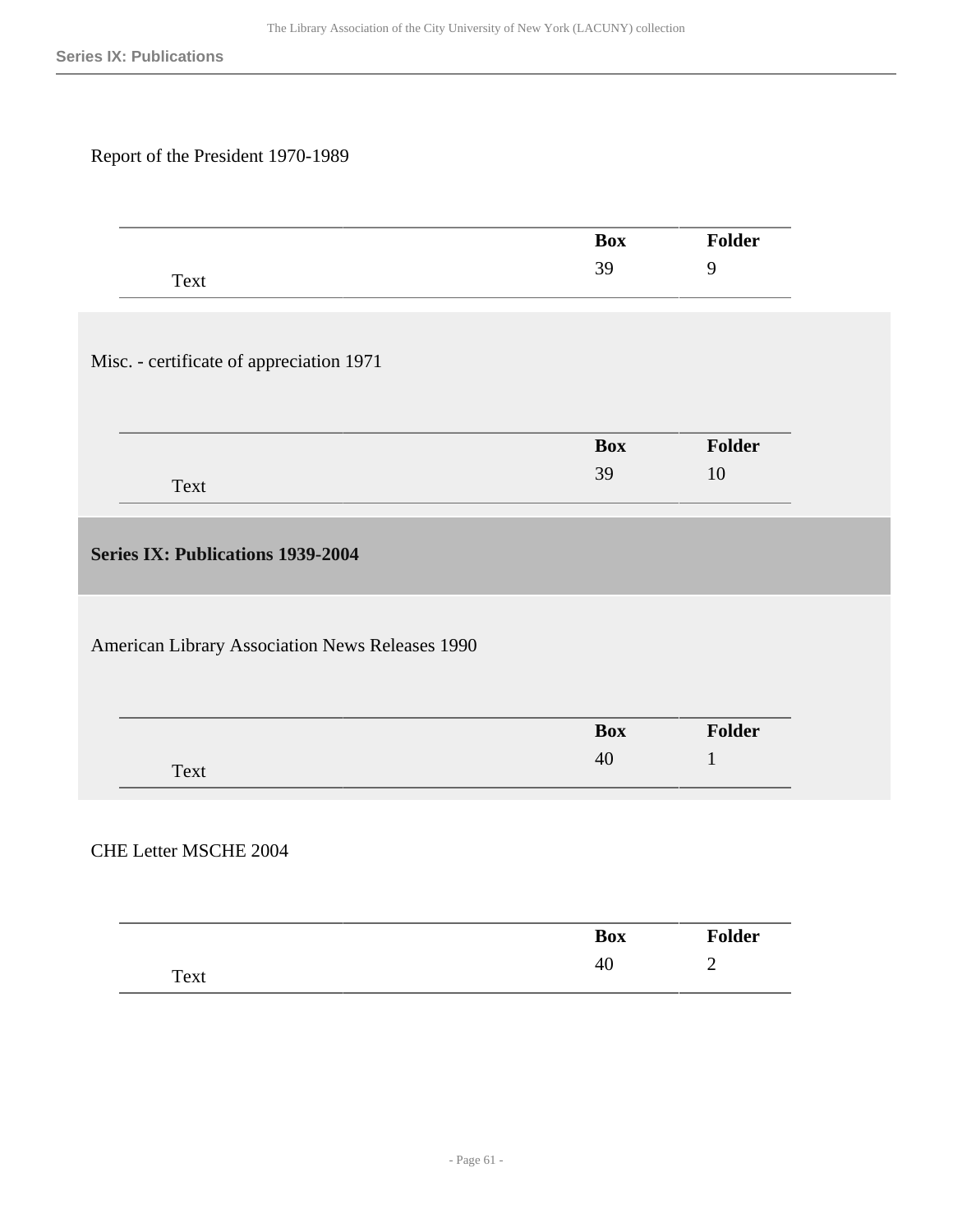| Circumspice 2004 |     |        |
|------------------|-----|--------|
|                  | Box | Folder |
| Text             | 40  | 3      |

## College and Research Libraries news 1988

|      | <b>Box</b> | <b>Folder</b> |
|------|------------|---------------|
| Text | -46        | . .           |

Directory (LACUNY Membership) 1939-1942, 1947-1951, 1955, 1959, 1962-1963, 1967-2001, 2006-2007 Most directories contain 3 copies.

| <b>Box</b> | Folder                                       |
|------------|----------------------------------------------|
| 45         | $1-4$                                        |
|            | Folder                                       |
| 44         | $1 - 7$                                      |
|            |                                              |
|            | Folder                                       |
|            | $1-6$                                        |
| <b>Box</b> | Folder                                       |
| 40         | $5 - 13$                                     |
|            |                                              |
|            | Folder                                       |
| 42         | $1-6$                                        |
| <b>Box</b> | Folder                                       |
|            | <b>Box</b><br><b>Box</b><br>41<br><b>Box</b> |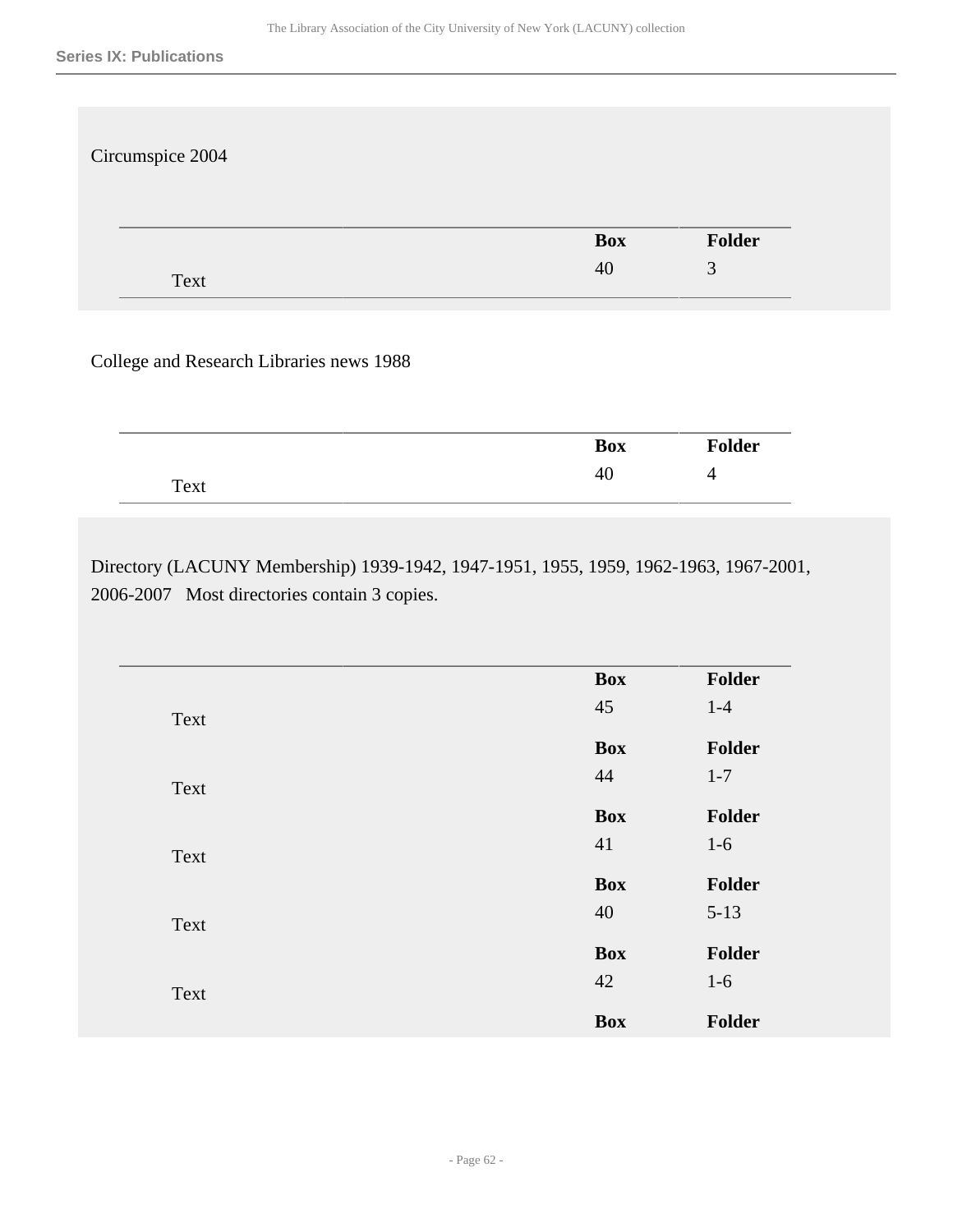| –<br>$- -$<br>エレハし |  |
|--------------------|--|

Directory/membership disc 1997-1999

|                  | <b>Box</b> | <b>Folder</b> |
|------------------|------------|---------------|
| Computer disks / | 45         | ັ             |
| tapes            |            |               |

## LACUNY Journal - Annotated bibliography subject index 1991

|      | <b>Box</b> | <b>Folder</b> |  |
|------|------------|---------------|--|
| Text | 41         | O             |  |

## LACUNY Journal 1972-1976, 1980

|      | <b>Box</b> | <b>Folder</b> |
|------|------------|---------------|
| Text | 46         | $1-2$         |
|      | <b>Box</b> | Folder        |
|      |            |               |

## LACUNY Journal - Delegate information undated

| ------- |                                 |  |
|---------|---------------------------------|--|
|         | $\overline{\phantom{a}}$<br>Box |  |
|         |                                 |  |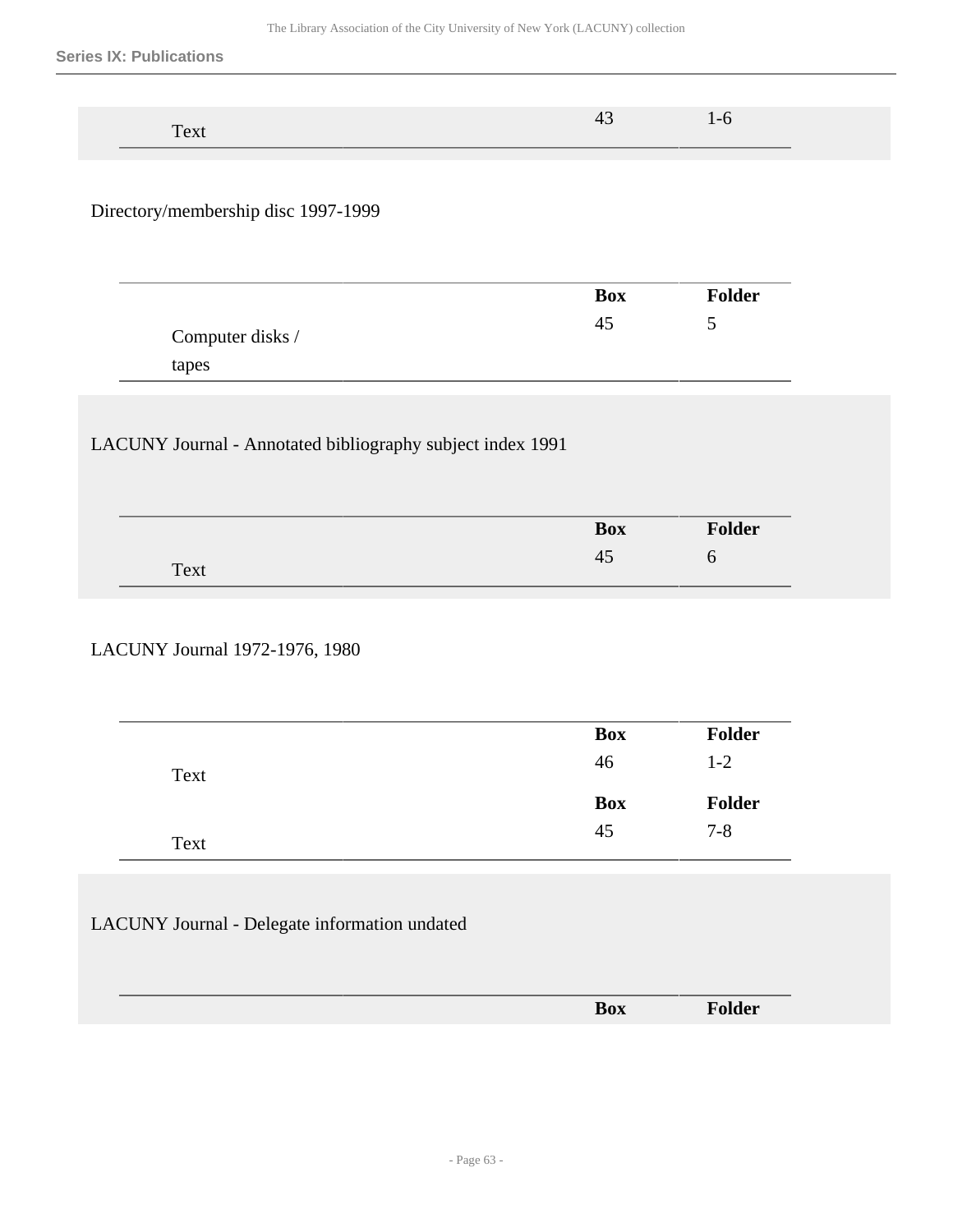| ______ | ------- |  |  |
|--------|---------|--|--|

Inside Track 1998-1999

|      | <b>Box</b> | <b>Folder</b> |
|------|------------|---------------|
| Text | HU.        | -             |

## Library Association Bulletin 1956

| ------- | <b>Box</b> | <b>Folder</b> |
|---------|------------|---------------|
| Text    | 40         | ັ             |

### News from CUNY Libraries (newsletter) 1972-1974, 1979-2000

|      | <b>Box</b> | <b>Folder</b> |
|------|------------|---------------|
| Text | 46         | $6 - 10$      |
|      |            |               |
|      | <b>Box</b> | Folder        |

## Occasional Papers #1 - Converting to a Divided Catalog 1974 November

| ____ | <b>Box</b> | <b>Folder</b> |
|------|------------|---------------|
| Text | Ή.         |               |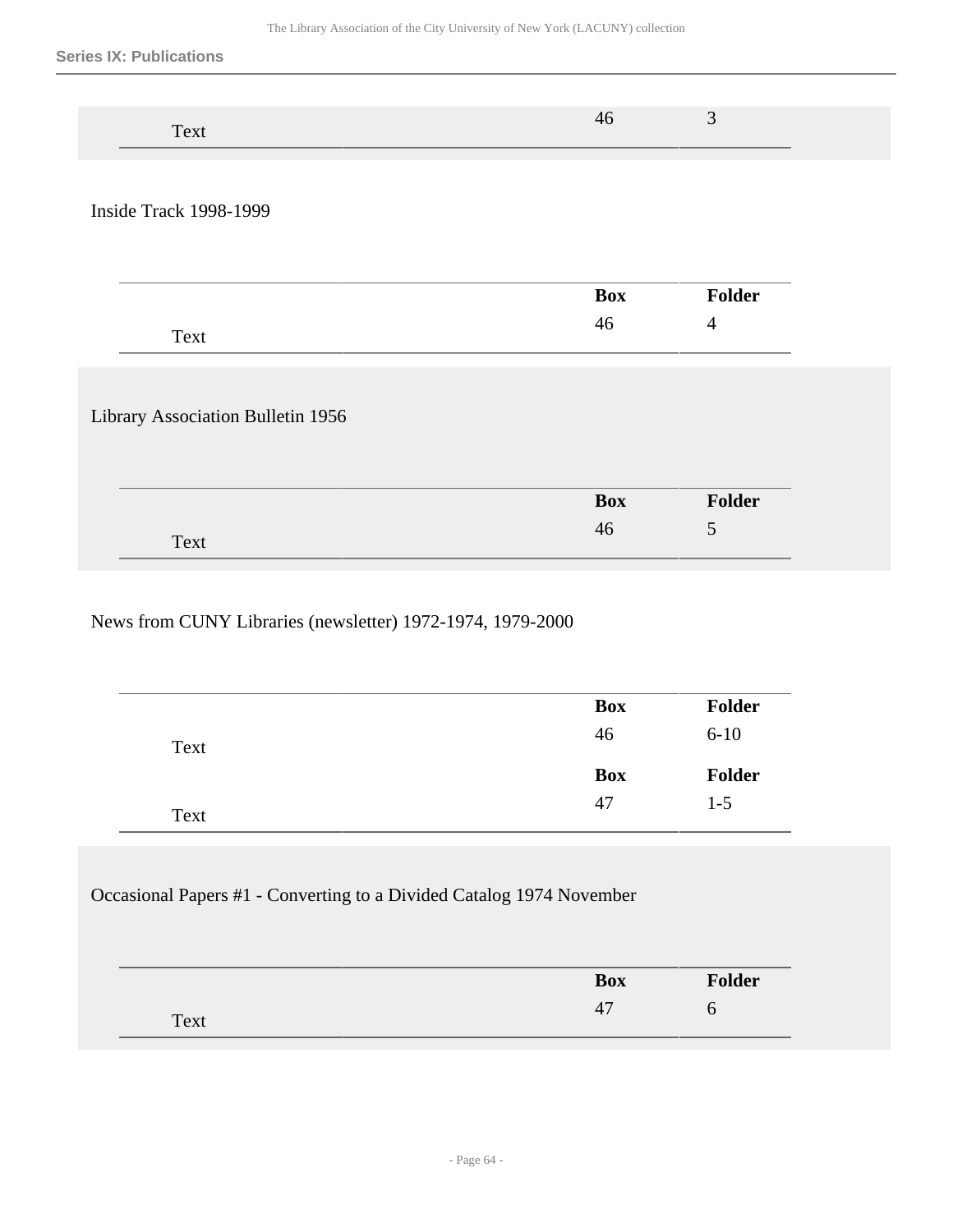#### Occasional Papers #2 - CUNY Deans for Libraries: A Brief History of the Office 1974 December

|      | <b>Box</b>                      | <b>Folder</b>            |
|------|---------------------------------|--------------------------|
| Text | $\overline{\phantom{0}}$<br>, ד | $\overline{\phantom{0}}$ |

Occasional Papers #3 - Black Youths, Black Studies, and Urban Education 1975 March

|      | $\mathbf{D}_{\mathbf{A}}$<br>DUA | . .<br>ler           |
|------|----------------------------------|----------------------|
| Text | 4                                | $\ddot{\phantom{1}}$ |

### Occasional Papers #4 - Open Education: A CUNY Union List 1977 April

| __   | <b>Box</b>                      | Folder |
|------|---------------------------------|--------|
| Text | $\overline{\phantom{0}}$<br>. . |        |

Occasional Papers #5 - Priorities for the Libraries of CUNY 1978 March

|      | <b>Box</b> | <b>Folder</b> |
|------|------------|---------------|
| Text | 47         |               |

Occasional Papers #7 - Collection development: Survival Tactics in an Age of Less 1992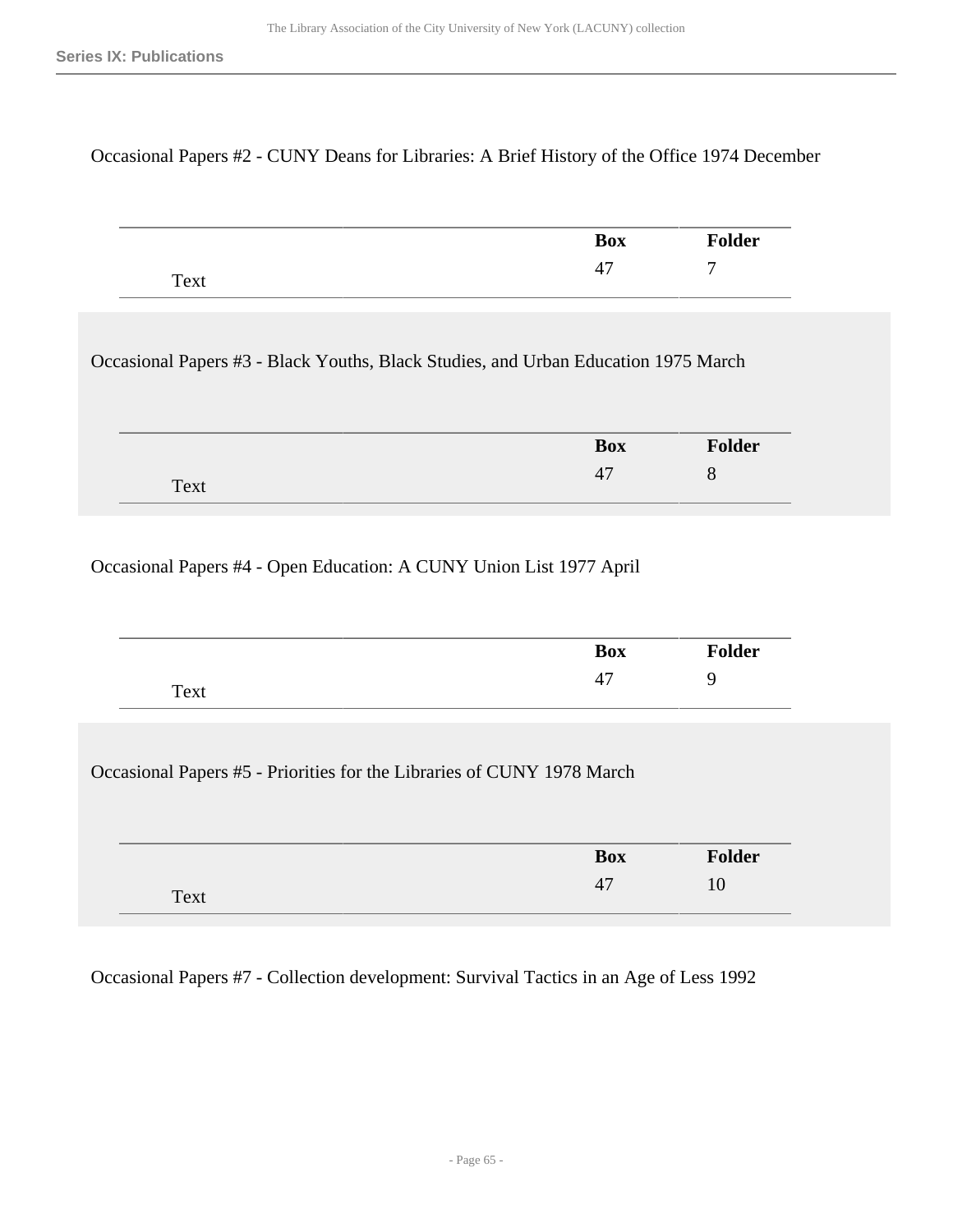$\frac{1}{2}$ 

|                                                                                                 | <b>Box</b>       | Folder       |
|-------------------------------------------------------------------------------------------------|------------------|--------------|
| Text                                                                                            | 47               | 11           |
| Occasional Papers #8 - Is Centralized Technical Services Appropriate for CUNY's Libraries? 1995 |                  |              |
|                                                                                                 | <b>Box</b>       | Folder       |
| Text                                                                                            | 47               | 12           |
|                                                                                                 | <b>Box</b><br>47 | Folder<br>13 |
| Text                                                                                            |                  |              |
| Pagedown (Queens College Library Newsletter) 2001                                               |                  |              |
|                                                                                                 |                  |              |
|                                                                                                 | <b>Box</b>       | Folder       |

|      | <b>Box</b> | <b>Folder</b> |
|------|------------|---------------|
| Text | 48         | <b>.</b><br>- |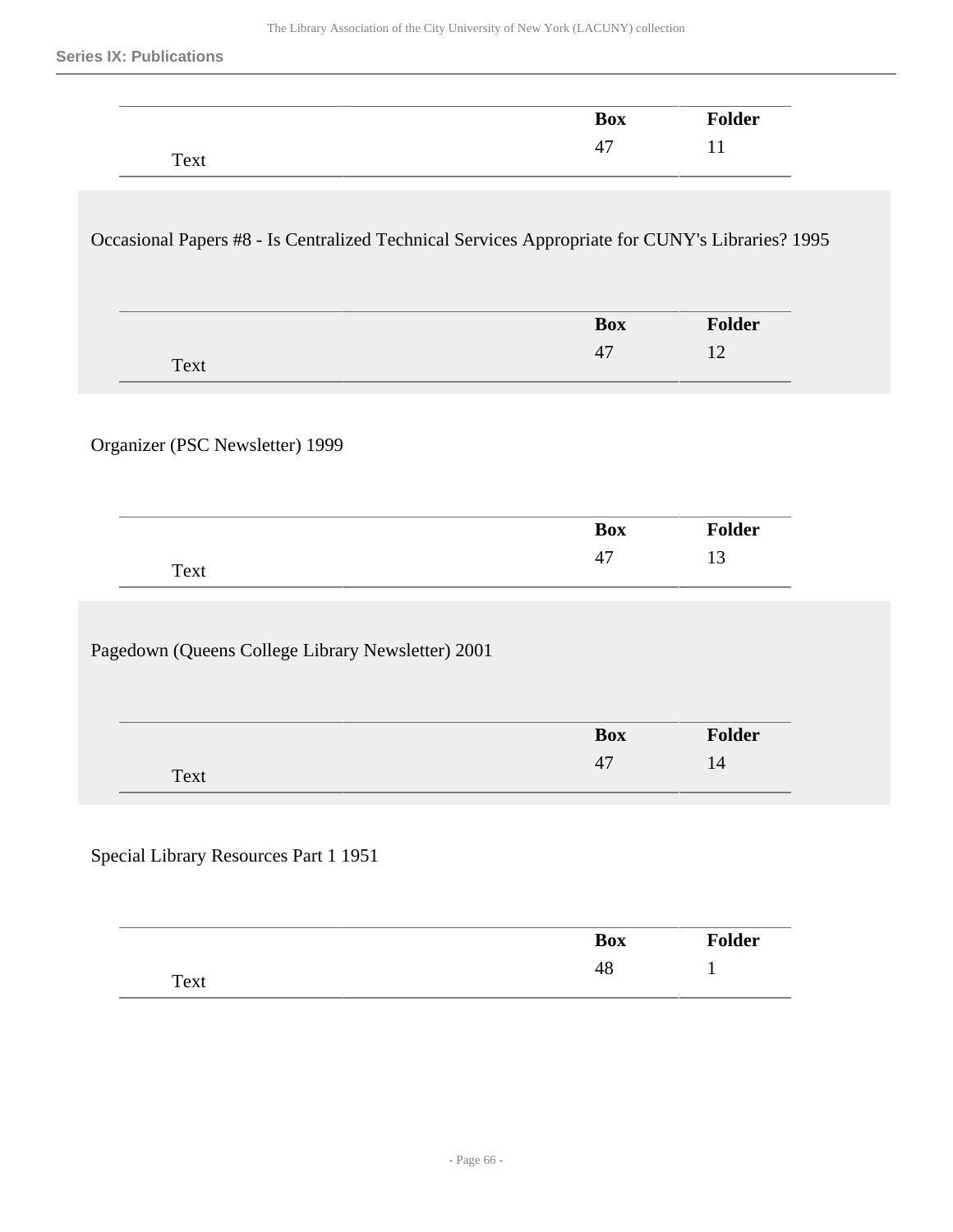#### **Series X: Improving the Status of Librarians**

| Today's Issues, Tomorrow's Actions (USG Newsletter) 1999 |            |                |
|----------------------------------------------------------|------------|----------------|
|                                                          | <b>Box</b> | Folder         |
|                                                          | 48         | $\overline{2}$ |

## Urban Academic Journal 1981-1995, 1997-1998, 2001-2004

| <b>Box</b> | Folder        |
|------------|---------------|
| 48         | $3 - 7$       |
| <b>Box</b> | <b>Folder</b> |
| 49         | $1 - 4$       |
|            |               |

### **Series X: Improving the Status of Librarians 1939-1996**

12 vs 15 30 Hour Weeks (PSC) 1973-1974

|      | <b>Box</b> | <b>Folder</b> |
|------|------------|---------------|
| Text | 50<br>υc   |               |

## Annual Leave for Librarians 1971

| ___ |          |              |
|-----|----------|--------------|
|     | D<br>DVЛ | $\mathbf{A}$ |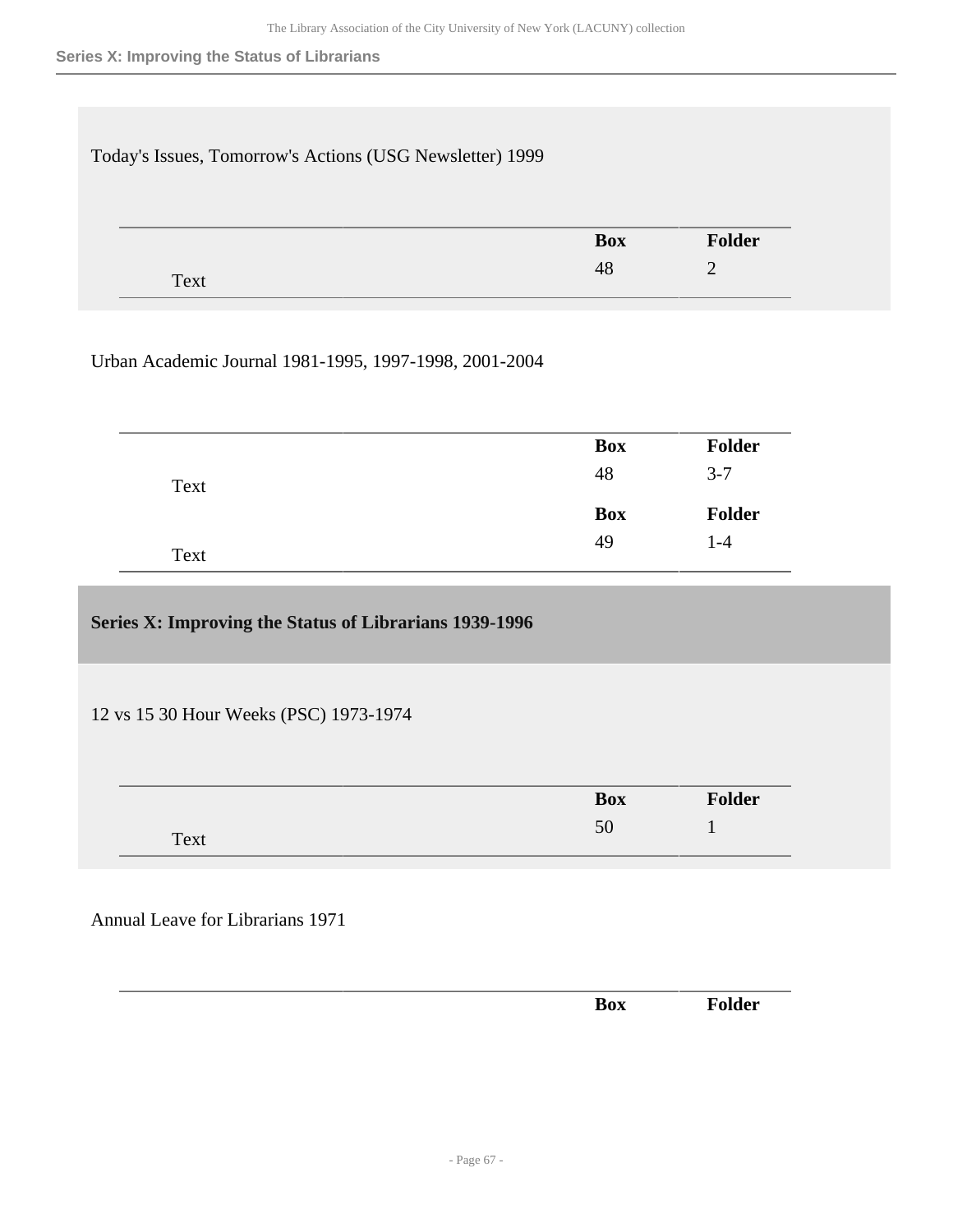|  |  |  |  |  |  | Series X: Improving the Status of Librarians |
|--|--|--|--|--|--|----------------------------------------------|
|--|--|--|--|--|--|----------------------------------------------|

| Text                                                                                 | 50         | 2      |
|--------------------------------------------------------------------------------------|------------|--------|
| Board of Higher Education of New York City vs Legislative Conference (arbiter) 1970s |            |        |
|                                                                                      | <b>Box</b> | Folder |
| Text                                                                                 | 50         | 3      |

Board of Higher Education of New York City vs Library Staff - Salary Adjustments 1950s

|      | <b>Box</b> | <b>Folder</b> |
|------|------------|---------------|
| Text | 50<br>υU   | Д             |

Board of Higher Education of New York City vs Professional Staff/CUNY (PSC) Contract Compliance 1974-1979

|      | <b>Box</b> | 'older                        |
|------|------------|-------------------------------|
| Text | 50         | $\overline{\phantom{0}}$<br>ັ |

### Board of Trustees Resolution #29 - System Wide Library Processing (LACUNY Response) 1995-1996

|      | <b>Box</b> | <b>Folder</b> |
|------|------------|---------------|
| Text | υU         | U             |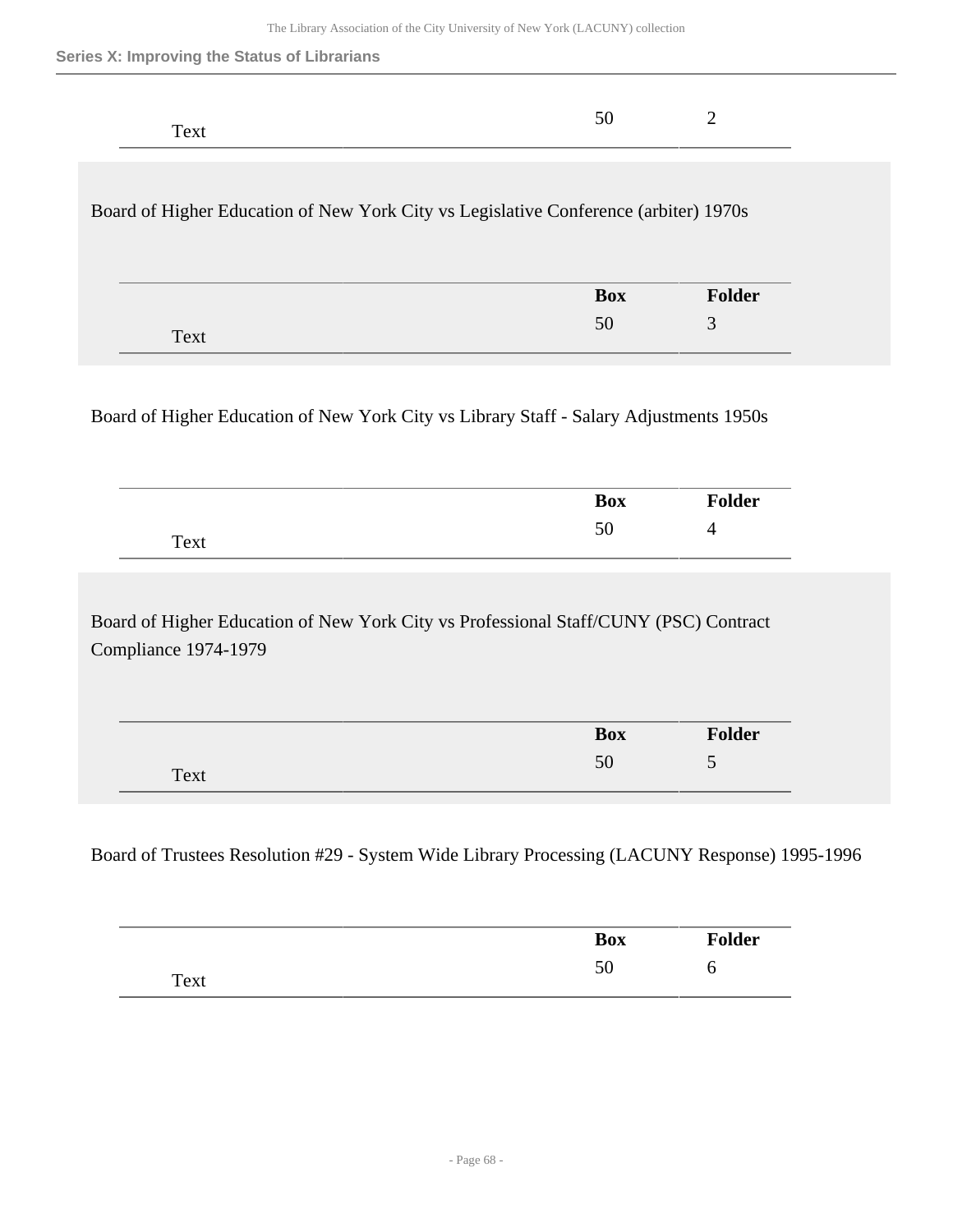### **Series X: Improving the Status of Librarians**

|      | <b>Box</b> | Folder         |
|------|------------|----------------|
| Text | 50         | $\overline{7}$ |
|      |            |                |
|      | <b>Box</b> | <b>Folder</b>  |
| Text | 50         | 8              |
|      |            |                |

## Estimated Cost of Granting Academic Titles to Library Staff 1965

| ______       | <b>Box</b> | <b>Folder</b> |
|--------------|------------|---------------|
| Text<br>____ | υc         | LU            |

Executive Council Minutes 1939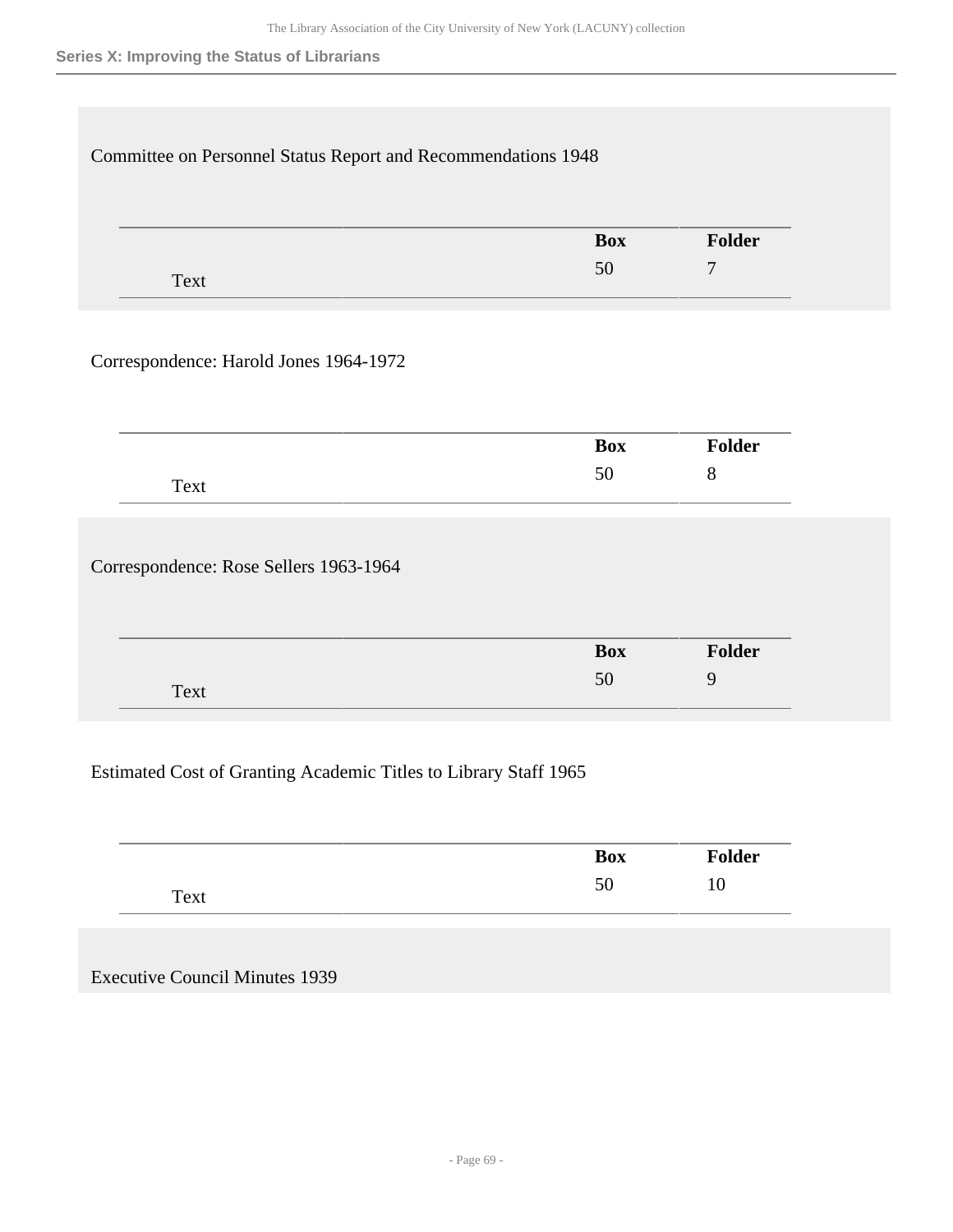#### **Series X: Improving the Status of Librarians**

|                                                                             | <b>Box</b> | Folder        |
|-----------------------------------------------------------------------------|------------|---------------|
| Text                                                                        | 50         | 11            |
|                                                                             |            |               |
| Faculty Status 1964-1966                                                    |            |               |
|                                                                             |            |               |
|                                                                             | <b>Box</b> | <b>Folder</b> |
|                                                                             |            |               |
| Text                                                                        | 50         | 12            |
|                                                                             |            |               |
| LACUNY Study of Status of Librarians at Colleges and Universities 1964-1965 |            |               |
|                                                                             |            |               |
|                                                                             | <b>Box</b> | Folder        |

Legal Interpretation of 1969 LC/BHE Agreement on Annual Leave: Ballot Authorizing expenditures for Lawyer fees 1970

|      | <b>Box</b> | <b>Folder</b> |
|------|------------|---------------|
| Text | ◡▴         | ັ             |

Legal Interpretation of 1969 LC/BHE Agreement on Annual Leave: Ballot Hiring Lawyer 1970

|      | <b>Box</b> | <b>Folder</b> |
|------|------------|---------------|
| Text | ◡▴         |               |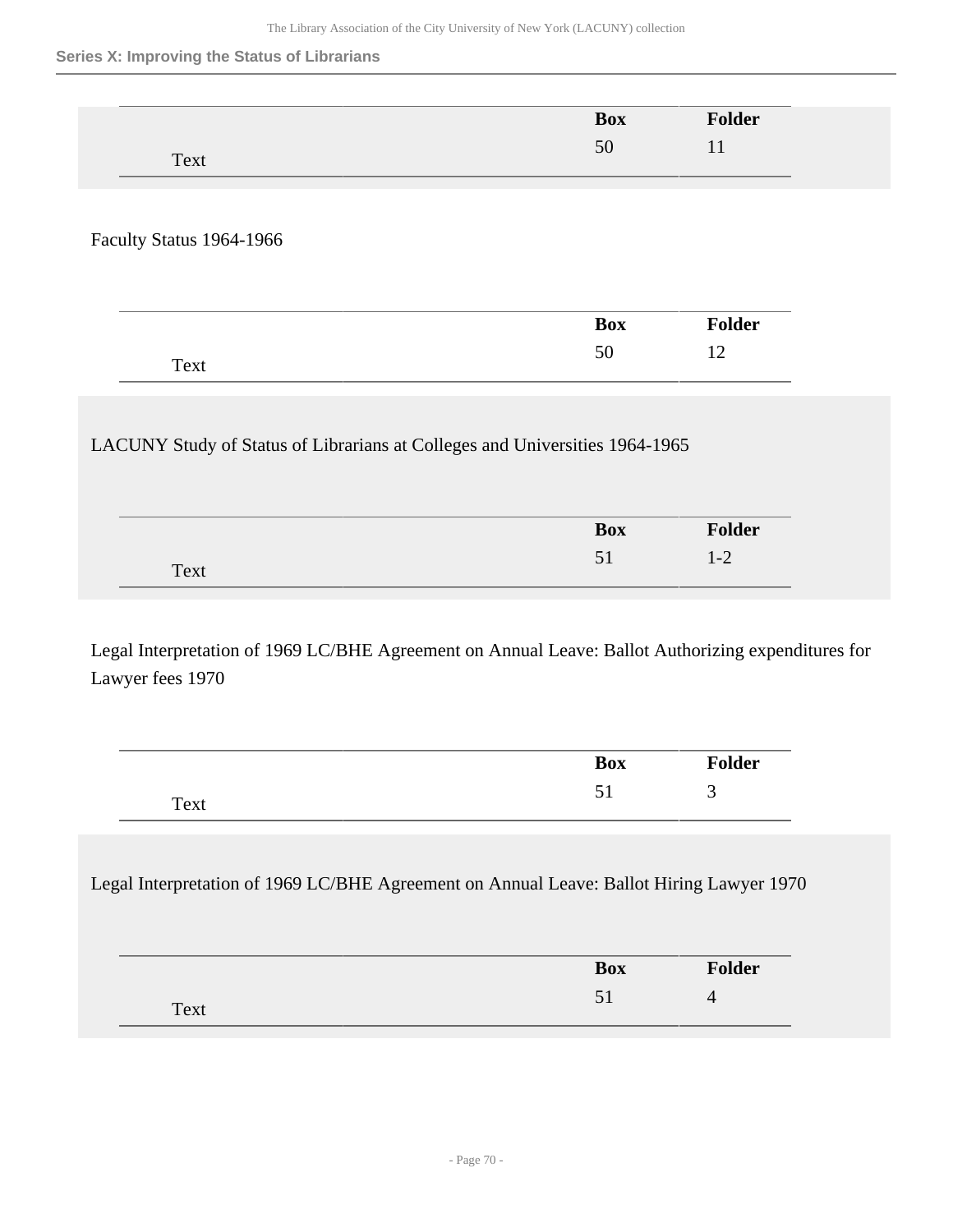### Promotion Rejections resulting in protest over inequitable treatment 1960s

|                                               | <b>Box</b> | <b>Folder</b> |
|-----------------------------------------------|------------|---------------|
| Text                                          | 51         | 5             |
|                                               |            |               |
|                                               |            |               |
| Questionnaire: Library faculty relations 1982 |            |               |
|                                               | <b>Box</b> | Folder        |

## Questionnaire: Goals of LACUNY 1966

|      | <b>Box</b> | <b>Folder</b> |
|------|------------|---------------|
| Text |            | −             |

Recommendation for Bylaw revisions 1950s-1960s

| ___  | <b>Box</b> | <b>dder</b> |
|------|------------|-------------|
| Text |            | Ω           |

Research analysis and notes 1940-1979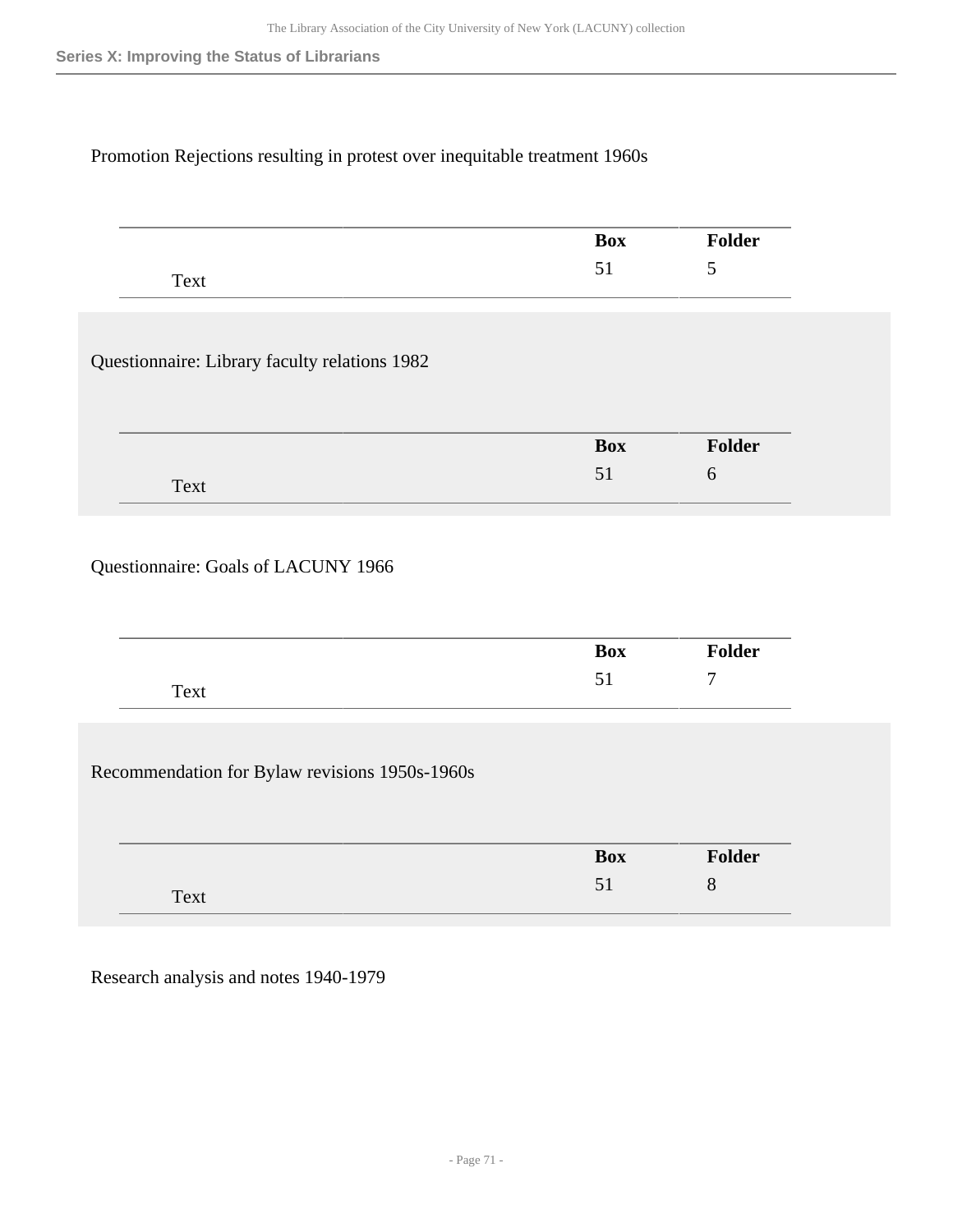#### **Series X: Improving the Status of Librarians**

|      | <b>Box</b> | <b>Folder</b> |
|------|------------|---------------|
| Text | 53         | $1 - 8$       |
|      |            |               |
|      | <b>Box</b> | <b>Folder</b> |

### Roles of Libraries in the Reorganization of the College 1973

| ------- | <b>Box</b>       | Folder |
|---------|------------------|--------|
| Text    | $\epsilon$<br>ັບ |        |

### Salary Schedules 1963-1965

| __                                               | <b>Box</b> | <b>Folder</b> |
|--------------------------------------------------|------------|---------------|
| m<br>$\cdot \mathbf{a} \mathbf{v}^T$<br>UΛL<br>- | J4         |               |

Summer Hours Grievance 1971

| ------- | <b>Box</b> | der vider |
|---------|------------|-----------|
| Text    | JЧ         | ⌒<br>-    |

### UFCT Involvement 1964-1965

| __ |  |                        |  |
|----|--|------------------------|--|
|    |  | ∽<br>$\sim$ $-$<br>DVЛ |  |
|    |  |                        |  |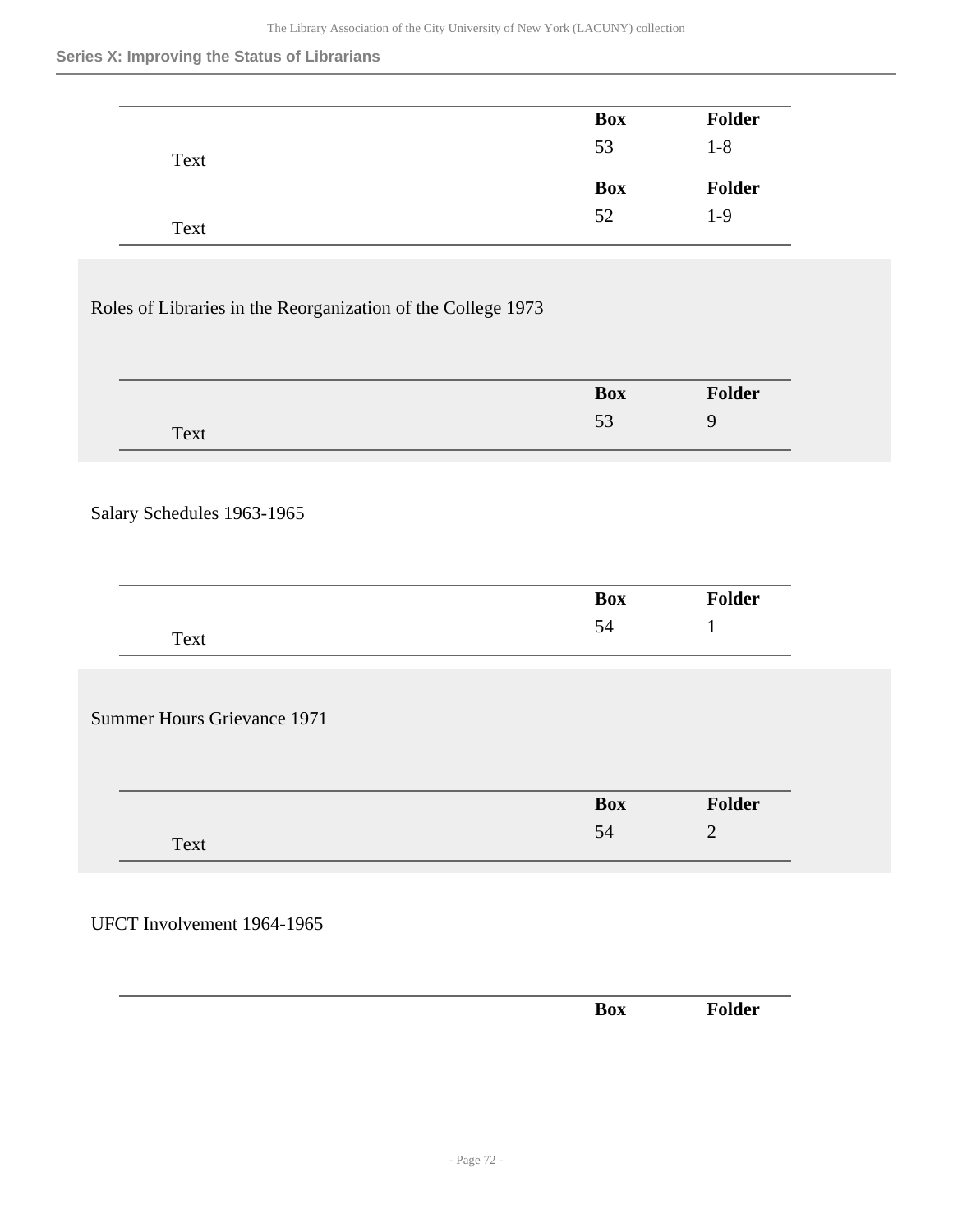**Series XI: Audio-visual**

| Text                                                        | 54               | 3                        |  |
|-------------------------------------------------------------|------------------|--------------------------|--|
| University Dean of Libraries search 1973                    |                  |                          |  |
| Text                                                        | <b>Box</b><br>54 | Folder<br>$\overline{4}$ |  |
| Series XI: Audio-visual 1968-1988                           |                  |                          |  |
| <b>Subseries A. Audiocassettes</b>                          |                  |                          |  |
| LACUNY Grant Workshops 1980-1981 4 cassettes tapes          |                  |                          |  |
|                                                             | <b>Box</b>       | Folder                   |  |
| Audio                                                       | 56               | $\mathbf{1}$             |  |
| LACUNY Institute and Copyright Law undated 4 cassette tapes |                  |                          |  |

|       | <b>Box</b> | <b>Folder</b> |
|-------|------------|---------------|
| Audio | υU         |               |

LACUNY Through 40 Years and Conference on Collective Bargaining 1979 May 17 2 cassette tapes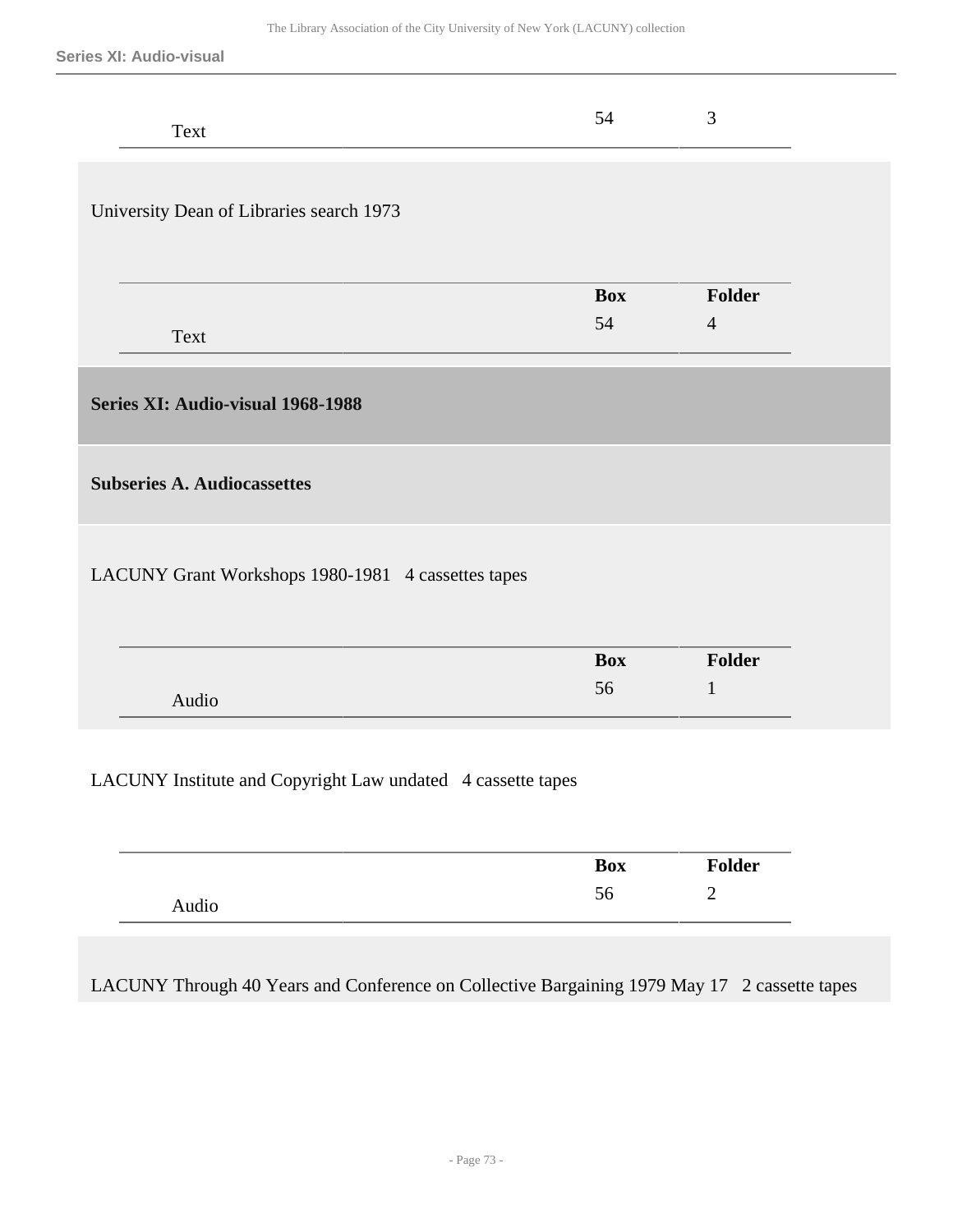## **Subseries B. Audiotapes (Open reel)**

|                                                        | <b>Box</b> | Folder         |
|--------------------------------------------------------|------------|----------------|
| Audio                                                  | 56         | 3              |
|                                                        |            |                |
|                                                        |            |                |
| <b>Subseries B. Audiotapes (Open reel)</b>             |            |                |
|                                                        |            |                |
|                                                        |            |                |
| "Aired" Martha Dean Seek #1 WOR-TV 1968 August 23      |            |                |
|                                                        |            |                |
|                                                        |            |                |
|                                                        | <b>Box</b> | Folder         |
| Audio                                                  | 56         | $\overline{4}$ |
|                                                        |            |                |
|                                                        |            |                |
| General Membership Meeting 1981 Fall                   |            |                |
|                                                        |            |                |
|                                                        |            |                |
|                                                        | <b>Box</b> | Folder         |
|                                                        | 56         | 5              |
| Audio                                                  |            |                |
|                                                        |            |                |
|                                                        |            |                |
| <b>LACUNY Conference Professor Feder 1980 March 14</b> |            |                |
|                                                        |            |                |
|                                                        |            |                |
|                                                        |            |                |
|                                                        | <b>Box</b> | Folder         |
|                                                        | 56         | $\sqrt{6}$     |
| Audio                                                  |            |                |
|                                                        |            |                |
| LACUNY Institute 1968 April 18                         |            |                |

|  | $\sim$ |  |
|--|--------|--|
|  |        |  |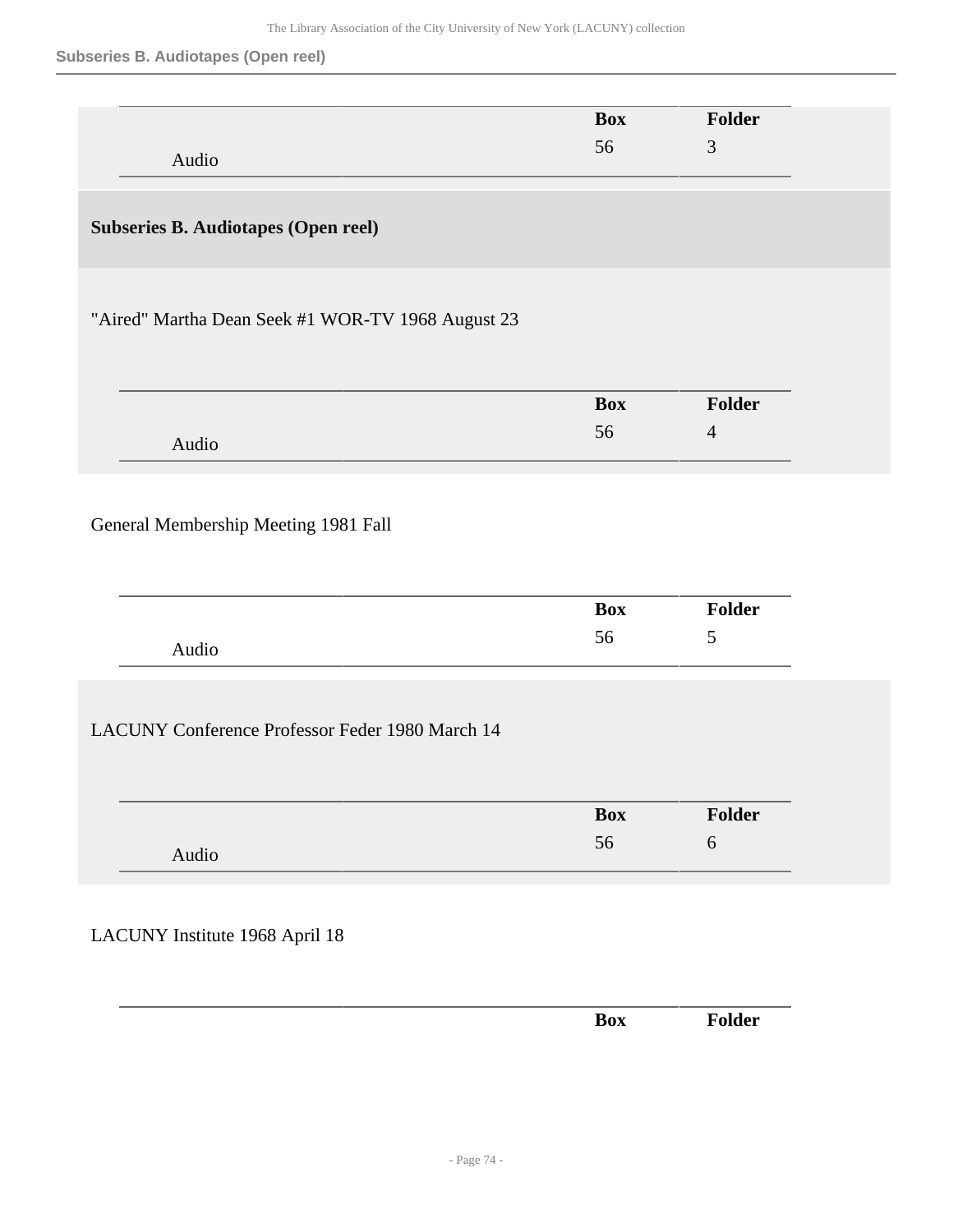#### **Subseries B. Audiotapes (Open reel)**

| Audio                                       | 57         | $\sqrt{2}$     |
|---------------------------------------------|------------|----------------|
| LACUNY Institute 1969 April 10              |            |                |
|                                             |            |                |
|                                             | <b>Box</b> | Folder         |
| Audio                                       | 57         | $\mathfrak{Z}$ |
|                                             |            |                |
| LACUNY Institute 1972 4 reels with no case. |            |                |
|                                             |            |                |
|                                             | <b>Box</b> | Folder         |
| Audio                                       | 57         | $4 - 5$        |
| LACUNY Institute 1973 April 19 3 reels      |            |                |
|                                             | <b>Box</b> | Folder         |
| Audio                                       | 57         | $6 - 7$        |
|                                             |            |                |
| LACUNY Institute 1975 April 4               |            |                |
|                                             |            |                |
|                                             | <b>Box</b> | Folder         |
| Audio                                       | 57         | $8\,$          |
|                                             |            |                |
| Lecon 5 and 6 Audition circa 1970s          |            |                |
|                                             |            |                |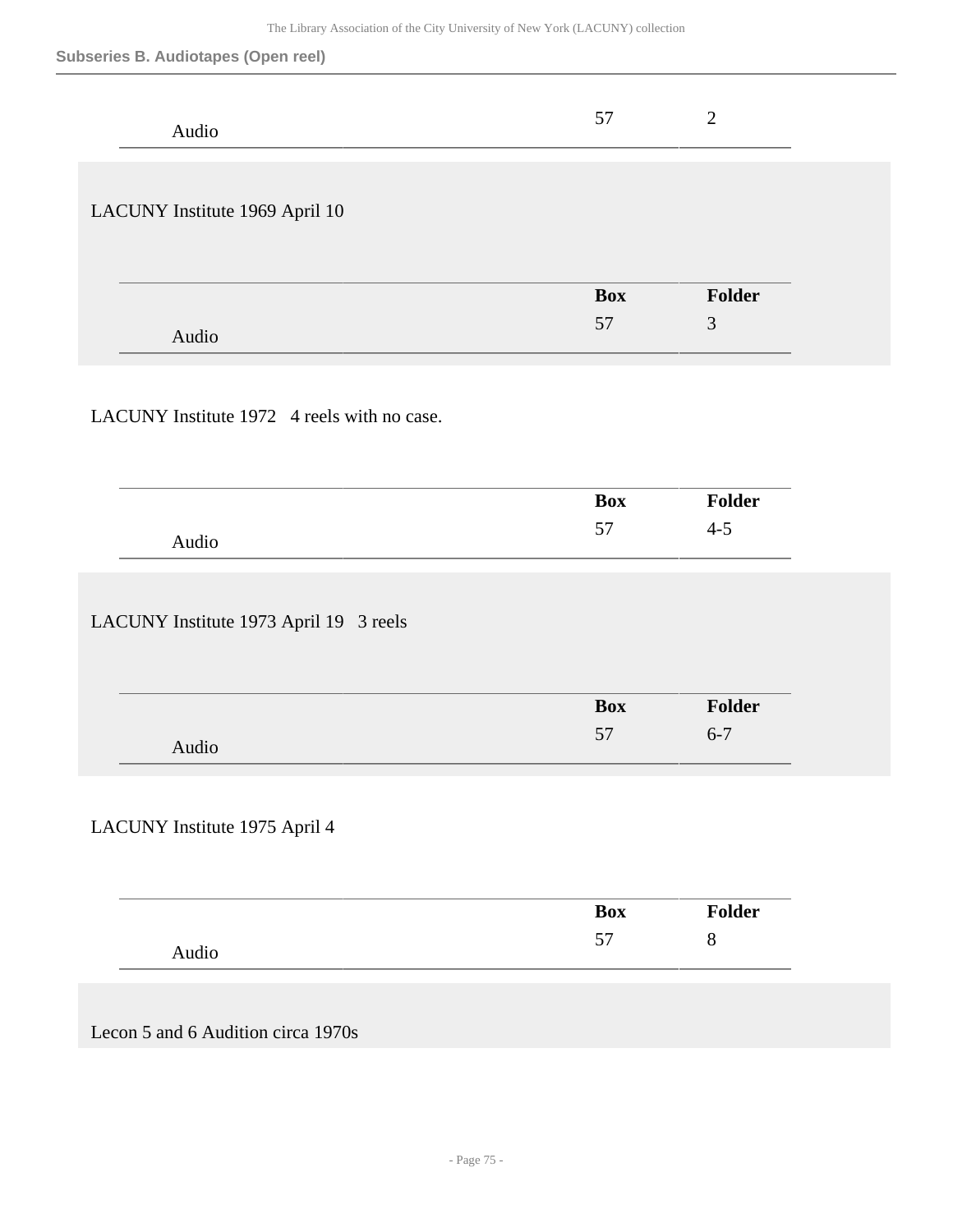#### **Subseries C. Photographs**

|       | <b>Box</b> | <b>Folder</b> |
|-------|------------|---------------|
|       | 57         |               |
| Audio |            |               |

## Tchaikovsky 5th 3d movement circa 1970s 2 reels

|       | <b>Box</b> | <b>Folder</b> |
|-------|------------|---------------|
| Audio | ЭO         | -             |

# **Subseries C. Photographs**

LACUNY Directory Cover art 1983-1984

|                   |            | <b>Box</b>    |
|-------------------|------------|---------------|
| Graphic materials |            | 60            |
|                   | <b>Box</b> | <b>Folder</b> |
|                   | 58         |               |

## Executive Council Meeting 1988 September

|                   | Box | <b>Folder</b> |
|-------------------|-----|---------------|
| Graphic materials |     |               |

Helda Feder, LACUNY President 1982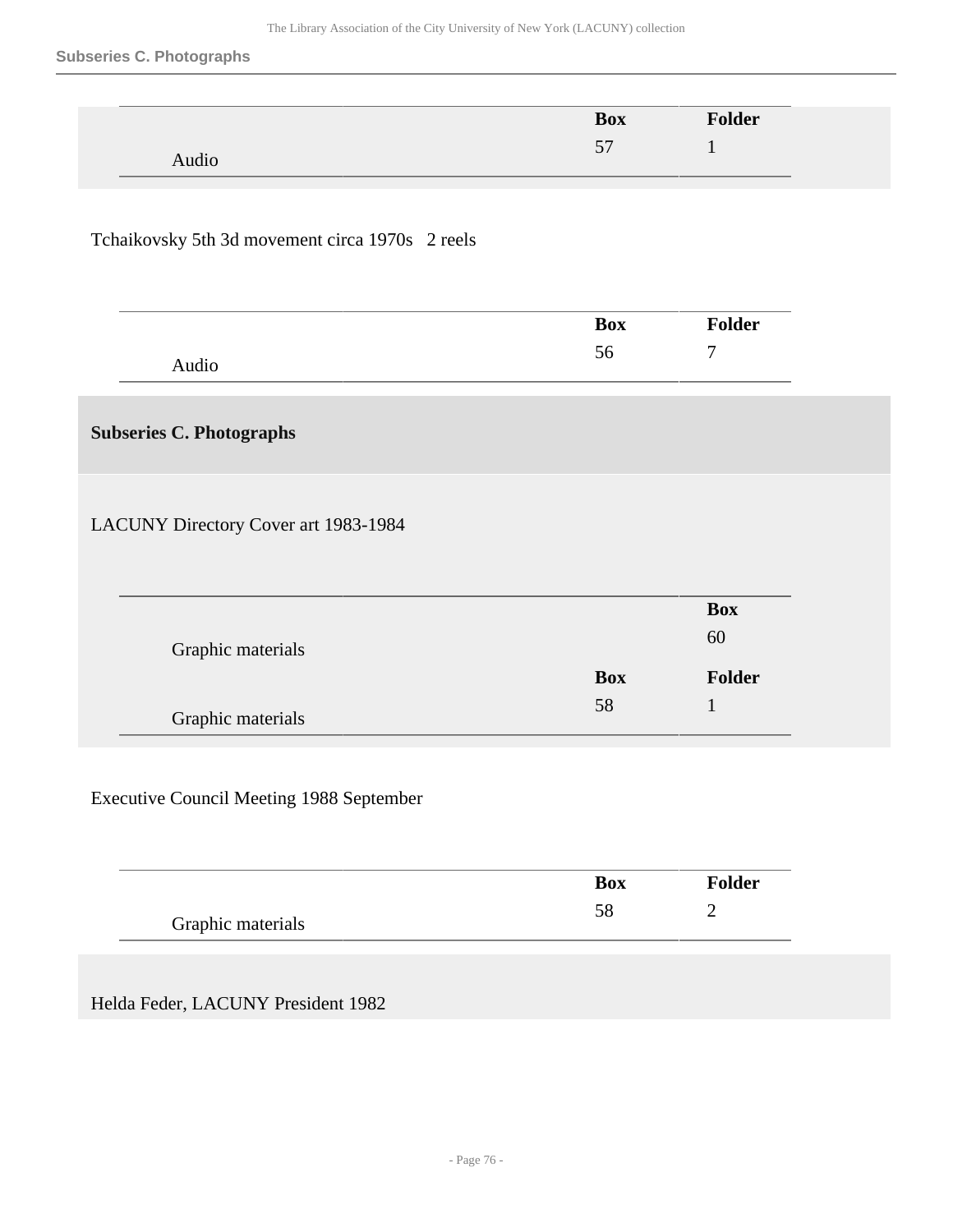## **Subseries C. Photographs**

|                              | <b>Box</b> | Folder         |  |
|------------------------------|------------|----------------|--|
|                              | 58         | $\mathfrak{Z}$ |  |
| Graphic materials            |            |                |  |
|                              |            |                |  |
|                              |            |                |  |
| LACUNY Institute (5x7) 1970  |            |                |  |
|                              |            |                |  |
|                              |            |                |  |
|                              | <b>Box</b> | Folder         |  |
|                              |            |                |  |
| Graphic materials            | 58         | $\overline{4}$ |  |
|                              |            |                |  |
|                              |            |                |  |
|                              |            |                |  |
| LACUNY Institute (8x10) 1970 |            |                |  |
|                              |            |                |  |
|                              |            |                |  |
|                              | <b>Box</b> | Folder         |  |
|                              | 58         | $8\,$          |  |
| Graphic materials            |            |                |  |
|                              |            |                |  |
|                              |            |                |  |
| LACUNY Institute (5x7) 1979  |            |                |  |
|                              |            |                |  |
|                              |            |                |  |
|                              |            |                |  |
|                              | <b>Box</b> | Folder         |  |
| Graphic materials            | 58         | 5              |  |
|                              |            |                |  |
|                              |            |                |  |
|                              |            |                |  |
| M. Getford circa 1985        |            |                |  |
|                              |            |                |  |
|                              |            |                |  |
|                              | <b>Box</b> | Folder         |  |
|                              | 58         | 6              |  |
| Graphic materials            |            |                |  |
|                              |            |                |  |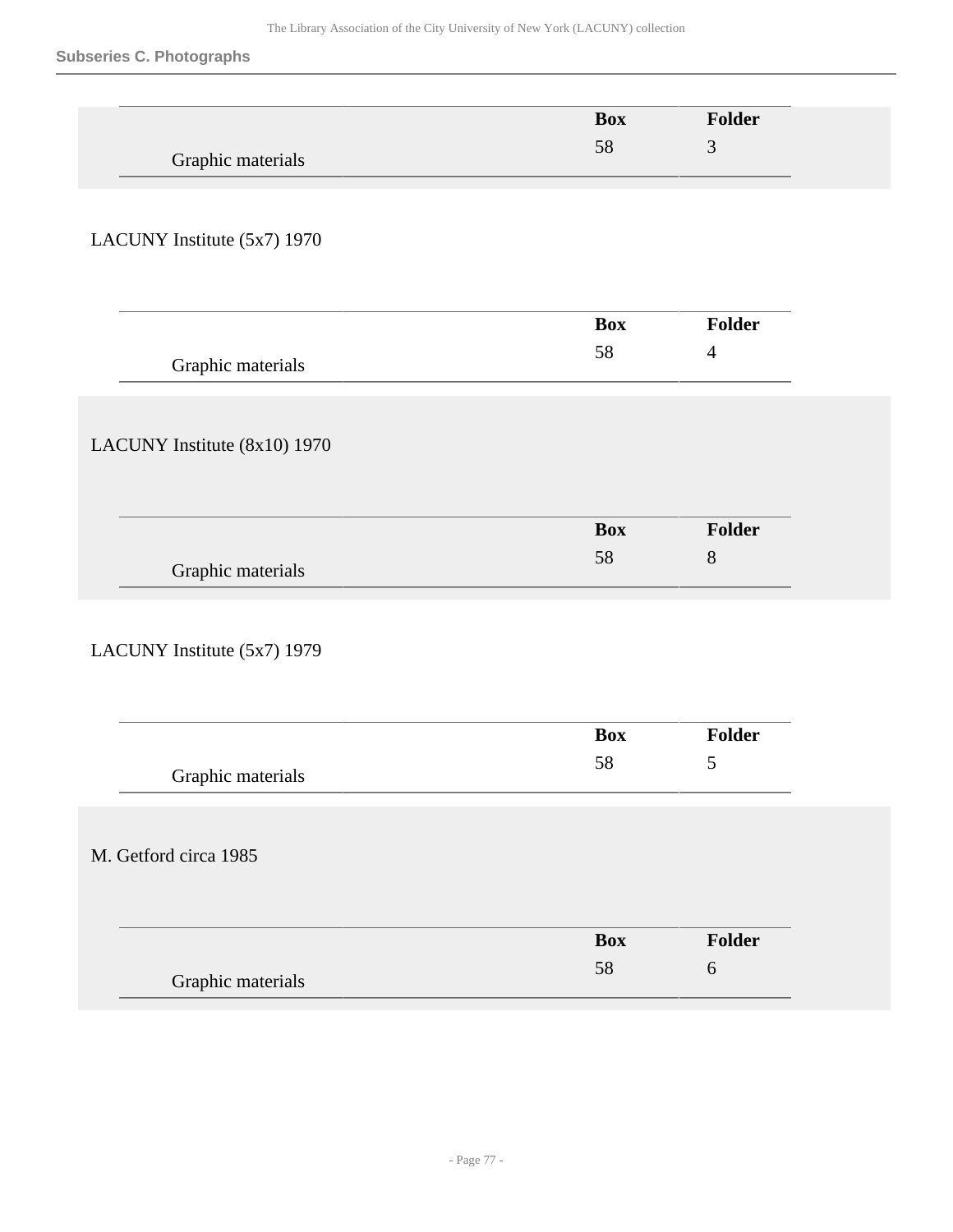| <b>Subseries D. Transparencies 1970</b>        |            |                |            |
|------------------------------------------------|------------|----------------|------------|
| LACUNY meeting 1970 May 27                     |            |                |            |
|                                                | <b>Box</b> | <b>Folder</b>  |            |
| Graphic materials                              | 58         | $\overline{7}$ |            |
| <b>Subseries E. Videotapes (VHS)</b>           |            |                |            |
| LACUNY Institute 1998 3 tapes                  |            |                |            |
|                                                | <b>Box</b> | Folder         |            |
| Moving Images                                  | 55         | $1 - 2$        |            |
| LACUNY Internet Workshop 1992 April 23 3 tapes |            |                |            |
|                                                | <b>Box</b> | Folder         |            |
| <b>Moving Images</b>                           | 55         | $3-4$          |            |
| <b>Series XII: Objects</b>                     |            |                |            |
|                                                |            |                | <b>Box</b> |